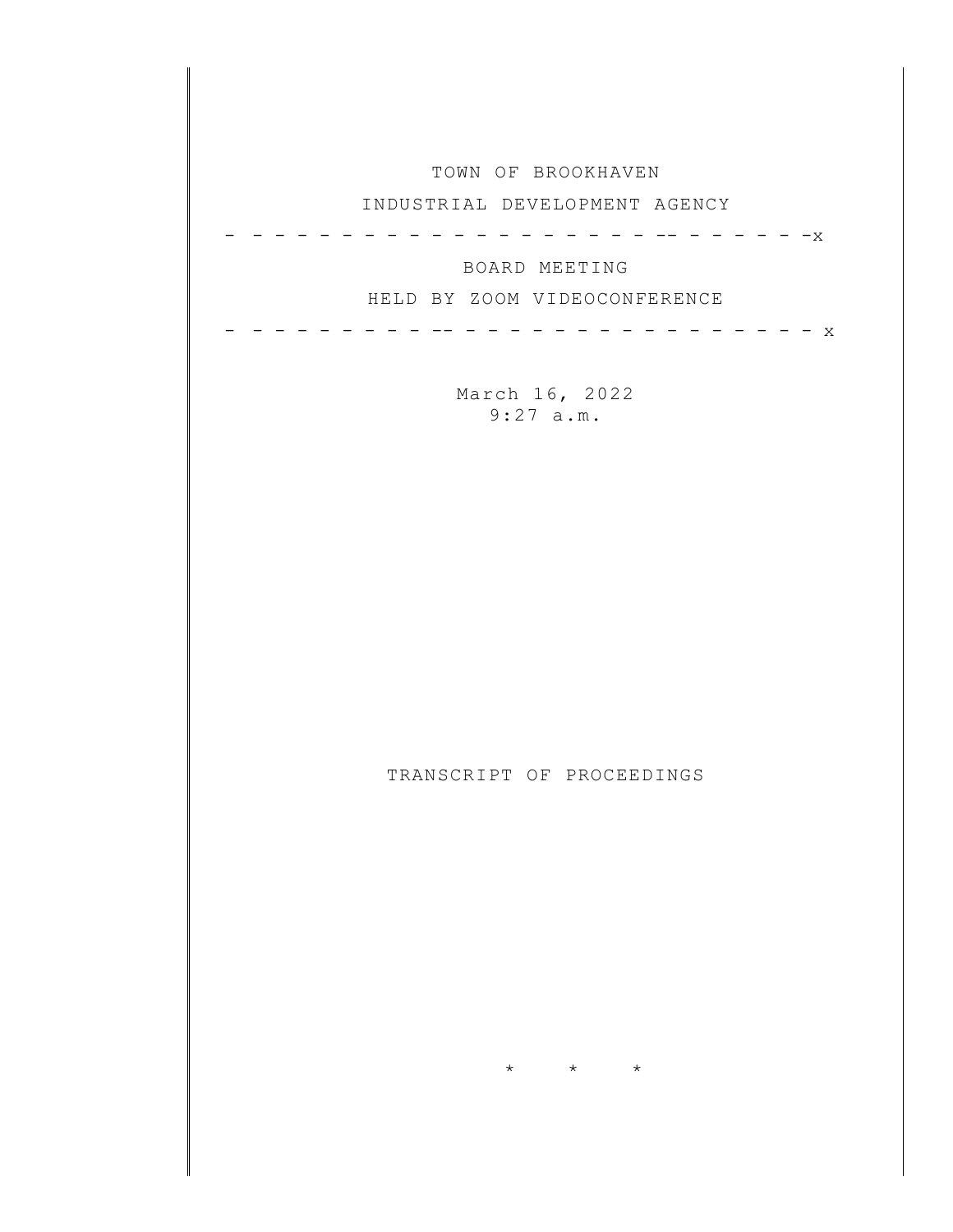## **MEMBERS:**

FREDERICK C. BRAUN, III MARTIN G. CALLAHAN FELIX J. GRUCCI, JR. GARY POLLAKUSKY ANN-MARIE SCHEIDT FRANK C. TROTTA

## **ALSO PRESENT:**

LISA M. G. MULLIGAN, CHIEF EXECUTIVE OFFICER LORI J. LaPONTE, CHIEF FINANCIAL OFFICER JOCELYN LINSE, EXECUTIVE ASSISTANT TERRI ALKON, ADMINISTRATIVE ASSISTANT AMY ILLARDO, ADMINISTRATIVE ASSISTANT ANNETTE EADERESTO, ESQ., CORPORATION COUNSEL WILLIAM F. WEIR, ESQ., NIXON PEABODY HOWARD R. GROSS, ESQ., WEINBERG GROSS & PERGAMENT LLP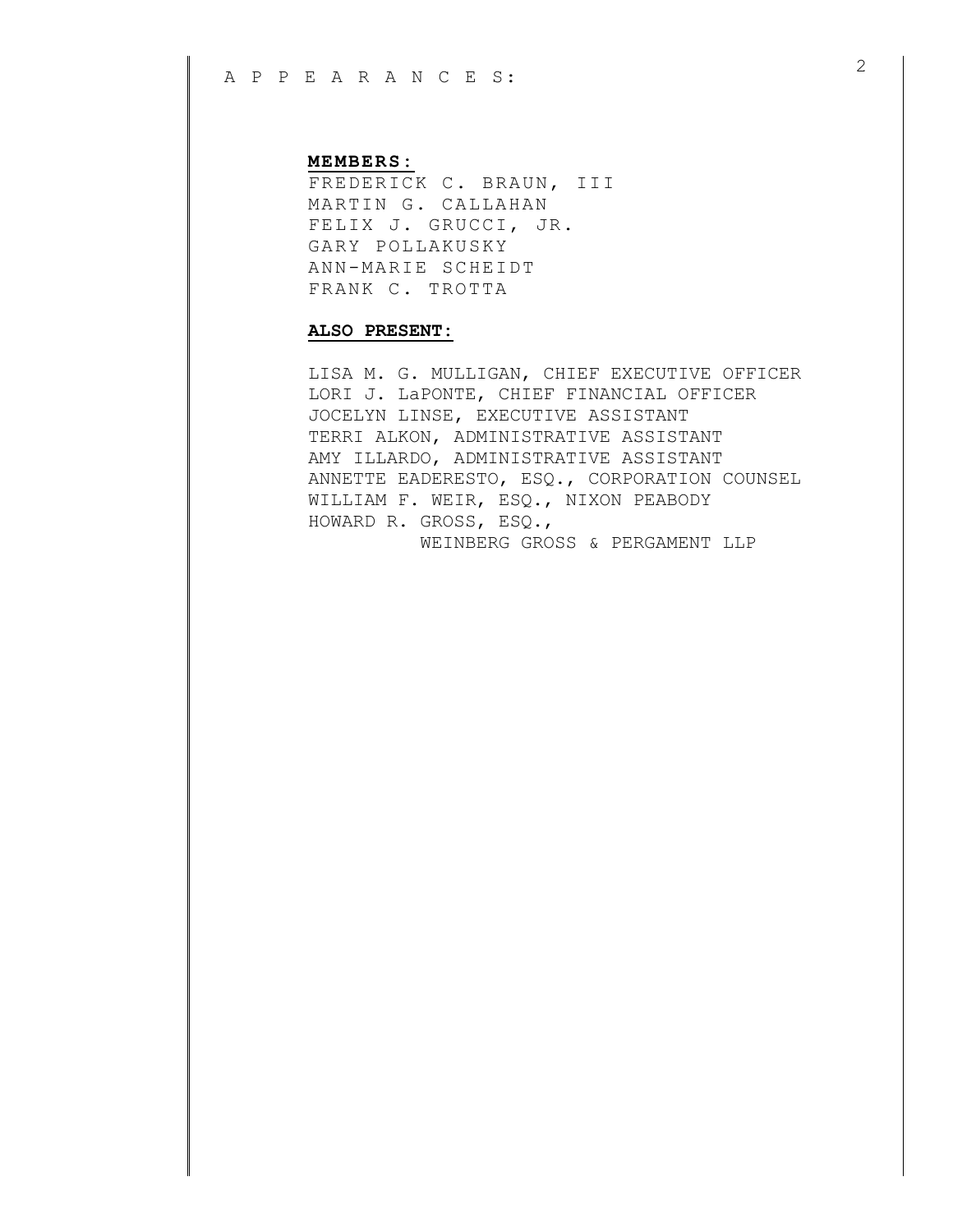| $\mathbf{1}$   | MR. BRAUN: It's 9:27. This will be           |
|----------------|----------------------------------------------|
| $\overline{2}$ | the meeting of the Town of Brookhaven        |
| $\overline{3}$ | Industrial Development Agency. It is         |
| $\overline{4}$ | Wednesday, March 16th.                       |
| 5              | Board members are present; Mr.               |
| 6              | Callahan, Mr. Grucci, Mr. Pollakusky, Ms.    |
| $\overline{7}$ | Scheidt, Mr. Trotta and Mr. Braun. We do     |
| 8              | have a quorum.                               |
| 9              | Lisa?                                        |
| 10             | MS. MULLIGAN: Today's meeting has been       |
| 11             | convened in accordance with Chapter 417 of   |
| 12             | the laws of 2021 effective September 2nd,    |
| 13             | 2021 through March 16th, 2022, permitting    |
| 14             | local governments to hold public meetings by |
| 15             | telephone and videoconference.               |
| 16             | MR. BRAUN:<br>Thank you, Lisa.               |
| 17             | The minutes of our meeting of February       |
| 18             | 14th have been circulated. Do I have a       |
| 19             | motion to accept those?                      |
| 20             | MR. POLLAKUSKY: Moved. Gary                  |
| 21             | Pollakusky.                                  |
| 22             | MR. BRAUN: Second?                           |
| 23             | MR. TROTTA: Second. Mr. Trotta.              |
| 24             | MR. BRAUN: Are there any questions?          |
| 25             | Hearing none, on the vote.                   |
|                |                                              |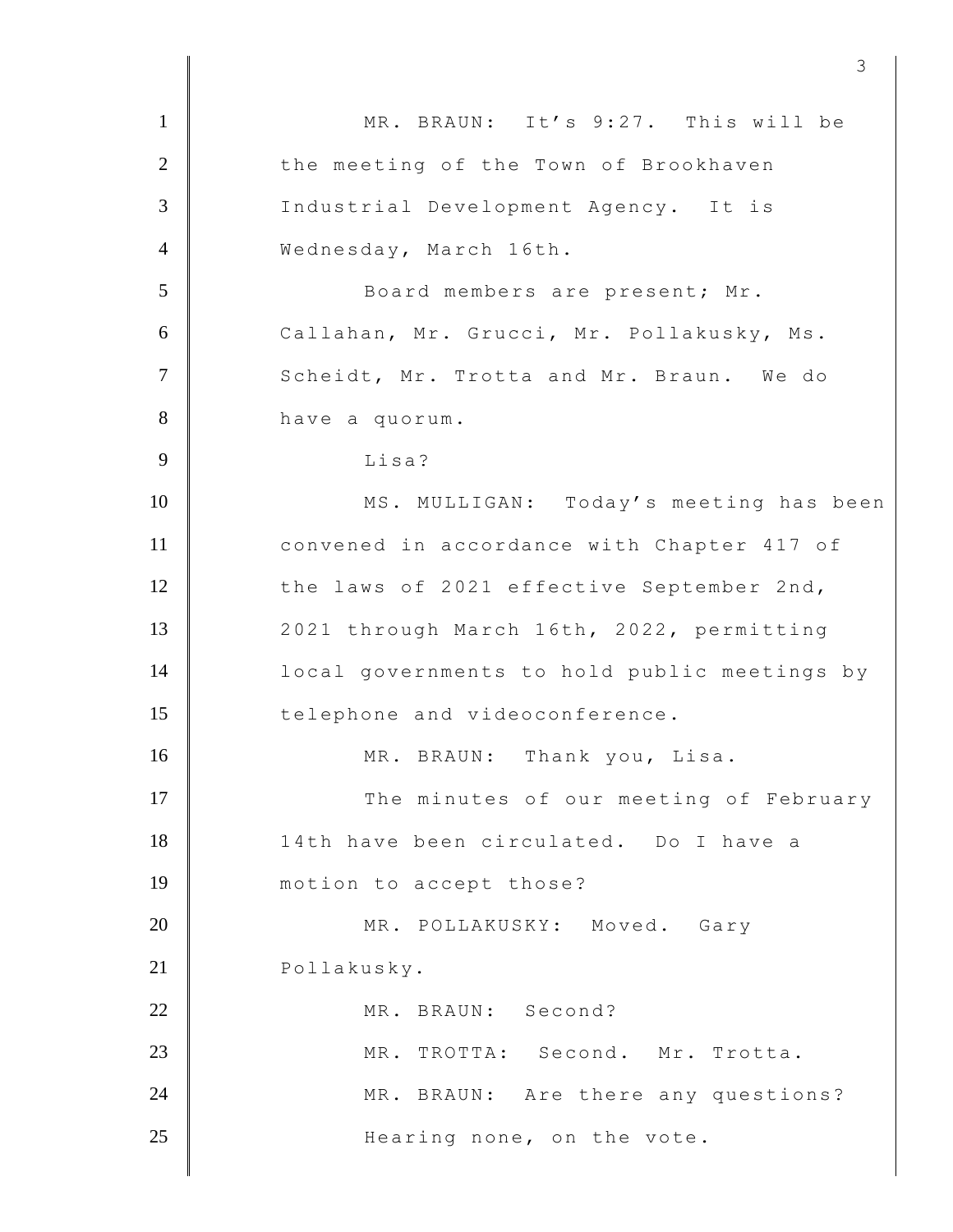1 Mr. Trotta? 2 MR. TROTTA: Yes. 3 MR. BRAUN: Ms. Scheidt? 4 MS. SCHEIDT: Yes. 5 MR. BRAUN: Mr. Pollakusky? 6 MR. POLLAKUSKY: Yes. 7 MR. BRAUN: Mr. Grucci? 8 MR. GRUCCI: Yes. 9 | MR. BRAUN: Mr. Callahan? 10 MR. CALLAHAN: Yes. 11 MR. BRAUN: Mr. Braun votes yes. The 12 | minutes are accepted. 13 | Lori, I'll turn it over to you. 14 MS. LAPONTE: Okay. In --15 MR. GRUCCI: Lori, before you get 16 started, could you put the report up on the 17 | screen? 18 MS. LAPONTE: I'm going to ask Lisa if 19 she can do that once she walks back in, 20 because I don't that capability. 21 MS. MULLIGAN: I'll take care of that 22 in one second. 23 MS. LAPONTE: Okay. So I will just go 24 through the items, in the meantime, Felix, if 25 that's okay?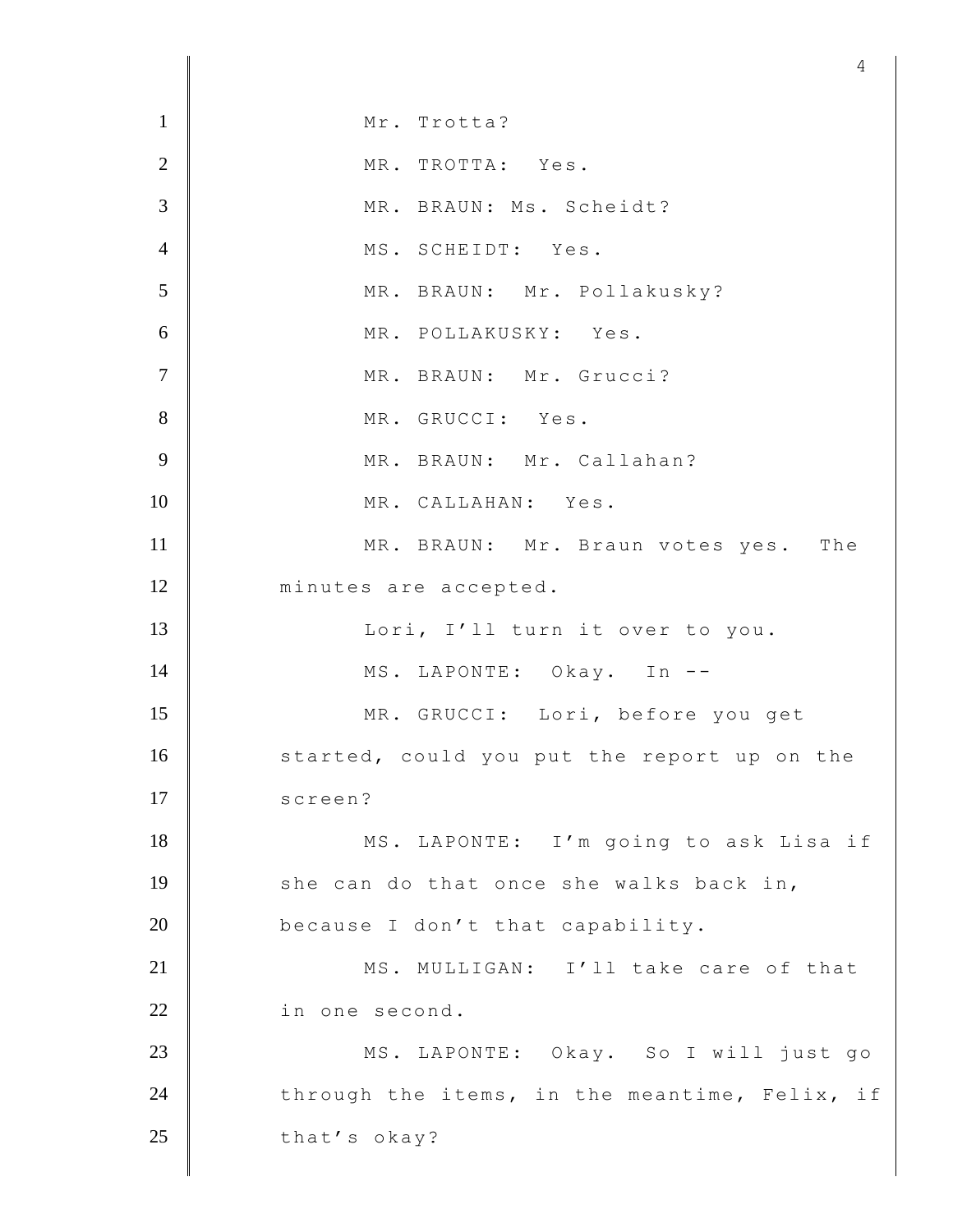1 MR. GRUCCI: Sure, go ahead. 2 MS. LAPONTE: Okay. I want to start 3 With the -- I've presented in your packages 4 is the January 2022 operating results for the 5 month of January. 6 I compared them to the one-month 7 **J** budget, and then I also compared them -- you 8 **know, for your information, the annual** 9 budget. 10 **During the month of January, we bill** 11 | out all of our annual administrative fees to 12 all the projects, so that's what that one 13 number is. 14 **All have been billed.** Two have yet to 15 be paid, but it's all in process, so we're 16 just following up on those. 17 We did have one closing during the 18 month of January, and we also had one sub-19 tenant fee included in income "Other" and one 20 mortgage processing fee included in "Income" 21 for the month. 22 **Okay,** so that's in that column, the 23 | first column you see there, January actual. 24  $\parallel$  As far as the rest of the expenditures, 25 there's nothing specific to point out.

 $5<sup>th</sup>$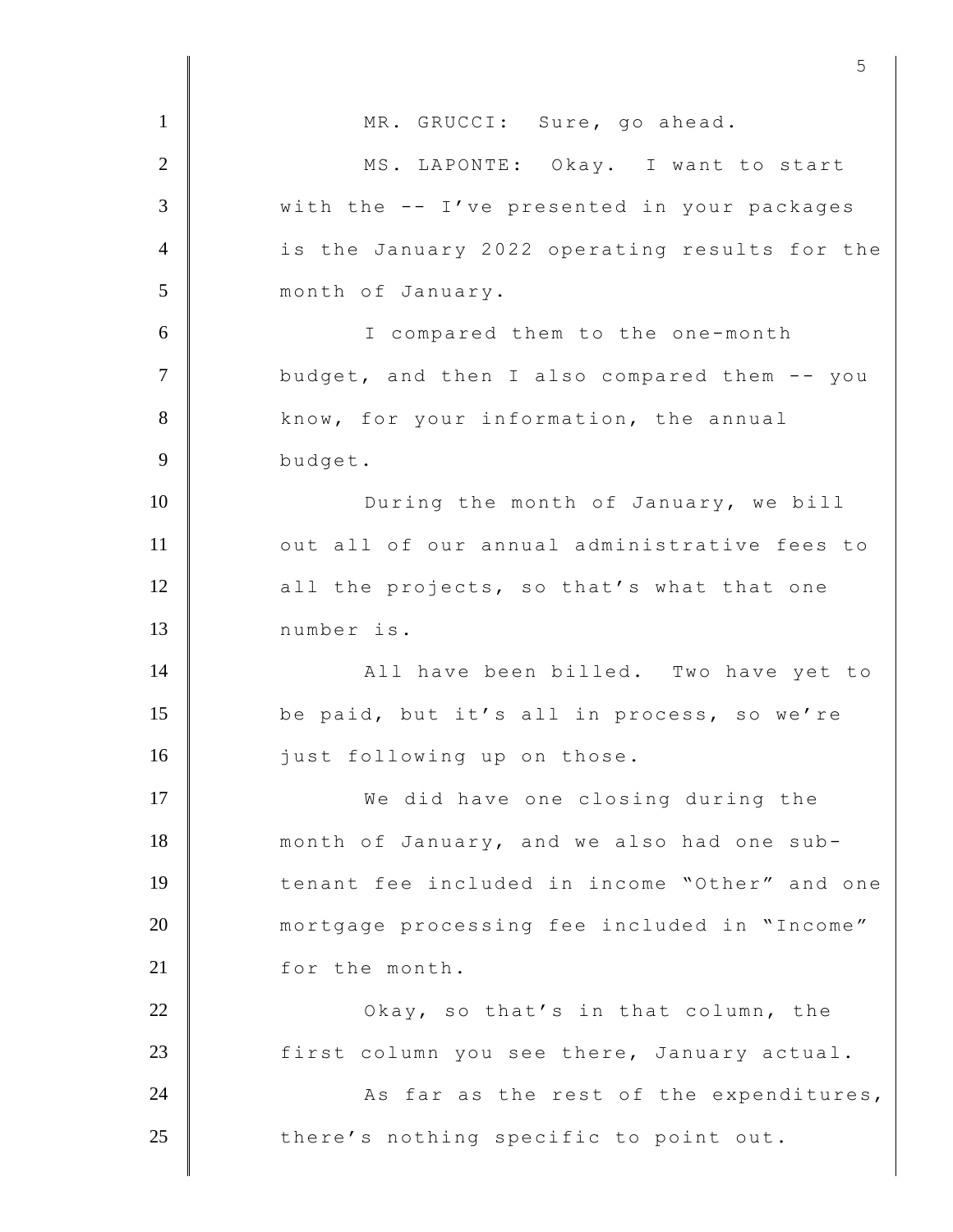1 They're all in line with what expectations 2 are, so unless you have any specific 3 questions, that is the January 2022 budget 4 versus actual report. 5 MR. BRAUN: Are there questions for 6 Lori? 7 | Hearing none, motion to accept the 8 report? 9 MR. CALLAHAN: Moved. 10 MR. TROTTA: Second. 11 MR. BRAUN: On the vote, Mr. Trotta? 12 MS. MULLIGAN: I'm sorry. Hold on. 13 That was Marty that made the motion and Frank 14 seconded it? 15 MR. TROTTA: Correct. 16 MS. MULLIGAN: Thank you. 17 MR. BRAUN: Mr. Trotta? 18 MR. TROTTA: Yes. 19 MR. BRAUN: Ms. Scheidt? 20 MS. SCHEIDT: Yes, with thanks again to 21 | Lori for saving us a few bucks on insurance. 22 MR. BRAUN: Mr. Pollakusky? 23 MR. POLLAKUSKY: Yes. 24 MR. BRAUN: Mr. Grucci? 25 MR. GRUCCI: Yes.

 $\sim$  6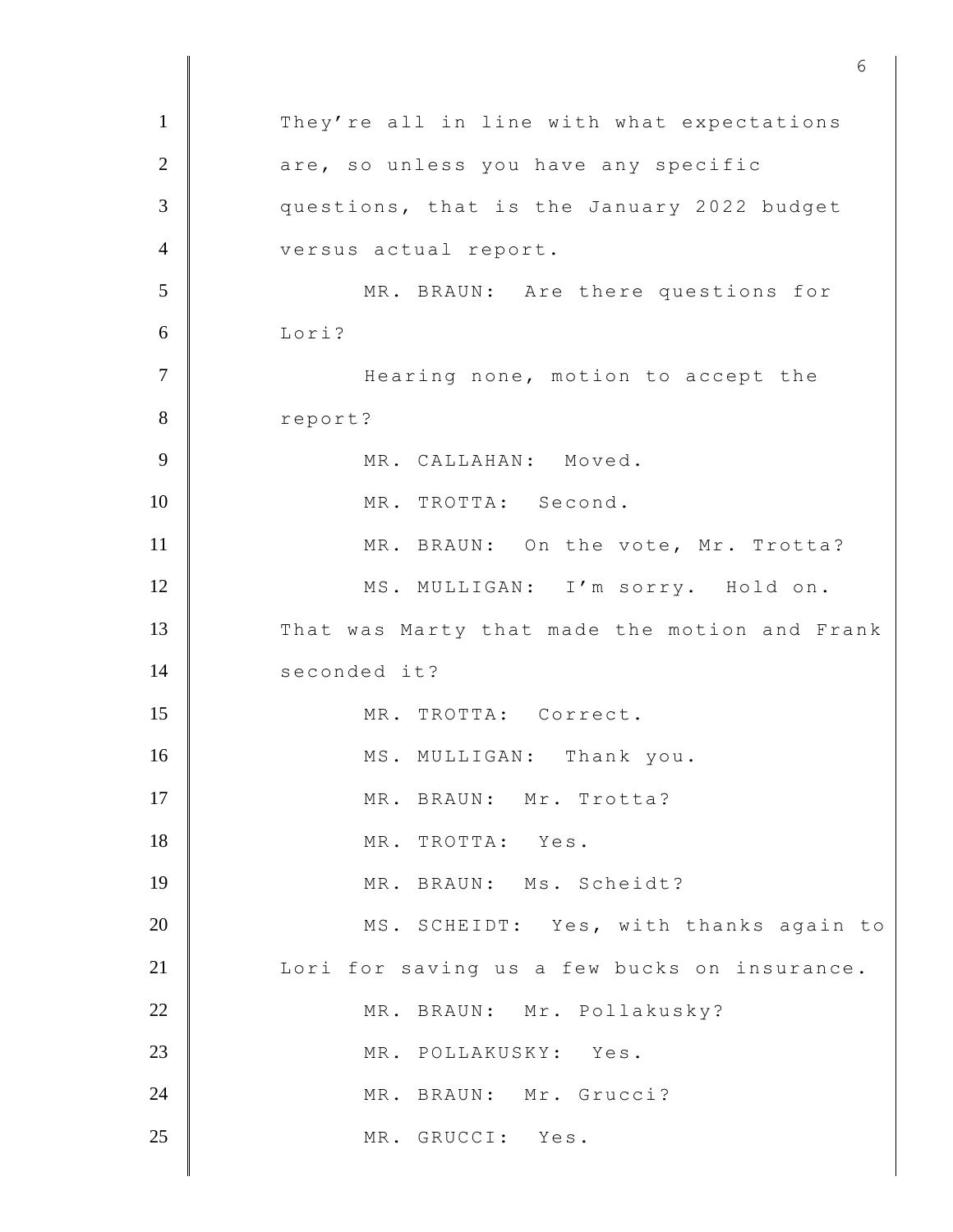| $\mathbf{1}$   | MR. BRAUN: Mr. Callahan?                      |
|----------------|-----------------------------------------------|
| $\overline{2}$ | MR. CALLAHAN: Yes.                            |
| 3              | MR. BRAUN: Mr. Braun votes yes.               |
| $\overline{4}$ | Lori's report is accepted.                    |
| 5              | MS. LAPONTE: Okay, the next item is           |
| 6              | something you don't need to vote on, but I    |
| $\tau$         | mention this at every meeting.                |
| 8              | All of our contractual payments have          |
| 9              | been made in accordance with timely           |
| 10             | requirements and there's nothing that has not |
| 11             | been paid as required.                        |
| 12             | For example, any payroll taxes are paid       |
| 13             | timely and any of the PILOTS that we've       |
| 14             | received have been disbursed timely.          |
| 15             | MR. CALLAHAN: Thank you, Lori.                |
| 16             | MS. LAPONTE: The next item is -- I've         |
| 17             | included in the package, a draft of the audit |
| 18             | report that was submitted this morning to the |
| 19             | Audit Committee earlier by the external       |
| 20             | auditors did a presentation. We received a    |
| 21             | clean opinion. There was an emphasis of a     |
| 22             | matter regarding an accounting and change     |
| 23             | implemented and there were no other things    |
| 24             | mentioned, but I do want to bring that to     |
| 25             | your attention that the Audit Committee met   |
|                |                                               |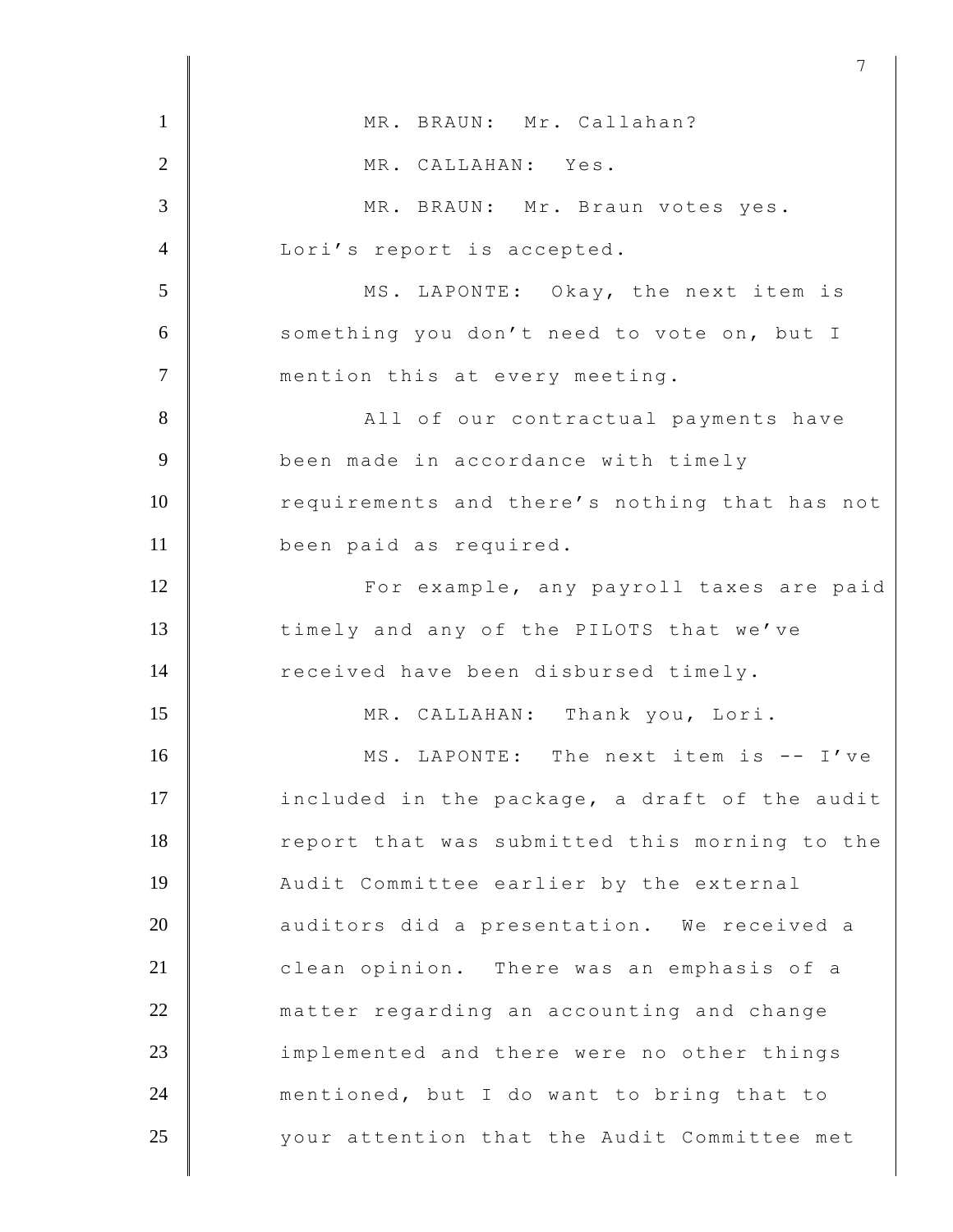|                | $\circ$                                      |
|----------------|----------------------------------------------|
| $\mathbf{1}$   | and they accepted the auditor's report.      |
| $\overline{2}$ | MR. BRAUN: Questions?                        |
| 3              | Hearing none, we need a motion to            |
| $\overline{4}$ | accept the recommendation from the Audit     |
| 5              | Committee?                                   |
| 6              | MR. POLLAKUSKY: So moved. Gary               |
| $\tau$         | Pollakusky.                                  |
| 8              | MR. BRAUN: Second?                           |
| 9              | MR. GRUCCI: Second. Felix Grucci.            |
| 10             | MR. BRAUN: On the vote. Mr. Trotta?          |
| 11             | MR. TROTTA: Yes.                             |
| 12             | MR. BRAUN: Ms. Scheidt?                      |
| 13             | MS. SCHEIDT: Yes.                            |
| 14             | MR. BRAUN: Mr. Pollakusky?                   |
| 15             | MR. POLLAKUSKY: Yes.                         |
| 16             | MR. BRAUN: Mr. Grucci?                       |
| 17             | MR. GRUCCI: Yes.                             |
| 18             | MR. BRAUN: Mr. Callahan?                     |
| 19             | MR. CALLAHAN: Yes.                           |
| 20             | MR. BRAUN: Mr. Braun votes yes. The          |
| 21             | audit report is accepted.                    |
| 22             | I would point out as I had in many           |
| 23             | prior years that while 2021 results are, I   |
| 24             | would say spectacular, as I go back and look |
| 25             | at the annual reports for the past 30 or 31  |
|                |                                              |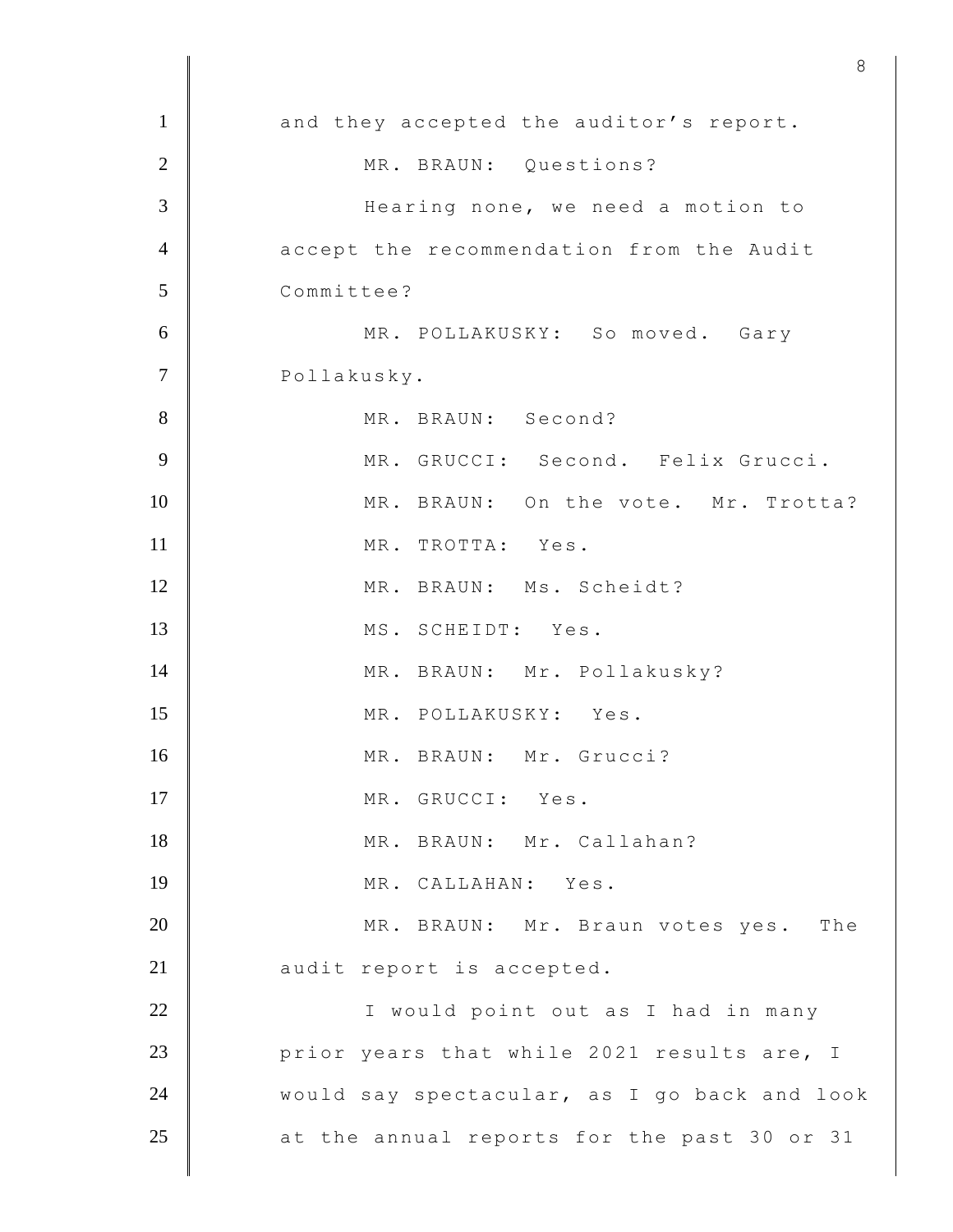1 | vears, 40 percent of those years, we were in 2 the red, including 2020. So enjoy it while 3 we can. I think 2022 will be fine, but you 4 know, it's very difficult to predict the 5 future beyond that. 6 | Kori, you want to talk about PARIS,  $7 \parallel$  too? 8 MS. LAPONTE: Yes. Included in your 9 **Quart Phannual School** Public Public 10 | Authority Reporting Information System, 11 **acronym of PARIS report that we're required** 12 to do, which is due by March 31st. 13 | It's done in conjunction and there are 14 sections there that come directly from the 15 **audit** and all other aspects of our 16 | operations. 17 | That report is prepared. We are still 18 making tweaks and minor changes, but 19 | substantially in this form we are looking for 20 vour acceptance of that report. 21 | MR. GRUCCI: So moved. Felix Grucci. 22 MS. MULLIGAN: I just -- before we  $23$   $\parallel$  accept the report, and I did hear Lori said 24 Substantially in this forum, so that was 25 **perfect.** I wanted to just let you know that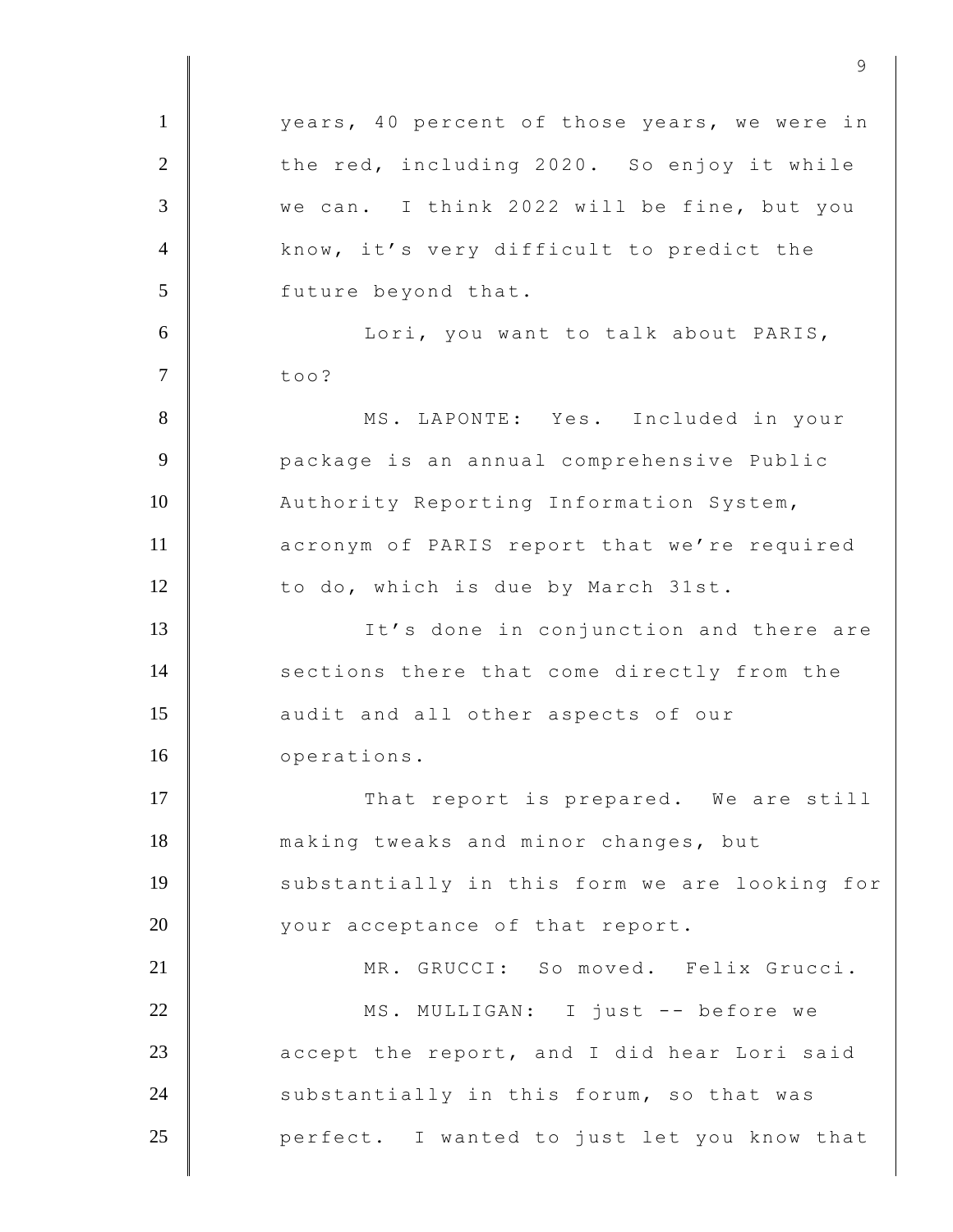1 | we have two projects that have not -- have 2 been nonresponsive. I was able to get in 3 touch with some people, and I think I have 4 the right people working on it, but we 5 certainly have some gaps in what's been 6 **presented to you that need to be finalized.** 7 | So I just wanted to point that out to 8 you. There's larger gaps. It's a larger 9 Teport. There's way more projects in the IDA 10 than the LDC, so there's more tweaks that are 11 |  $qoinq to have to be made. But we're getting$ 12 there. 13 MR. BRAUN: And the two that have not 14 reported are fairly large projects for us, 15 **have been long-standing projects and have** 16 never been a problem, so I suspect we'll get 17 | that information as requested. 18 MS. MULLIGAN: They had some staff 19 turnovers. I think things got shuffled and  $20$  | just didn't end up in the right place, and  $21$   $\parallel$  one of the companies, I definitely have  $22$  somebody who is paying attention to it, and 23 the other one, I have a good lead on asking. 24 MR. GRUCCI: Lor, you'll keep the 25 chairman apprised of any changes that are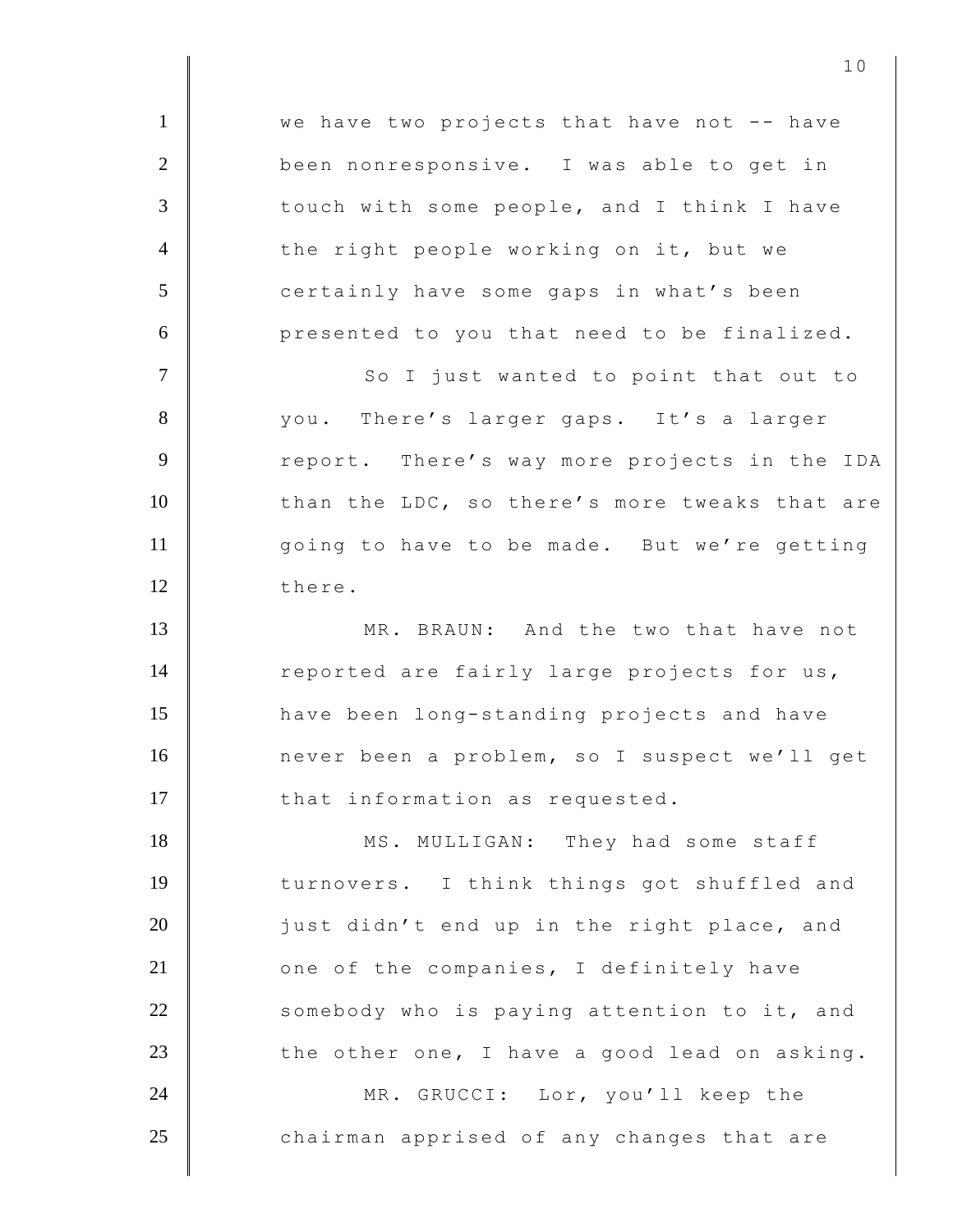1 made to the report? 2 | MS. LAPONTE: Yes, I will, Felix. Yes. 3 MR. GRUCCI: Thank you. 4 MR. BRAUN: With that caveat, motion to 5 **accept and file PARIS, please?** 6 MR. GRUCCI: So moved. Felix Grucci. 7 MR. POLLAKUSKY: Second. 8 MR. GRUCCI: Second. Frank Trotta. Or 9 Gary. 10 MR. BRAUN: Mr. Callahan? 11 MR. CALLAHAN: Yes. 12 MR. BRAUN: Mr. Grucci? 13 MR. GRUCCI: Yes. 14 MR. BRAUN: Mr. Pollakusky? 15 MR. POLLAKUSKY: Yes. 16 MR. BRAUN: Ms. Scheidt? 17 MS. SCHEIDT: Yes. 18 MR. BRAUN: Mr. Trotta? 19 MR. TROTTA: Yes. 20 MR. BRAUN: Mr. Braun votes yes. Lori 21 and Lisa, we're all set to file. 22 MS. LAPONTE: Okay. 23 MS. MULLIGAN: Thank you. 24 MR. BRAUN: Lori, I'll turn it again to 25 you for -- as the ethics officer for two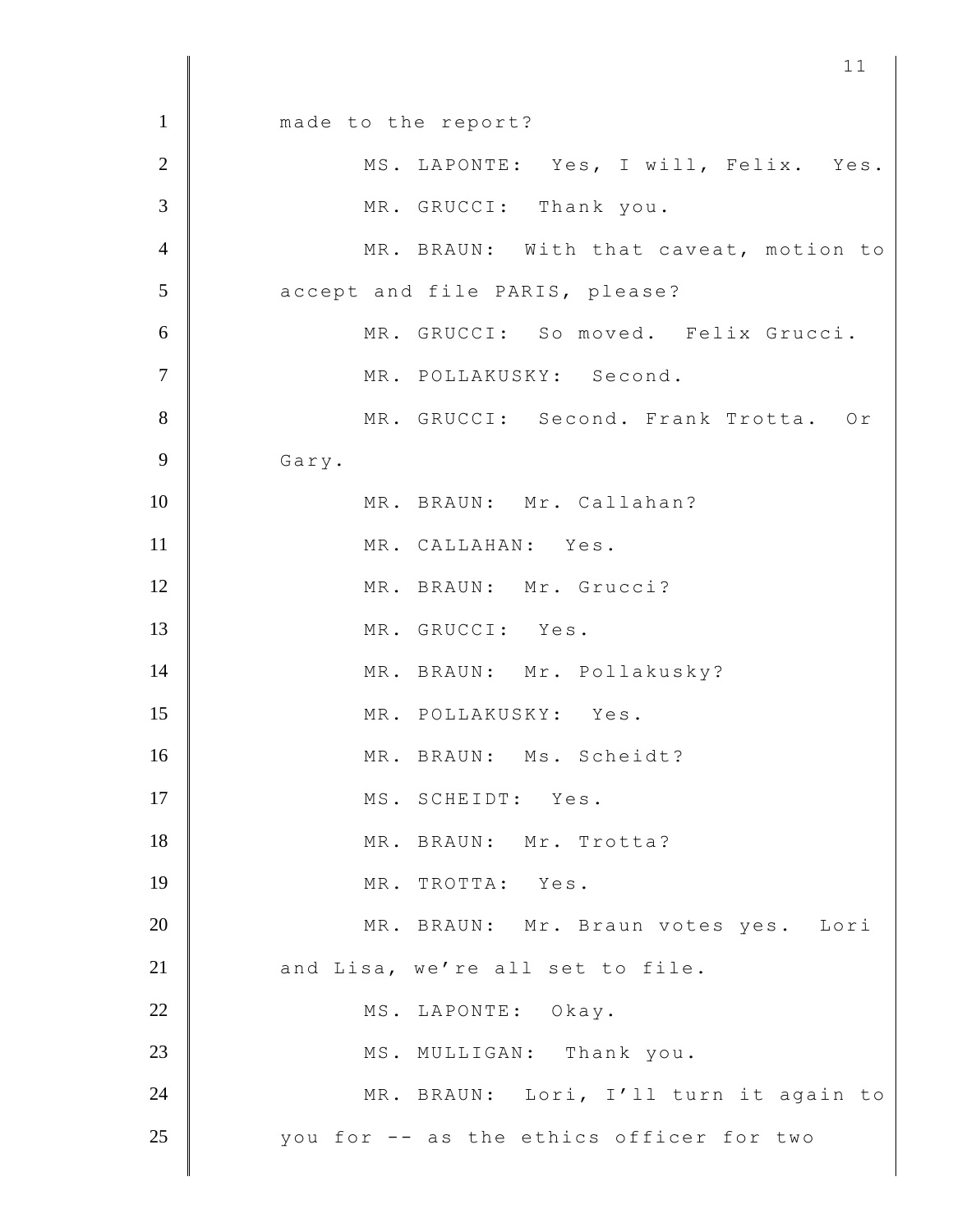1 reports.

| $\overline{2}$  | MS. LAPONTE: Yes. So as you -- as the         |
|-----------------|-----------------------------------------------|
| 3               | officer for the IDA, I want to mention that   |
| $\overline{4}$  | part of my responsibilities in accordance     |
| 5               | with our Code of Ethics and interest policies |
| 6               | is that I report the following items to you:  |
| $7\phantom{.0}$ | Please be aware, as your ethics               |
| 8               | officer, I received an accusation in December |
| 9               | of 2021, alleging that Mr. Frank Trotta, one  |
| 10              | of our board members, comments made during a  |
| 11              | December 16t, 2021, board meeting constituted |
| 12              | both an ethics and a conflict of interest     |
| 13              | breach.                                       |
| 14              | The accusation in a summarization form        |
| 15              | alleged that Mr. Trotta solicited donations   |
| 16              | from an organization that he is involved      |
| 17              | with. I've researched this allegation in      |
| 18              | depth and have found that there was neither   |
| 19              | an ethics nor a conflict of interest          |
| 20              | violation and this matter is now closed.      |
| 21              | Should I go onto the next one?                |
| 22              | MR. BRAUN: No. I think we should              |
| 23              | accept them individually.                     |
| 24              | MS. LAPONTE: Okay.                            |
| 25              | MR. BRAUN: I need a motion to accept          |
|                 |                                               |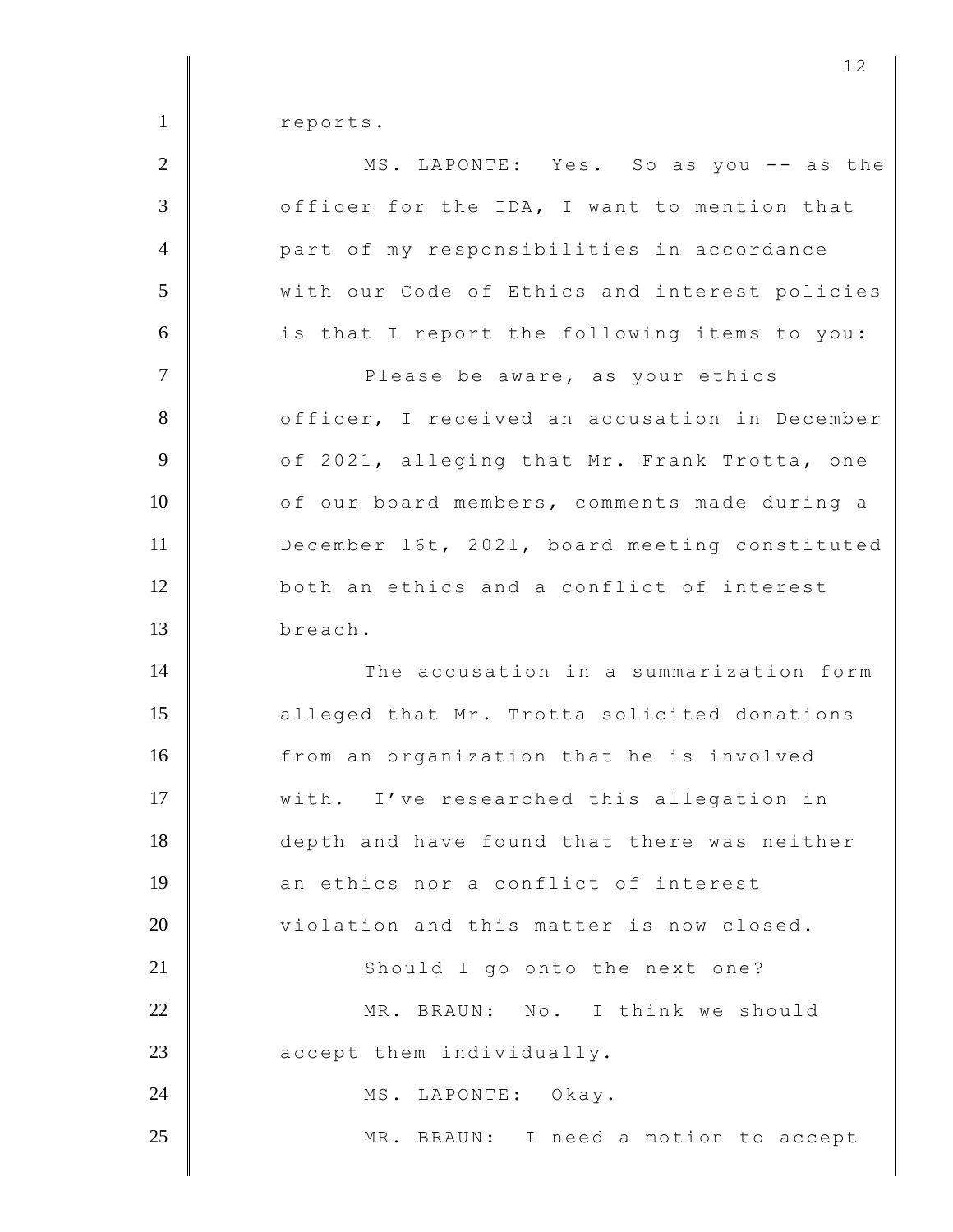$1 \parallel$  the report --2 MR. POLLAKUSKY: So moved. 3 MS. SCHEIDT: Second. 4 MR. BRAUN: -- violation of Mr. Trotta. 5 MR. TROTTA: Should I abstain? 6 MR. BRAUN: Yes, sir. 7 | MS. SCHEIDT: You'll just have to try 8 harder next time, Frank. 9 MR. BRAUN: Who made the motion? 10 MR. POLLAKUSKY: Gary. 11 MR. BRAUN: And the second? 12 MS. SCHEIDT: Ann-Marie. 13 | MR. BRAUN: Mr. Callahan? 14 MR. CALLAHAN: Yes. 15 MR. BRAUN: Mr. Grucci? 16 MR. GRUCCI: Yes. 17 MR. BRAUN: Mr. Pollakusky? 18 MR. POLLAKUSKY: Yes. 19 MR. BRAUN: Ms. Scheidt? 20 MS. SCHEIDT: Yes. 21 | MR. BRAUN: Mr. Braun votes yes. 22 The recommendation is accepted. 23 Lori? 24 MS. LAPONTE: Okay, the next item is in  $25$   $\parallel$  addition to that complaint that we received,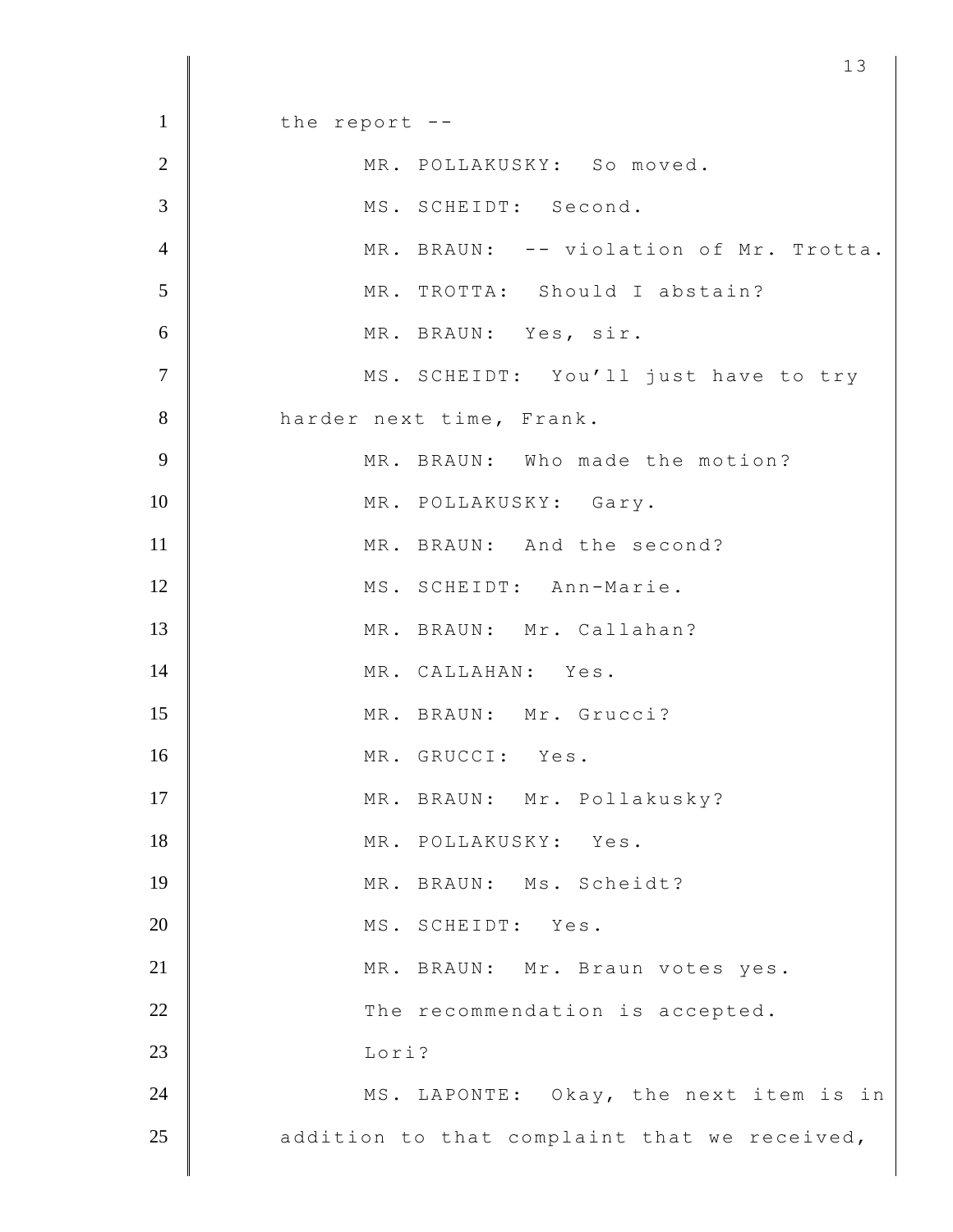1 | I received another allegation alleging that 2 Mr. Felix Grucci, one of our board members 3 comments during a December 16th, 2021, board 4 meeting constituted both an ethics and a 5 conflict of interest breach. 6 Again, I've reviewed this in details, 7 and basically the allegation in the summary 8 format alleges that Mr. Grucci has a conflict 9 Stemming from property that he owns and a 10 project. 11 I've researched this allegation and 12 have found that there was neither an ethics 13 or a conflict of interest violation and this 14 matter is now closed. Any questions? 15 MR. BRAUN: Just to clarify, I think 16 the report should indicate that Mr. Grucci 17 **has an interest in the property through the** 18 | ownership, partial ownership of something 19 called Starlight Properties, rather than 20 individually. 21 | MS. LAPONTE: Correct. You're right. 22 MR. BRAUN: All right, with that 23 change, may I have a motion to accept the 24 report, please? 25 MR. POLLAKUSKY: Motion.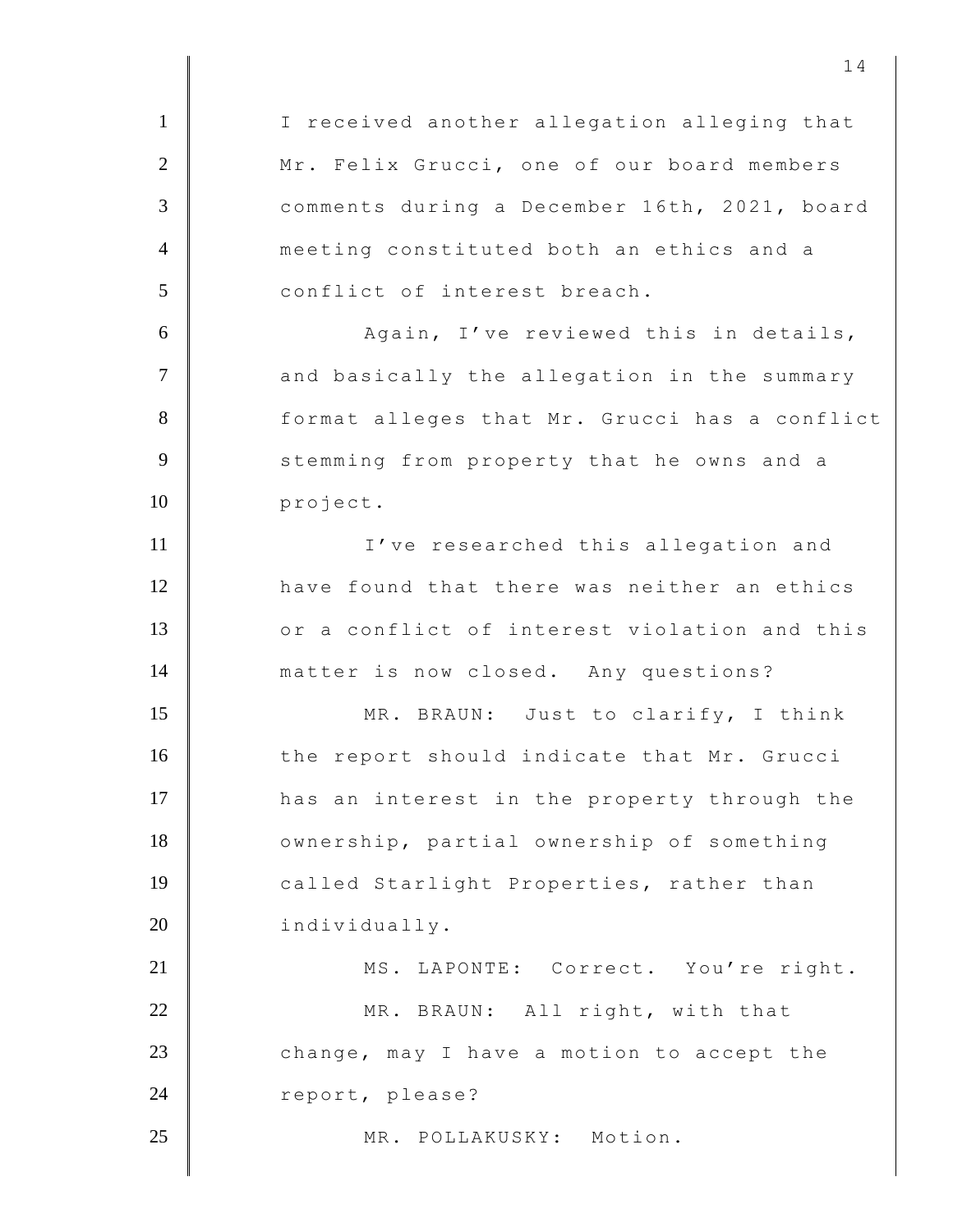| $\mathbf{1}$   | MR. CALLAHAN: Motion.                       |
|----------------|---------------------------------------------|
| $\overline{2}$ | MS. SCHEIDT: Ann-Marie second.              |
| 3              | MR. BRAUN: Are there any questions?         |
| $\overline{4}$ | MR. GRUCCI: I'll be abstaining from         |
| 5              | the vote.                                   |
| 6              | MR. BRAUN: Yes, sir.                        |
| $\overline{7}$ | MR. GRUCCI: Felix Grucci.                   |
| 8              | MR. BRAUN: On the vote. Mr. Callahan?       |
| 9              | MR. CALLAHAN: Yes.                          |
| 10             | MR. BRAUN: Mr. Pollakusky?                  |
| 11             | MR. POLLAKUSKY: Yes.                        |
| 12             | MR. BRAUN: Ms. Scheidt?                     |
| 13             | MS. SCHEIDT: Yes.                           |
| 14             | MR. BRAUN: Mr. Trotta?                      |
| 15             | MR. TROTTA: Yes.                            |
| 16             | MR. BRAUN: Mr. Braun votes yes.<br>The      |
| 17             | recommendation in her report is accepted.   |
| 18             | MS. LAPONTE: Thank you.                     |
| 19             | MR. BRAUN: Lisa, it's all yours.            |
| 20             | MS. MULLIGAN: Thank you, everybody.         |
| 21             | The next item on our agenda is a            |
| 22             | resolution for Macedo Construction and Meso |
| 23             | Holding. Howard, do you want to give the    |
| 24             | board a little overview of this please?     |
| 25             | MR. GROSS: [Inaudible] a couple of          |
|                |                                             |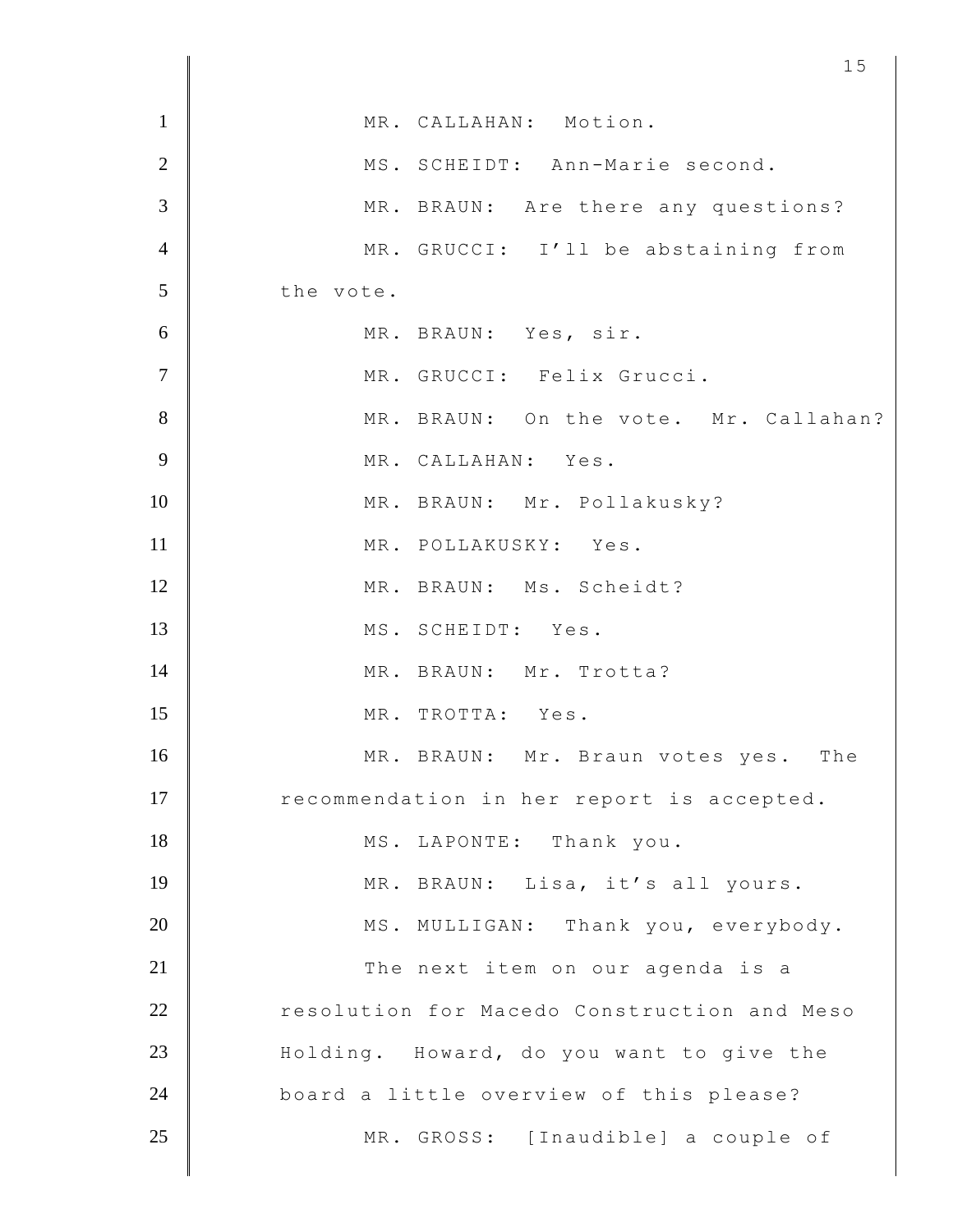1 **Vears ago, and Meso Holding is a real estate** 2 company and Macedo Construction is the 3 operating company. The companies split the 4 operations of the operating company into two 5 **parts, so that they now have two separate** 6 companies; one owns all their construction 7 equipment, and the other handles all their 8 **| Source 1** labor issues. So they have their employees 9 **Juber** in one company and the equipment in the 10 | other. 11 So in order to accommodate that, we're 12 **amending -- recommending we amend their** 13 documentation so that the new company is 14 added on to our lease obligations and our 15 agency compliant agreement obligations. 16 The -- and of course, the employees on 17 | the new company will be counted against the 18 employees they promised to us. 19 Secondly, they purchased Meso, the real  $20$   $\parallel$  estate company purchased the two adjacent 21 **properties to this property where our project**  $22$   $\parallel$  is and  $-$ 23 | MS. MULLIGAN: Sorry, Howard. Just so 24 everybody knows, this is the project on  $25$  Station Road in Bellport, just as a reminder.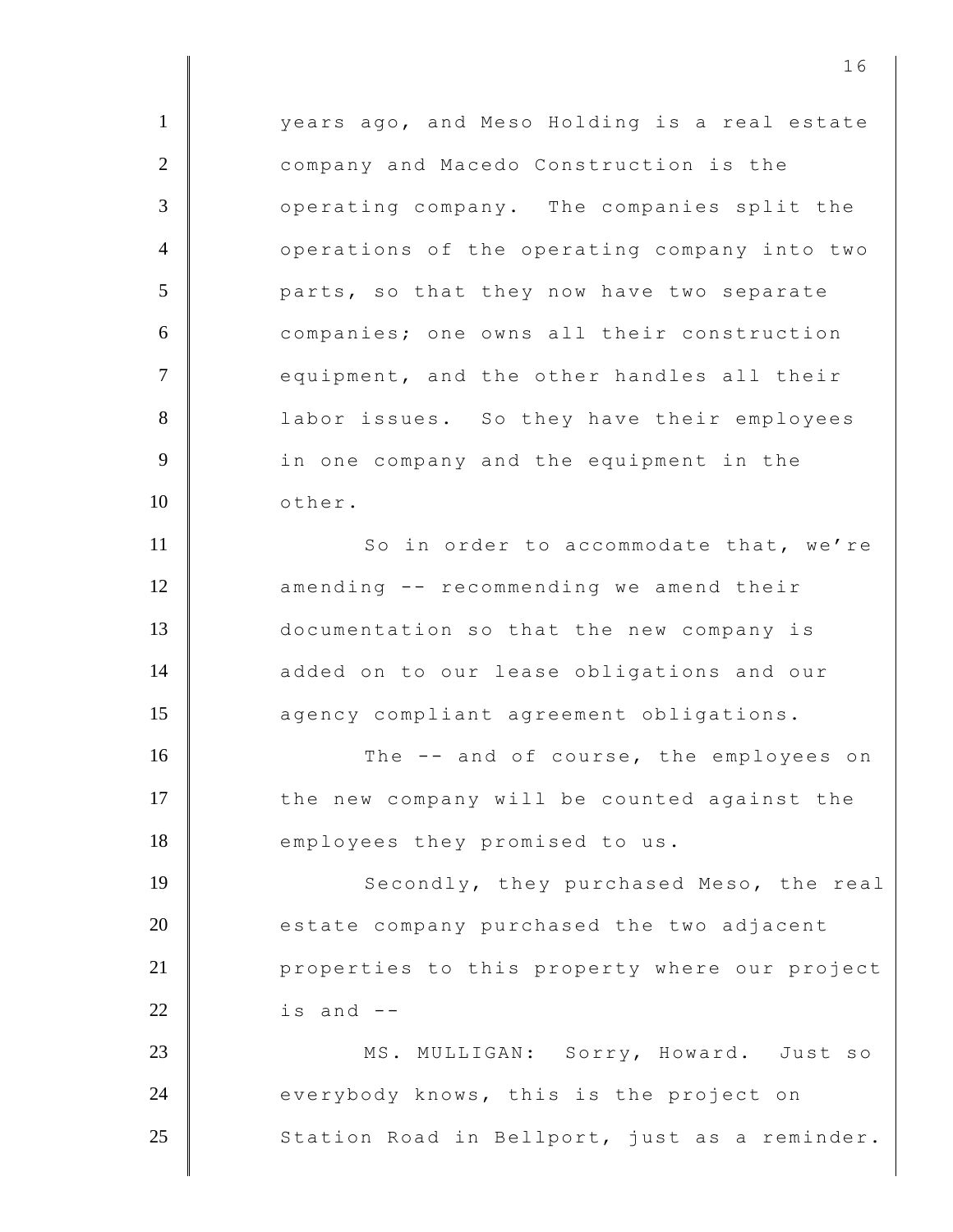1 MR. GROSS: They bought two adjacent 2 **Quare:** 2 properties and they financed part of it with  $3$   $\parallel$  the bank. The bank -- we did not provide any 4 mortgage recording tax exemptions or anything 5 of that kind for them. However, the bank did 6 Tequest that we subordinate our leases to the 7 **bank loan, which we customarily do and that's** 8 the second part of the resolution to 9 authorize the subordination. 10 Any questions? 11 MR. TROTTA: So the practice of taking 12 second position is normal? 13 MR. GROSS: Yes. We always subordinate 14 | our lease provisions, our lease agreements to 15 the bank financing. 16 MR. TROTTA: Okay. 17 MR. GROSS: So that if the bank 18 forecloses, our leases go away for their 19 purposes. 20 MR. GRUCCI: Just [inaudible] now is 21 the compliance with everything, Howard? 22 MR. GROSS: I believe so. We have 23 insurance. That's all been resolved. So,  $24$  yes. 25 MR. BRAUN: Okay.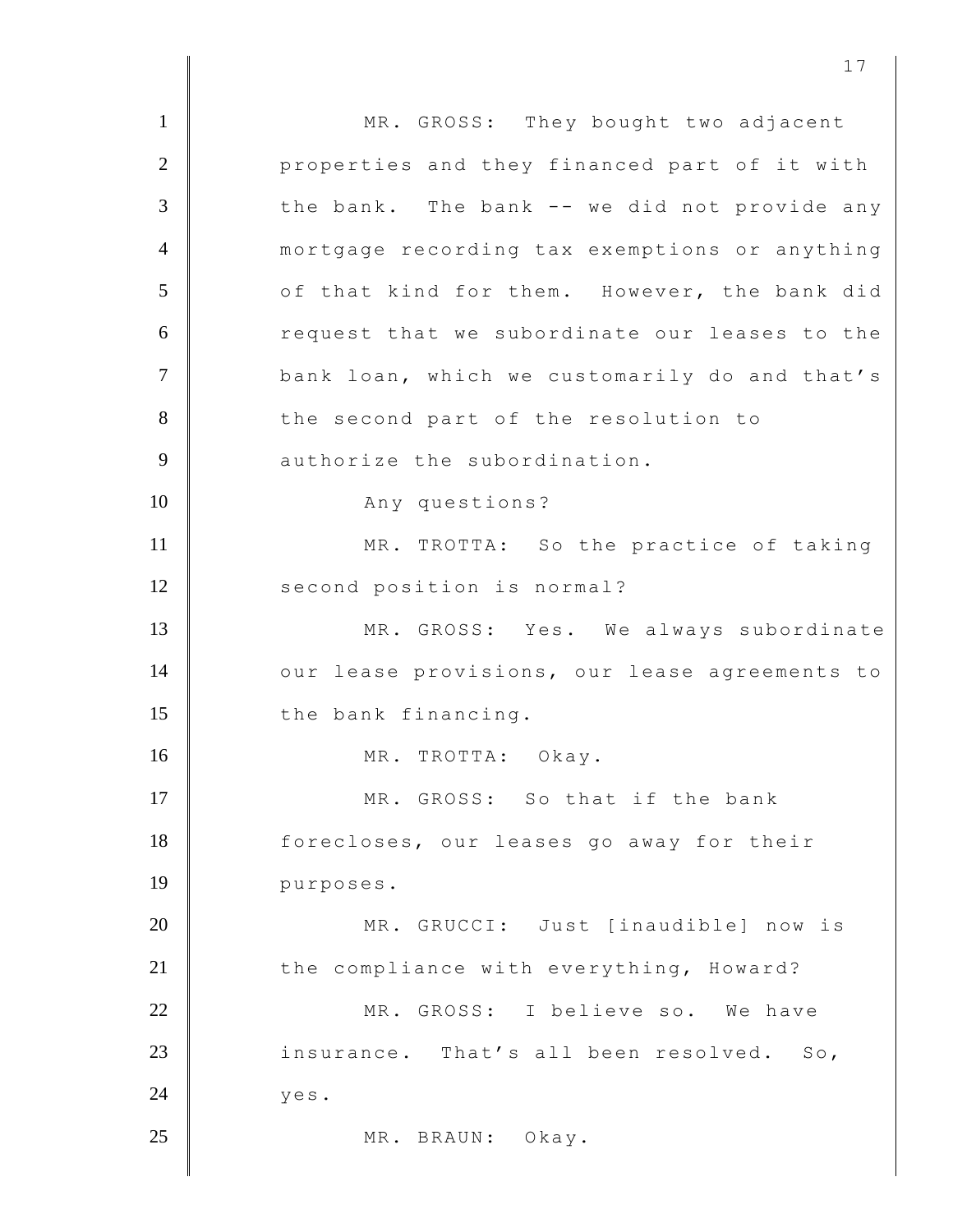1 MR. GRUCCI: They did do a nice job of 2 **cleaning up that site and making it look a** 3 little bit more presentable than it did in  $4 \parallel$  the past, so I'm happy to hear that they're 5 working with the IDA and resolved all their 6 issues. 7 | MR. GROSS: And to my knowledge, my 8 understanding, Annette, I don't know if she's 9 **A** available or not. My understanding is 10 they're working with Annette on those two 11 adjacent parcels, which we're not involved 12 with directly, but they are working on that. 13 MR. GRUCCI: Do they have plans for 14 those adjacent properties? 15 MR. GROSS: Lisa, you know more about 16 this than I do, I think. 17 MS. MULLIGAN: My understanding is that 18 they are working to clean up those two 19 adjacent parcels. There's a couple of little 20 things that need to be done, I think, with  $21$   $\parallel$  the zoning, but they are working to take care 22 **of all of those issues.** 23 MR. GRUCCI: Are they planning to 24 expand? 25 | MS. MULLIGAN: I think -- I think it's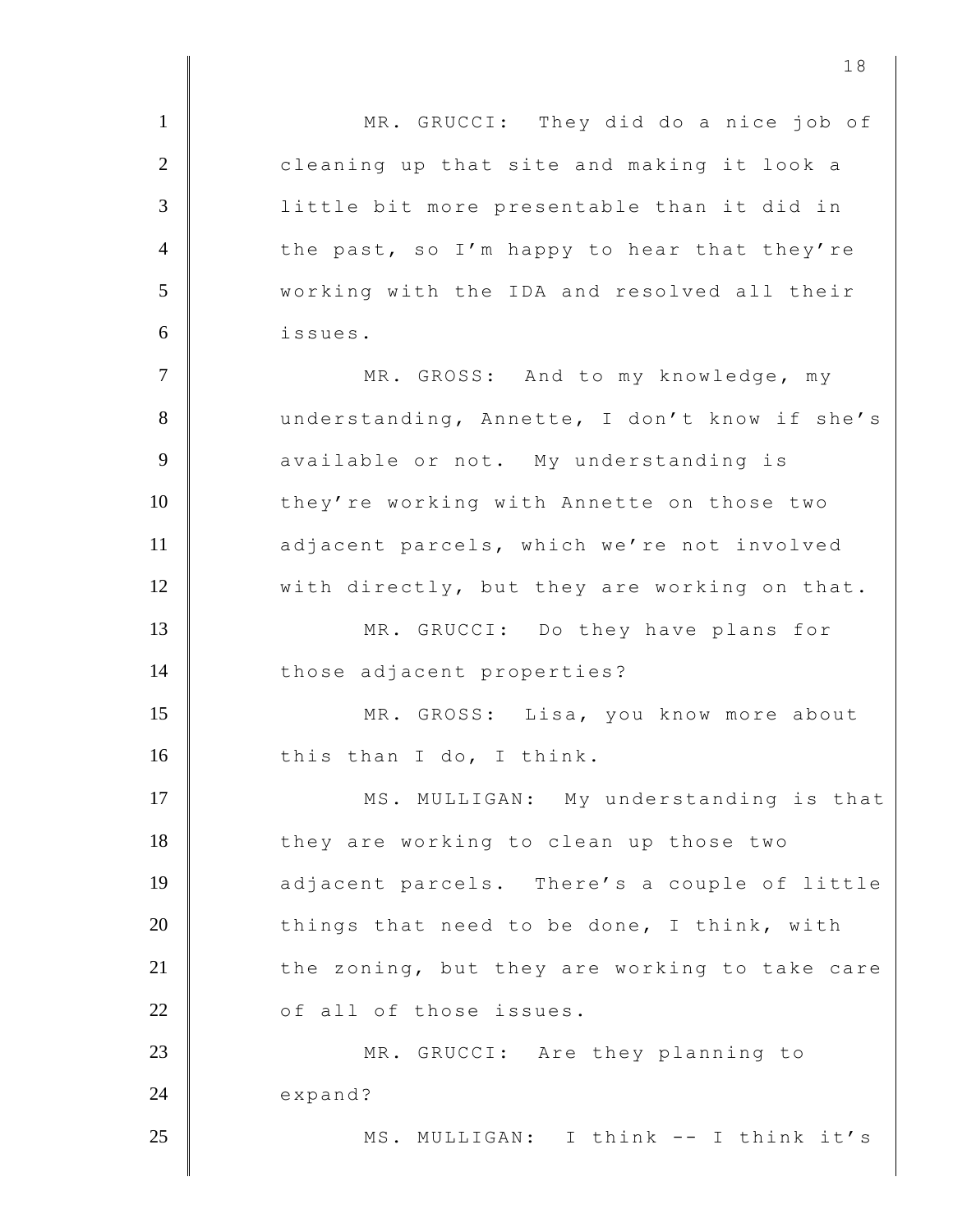1 for outdoor storage. 2 MR. GRUCCI: Got you. 3 | MS. MULLIGAN: So I don't think there's 4 planning on expanding their footprint of  $5$  their building, but just expanding how they 6 have their trucks laid out. 7 | That's my understanding. If Annette 8 chimes in, I'll let you know. 9 MR. GRUCCI: Okay. 10 | MR. BRAUN: Motion, however, to 11 | subordinate our position to the bank. 12 MR. TROTTA: Motion. Frank Trotta. 13 MR. BRAUN: Mr. Trotta. 14 MR. GRUCCI: Second. Felix Grucci. 15 MR. BRAUN: Thank you. Mr. Callahan? 16 MR. CALLAHAN: Yes. 17 MR. BRAUN: Mr. Grucci? 18 MR. GRUCCI: Yes. 19 MR. BRAUN: Mr. Pollakusky? 20 MR. POLLAKUSKY: Yes. 21 MR. BRAUN: Ms. Scheidt? 22 | MS. SCHEIDT: Yes. 23 MR. BRAUN: Mr. Trotta? 24 MR. TROTTA: Yes. 25 MR. BRAUN: Mr. Braun votes yes. The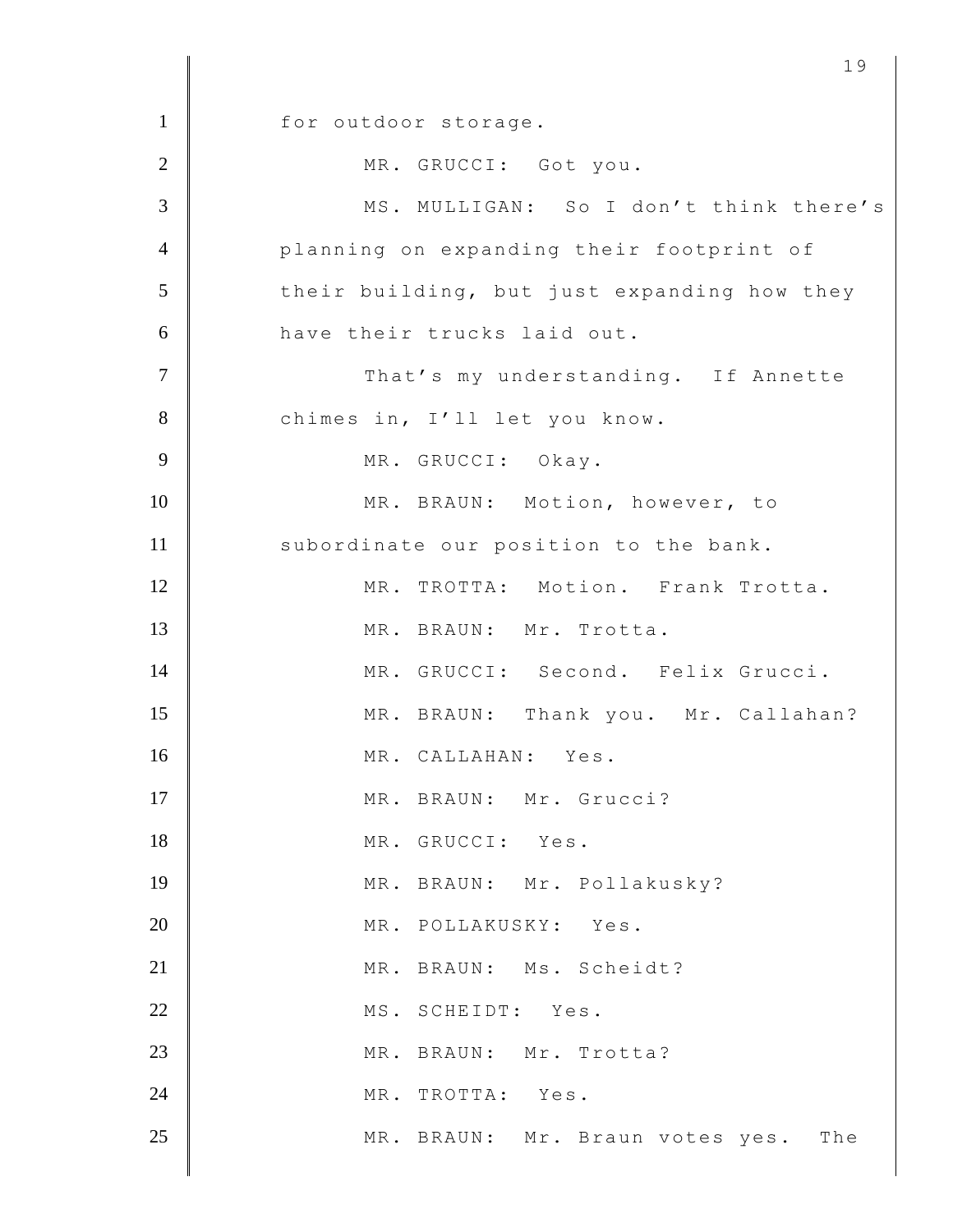1 motion carries. 2 MS. MULLIGAN: Thank you, everyone. 3 The next item on the agenda is 4 Ronkonkoma Hub. We discussed having a second 5 condemnation hearing at our last meeting, and 6 I just want to make sure that everybody is 7 | aware, and I think you should probably vote 8 and solidify this. 9 We've worked out May 18th at 4 p.m. So 10 I think we need a resolution from the board 11 setting that date as our next condemnation 12 hearing. It's going to be in person. We 13 Teserved the auditorium. I assume it's going 14 to be in person. As it stands right now, it 15 looks as though it's going to be in person. 16 If that changes, we'll obviously adjust, but 17 I want to make sure that everybody is able to 18 be here. 19 | And I think that we probably should 20 plan that it will start at 4 p.m. You should 21 **| plan on being here --**22 MR. BRAUN: For a while. 23 MS. MULLIGAN: Well, for -- maybe for a 24 While, but also earlier than 4 p.m. 25 MR. BRAUN: Yes.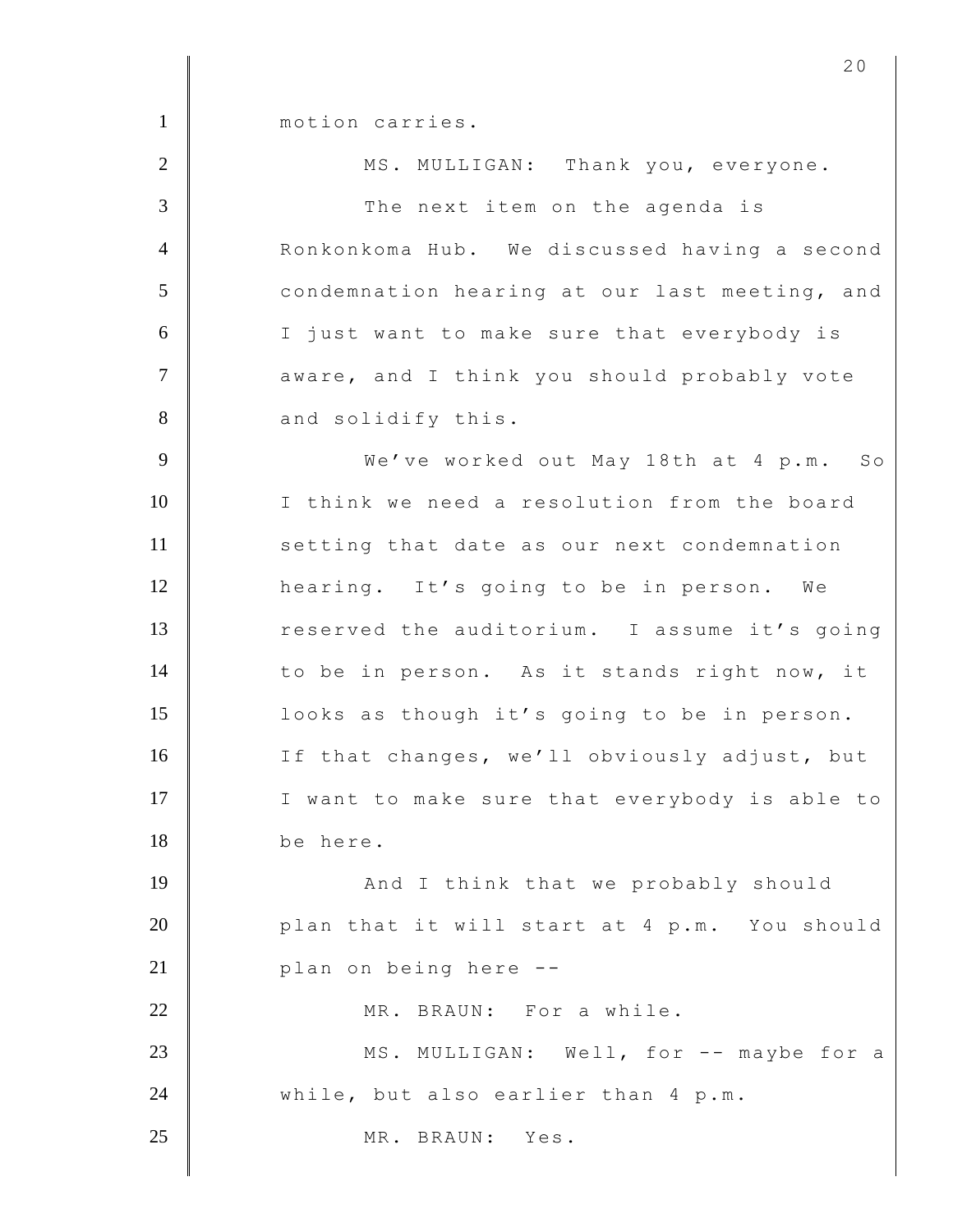| $\mathbf{1}$   | MR. POLLAKUSKY: I thought May 4th or          |
|----------------|-----------------------------------------------|
| 2              | May 11th. I won't be here on the 18th.        |
| 3              | MS. MULLIGAN: I'm sorry, Gary?                |
| $\overline{4}$ | MR. POLLAKUSKY: I said I thought we           |
| 5              | were looking at May 4th and May 11th as       |
| 6              | dates, but May 18th, that -- I would have a   |
| $\overline{7}$ | challenge getting to, so --                   |
| 8              | MS. MULLIGAN: Okay, I'm sorry, Gary.          |
| 9              | Because I thought you told us that you --     |
| 10             | your anniversary was the day before and you   |
| 11             | were good that day, so that's part of the     |
| 12             | reason why we chose it, but it's fine.        |
| 13             | MR. POLLAKUSKY: Oh.                           |
| 14             | MS. MULLIGAN: We have a quorum.               |
| 15             | Otherwise, May 4th and May 11th did not work  |
| 16             | with all the other people that we had to get  |
| 17             | together, so as long as we're going to have a |
| 18             | quorum there. I know Lenore cannot            |
| 19             | participate on the 18th. So do we have --     |
| 20             | MR. GRUCCI: I may have a difficulty in        |
| 21             | attending a 4:00 in person meeting. Will      |
| 22             | this also be conducted on Zoom?               |
| 23             | MS. MULLIGAN: I think it will be              |
| 24             | livestreamed, but your -- you must be here in |
| 25             | person.                                       |
|                |                                               |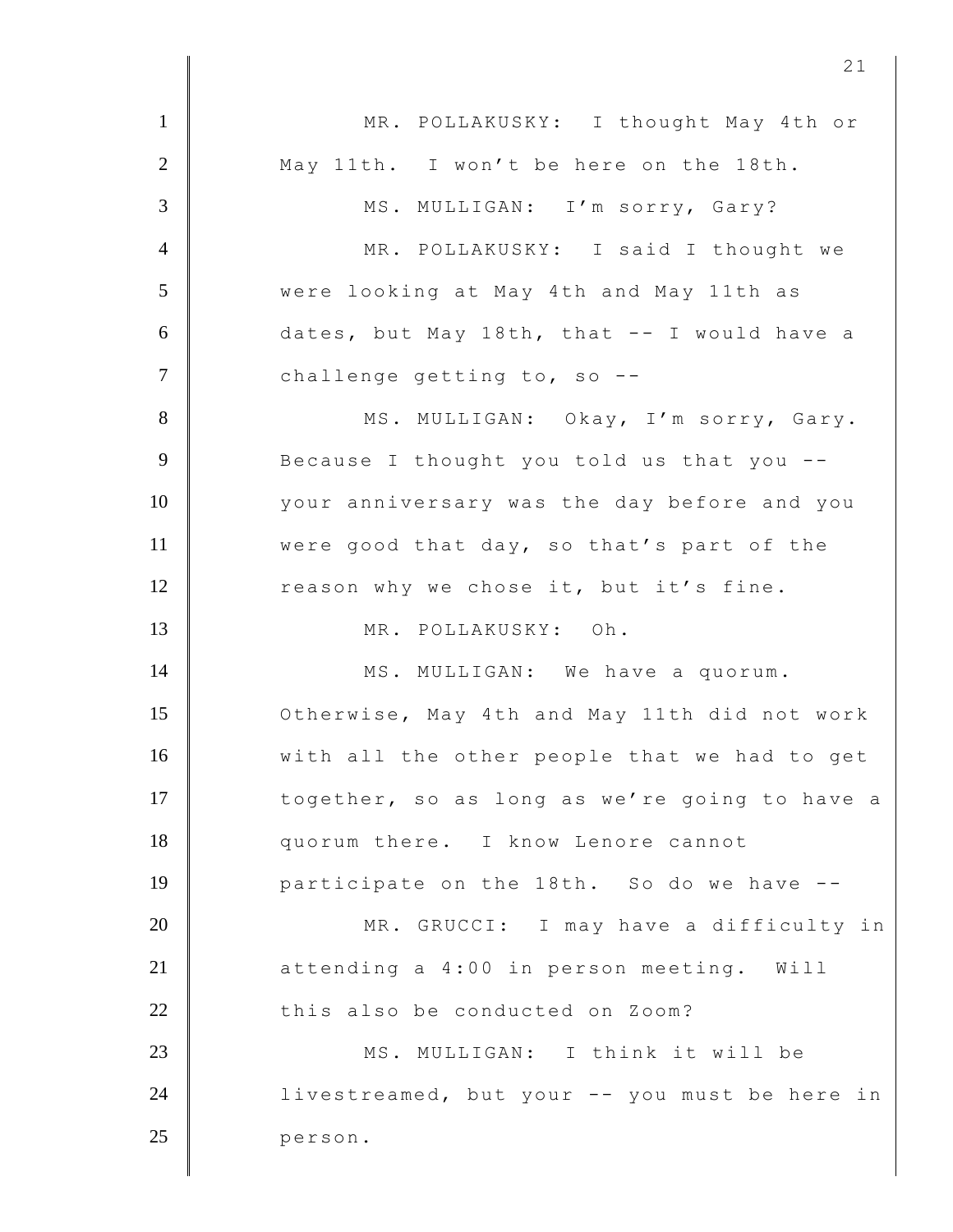| $\mathbf{1}$   | MR. GRUCCI: Gotcha.                           |
|----------------|-----------------------------------------------|
| $\overline{2}$ | MS. SCHEIDT: I'll be there.                   |
| 3              | MR. GRUCCI: Don't change the date for         |
| $\overline{4}$ | me. I'll keep you apprised as to whether or   |
| 5              | not I can make it.                            |
| 6              | MR. TROTTA: I potentially may have a          |
| $\overline{7}$ | problem, but I need to further examine it and |
| $8\,$          | discuss it with Fred.                         |
| 9              | MS. SCHEIDT: I'm good.                        |
| 10             | MS. MULLIGAN: Okay, so --                     |
| 11             | MR. BRAUN: We're at 4.                        |
| 12             | MS. MULLIGAN: Well, if Frank has a            |
| 13             | conflict, then we're not at --                |
| 14             | MR. BRAUN: Still --                           |
| 15             | MS. MULLIGAN: What was that?                  |
| 16             | MR. BRAUN: And Lenore, hopefully.             |
| 17             | MS. MULLIGAN: No. Lenore can't. She's         |
| 18             | already told us she can't be there that day.  |
| 19             | MR. BRAUN: Then we need to firm this          |
| 20             | up one way or the other ASAP. Frank, you      |
| 21             | want to check your schedule then? Let me      |
| 22             | know.                                         |
| 23             | MR. TROTTA: I might have a problem,           |
| 24             | Fred, which I need to discuss with you.       |
| 25             | MR. BRAUN: Okay.                              |
|                |                                               |

I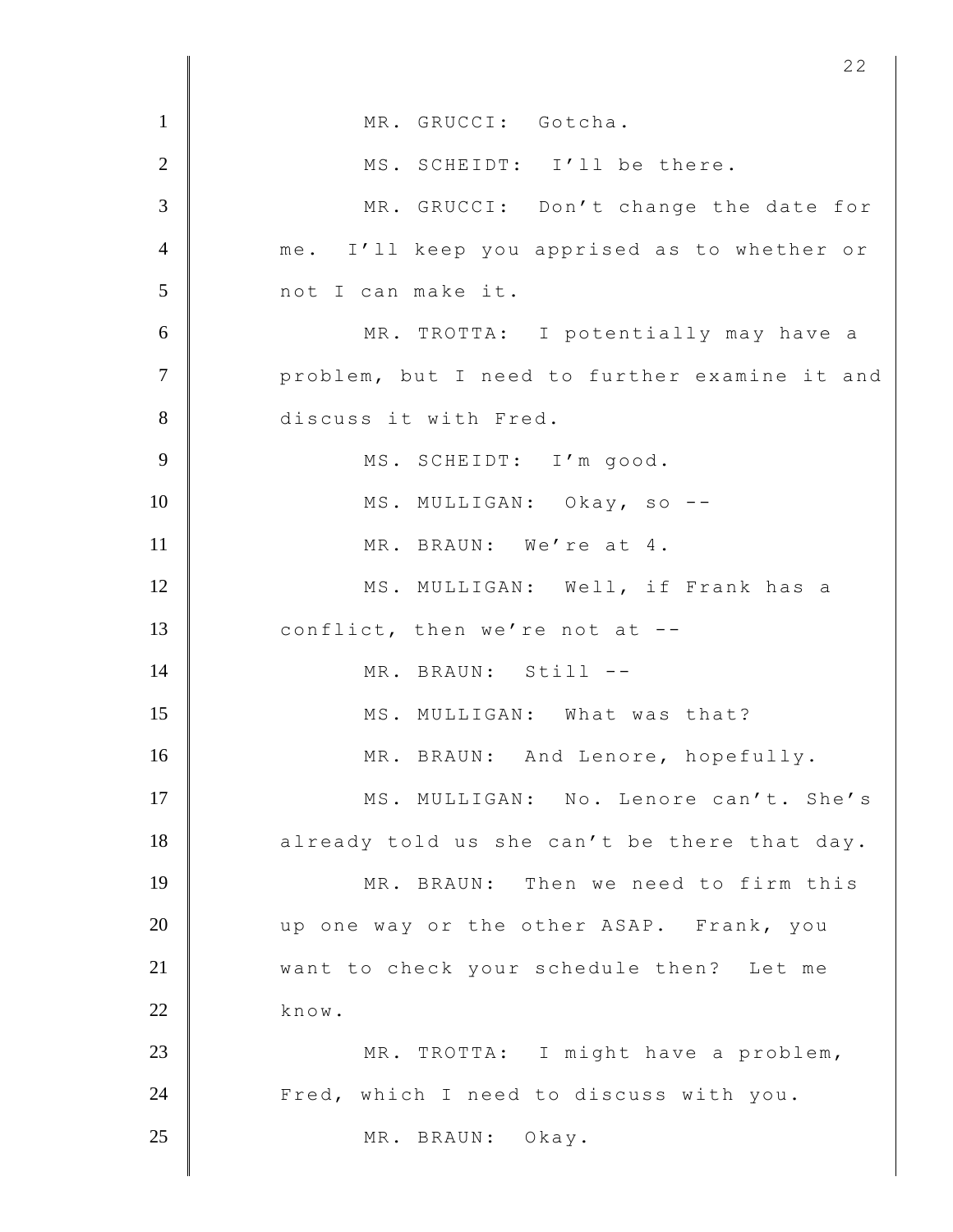1 | MS. MULLIGAN: Okay. We -- I think  $2 \parallel$  that  $-$ 3 MR. GRUCCI: Do you need an answer -- 4 Fred, do you need an answer right now? Or 5 could I get back to you today? 6 MR. BRAUN: I would say within the next 7 day or two. 8 | MS. MULLIGAN: I don't -- I'm afraid 9 that if we wait until our April meeting, it's 10 | too late to officially schedule it, because 11 | our meeting, our April meeting is April 27th. 12 So I think we need to solidify it. 13 MR. GRUCCI: Okay, well count me in on 14 the 18th, and I'll make every attempt to be 15 there. 16 MR. BRAUN: Okay. 17 | MS. MULLIGAN: Okay. 18 MR. BRAUN: Did we pass the resolution? 19 MS. MULLIGAN: No, but I think we 20 should. 21 MR. BRAUN: Okay. We need a resolution 22 to establish the date of May 18th for the 23 second Ronko public hearing. 24 MR. CALLAHAN: So moved. Marty 25 Callahan.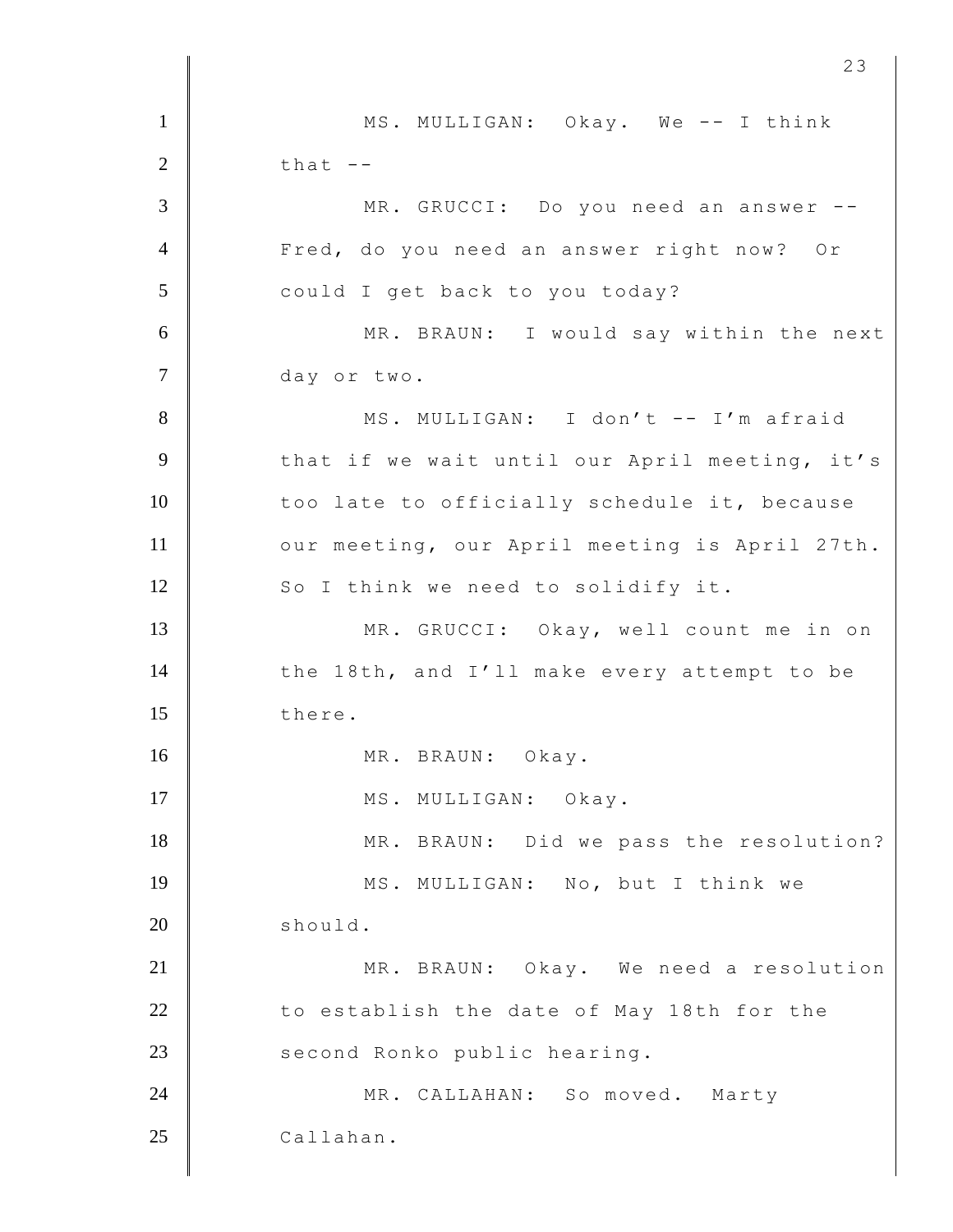|                | 24                                            |
|----------------|-----------------------------------------------|
| $\mathbf{1}$   | MS. SCHEIDT: Second. Ann-Marie.               |
| $\overline{2}$ | MR. BRAUN: All right. Mr. Callahan?           |
| 3              | MR. CALLAHAN: Yes.                            |
| $\overline{4}$ | MS. MULLIGAN: So I'm sorry, let me            |
| 5              | just -- let me just interject here. Let's     |
| 6              | just go with the theory that Felix isn't      |
| $\tau$         | going to be able to and Frank has a conflict. |
| $8\phantom{.}$ | I think maybe we should choose like two       |
| 9              | other dates maybe or another date? The issue  |
| 10             | I come up against is that we have to get our  |
| 11             | counsel has to agree to the date. The         |
| 12             | project has to agree to the date. The         |
| 13             | moderator has to agree to the date.           |
| 14             | So it's a little bit of moving pieces,        |
| 15             | so I do apologize about that. Do you think    |
| 16             | maybe we should pick another --               |
| 17             | MR. BRAUN: Not without them giving us         |
| 18             | some dates.                                   |
| 19             | MS. MULLIGAN: Right, but I'm --               |
| 20             | MR. BRAUN: Let's see if Felix --              |
| 21             | MR. GRUCCI: Lori, the problem that I          |
| 22             | have is not the date. It's the time. If the   |
| 23             | meeting was held earlier in the day, say 1:00 |
| 24             | or 2:00, I would not have a problem.          |
| 25             | MR. POLLAKUSKY: And for me, Lisa, that        |
|                |                                               |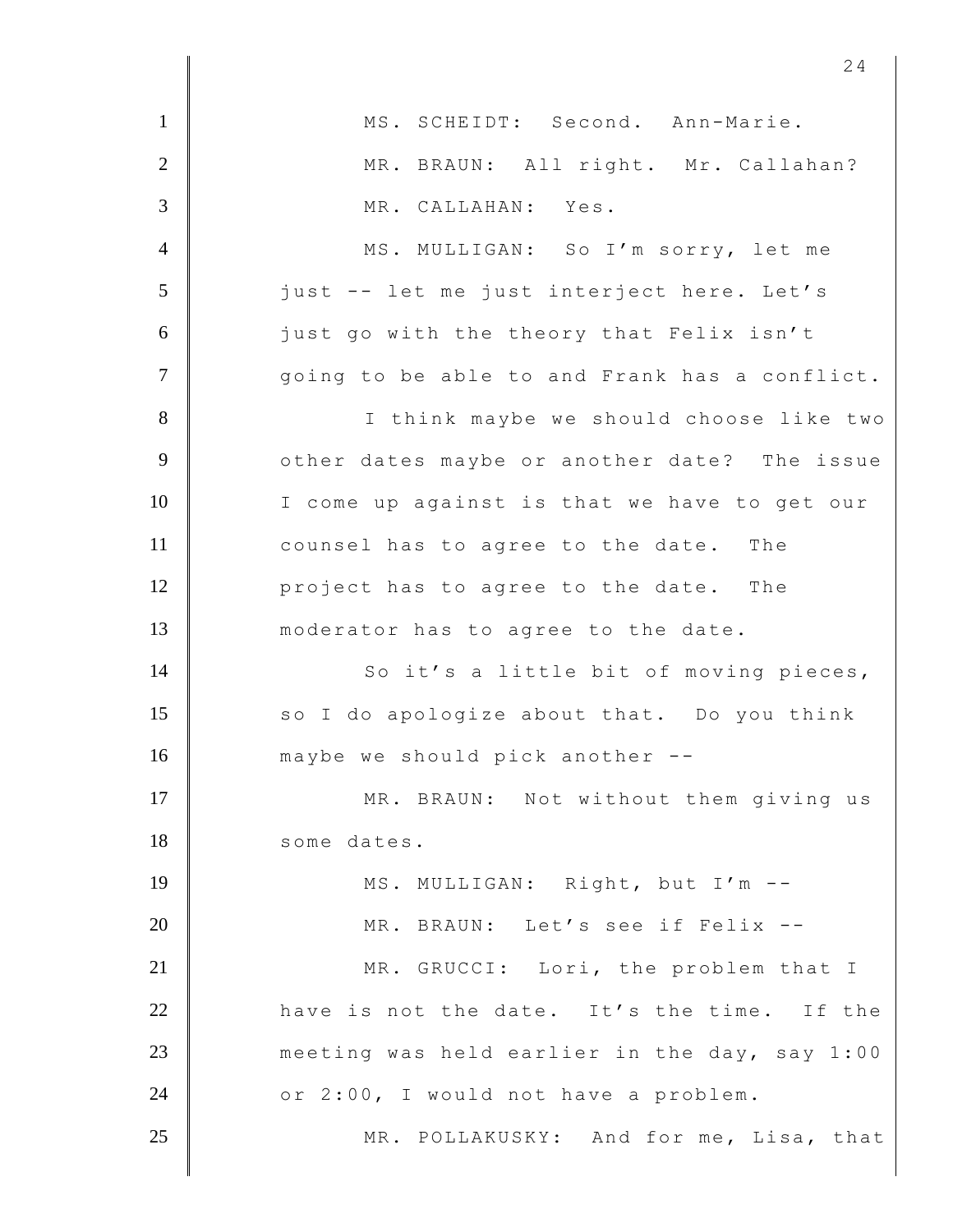1 just that week is the only issue for me. I'm  $2$   $\parallel$  away, so we go somewhere for our anniversary. 3 | MS. MULLIGAN: Okay, so can we just --4 can we try to change the time? We have to  $5$   $\parallel$  obviously see if the auditorium is available,  $6$  but let's -- if we start, Felix, at 1:00? 7 MR. GRUCCI: That would be fine. 8 | MS. MULLIGAN: Okay, actually could you  $9 \parallel$  be here at 12:30? We should give  $-$ 10 MR. GRUCCI: Yes. 11 | MS. MULLIGAN: Okay, so I'm going to 12 Work to see if we can make -- if this can 13 Work and we'll go for 1:00 start, which means 14 you guys have to be here at 12:30 on the 15 **18th, and --**16 MR. BRAUN: And a resolution to that 17 effect. 18 MS. MULLIGAN: Thank you. 19 MR. CALLAHAN: So moved. Marty 20 Callahan. 21 MR. BRAUN: Thank you. Second? 22 MS. SCHEIDT: Ann-Marie. 23 MR. BRAUN: Mr. Callahan? 24 MR. CALLAHAN: Yes. 25 MR. BRAUN: Mr. Grucci?

<u>25</u>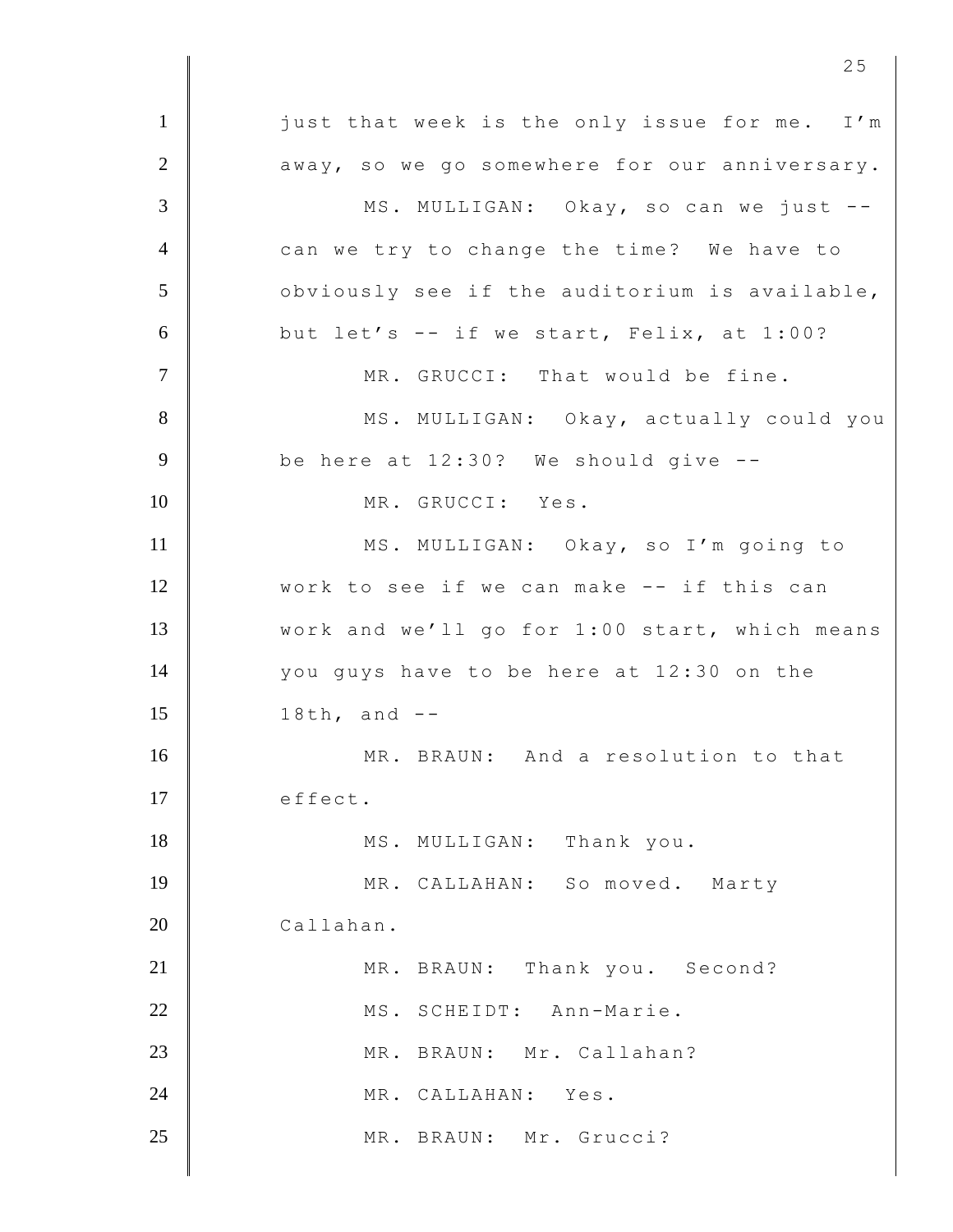| $\mathbf{1}$   | MR. GRUCCI: Yes.                           |
|----------------|--------------------------------------------|
| $\overline{2}$ | MR. BRAUN: Pollakusky?                     |
| 3              | MR. POLLAKUSKY: Am I voting for this       |
| $\overline{4}$ | $or$ --                                    |
| 5              | MS. MULLIGAN: Yeah.                        |
| 6              | MR. BRAUN: Yes.                            |
| $\overline{7}$ | MR. POLLAKUSKY: Yes.                       |
| $8\,$          | MR. BRAUN: Ms. Scheidt?                    |
| 9              | MS. SCHEIDT: Yes.                          |
| 10             | MR. BRAUN: Mr. Trotta?                     |
| 11             | MR. TROTTA: I will abstain.                |
| 12             | MS. MULLIGAN: Okay.                        |
| 13             | MR. BRAUN: Mr. Braun votes yes.            |
| 14             | Motion carried.                            |
| 15             | MS. MULLIGAN: Okay, thank you,             |
| 16             | everybody.                                 |
| 17             | Okay, the next item on the agenda is       |
| 18             | the board assessments. I'm going to turn   |
| 19             | that over to Fred.                         |
| 20             | MR. BRAUN: As I indicated in the Local     |
| 21             | Development Corporation report, all those  |
| 22             | assessments are in. I have taken a close   |
| 23             | look at those, averaged them out, and they |
| 24             | were reported, not individually. On our    |
| 25             | website, we still have a couple of $-$ I   |
|                |                                            |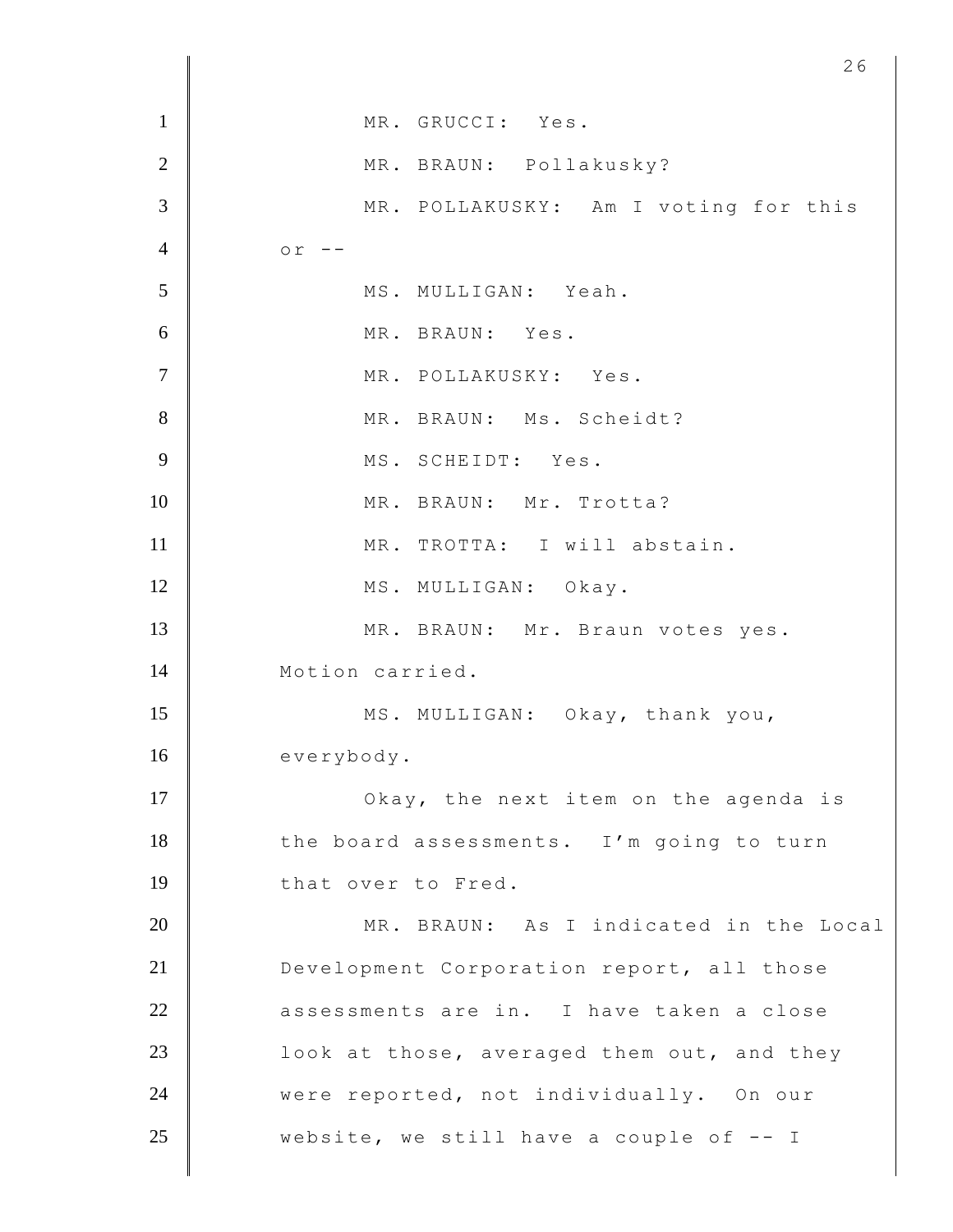1 | wouldn't say issues, but questions around 2 Strategic planning, what our community thinks 3 of us, the extent that you want additional 4 educational information, capital budgeting  $5$  and last but not least, marketing. 6 | So once we get back together whether it 7 be next month or the month after, depending 8 on the size of the agenda, I think we should 9 dedicate at least a half an hour, perhaps a 10 | little longer to cover all these topics, and 11 that's all I have to say. 12 MS. MULLIGAN: And just so everybody is 13 **A** aware, the averages of your responses are 14 **posted on our website as required by the ABO** 15 and it is affirmed, I guess, in our PARIS 16 report that they have in fact been done. 17 | Oh, it looks like we're getting Annette 18 into the meeting. 19 || MS. LINSE: I'm trying. Her hand is 20 up. It won't fully let her in, though. 21 MS. MULLIGAN: I think -- Annette, try 22 unmuting yourself, because I think we might 23  $\parallel$  be able to hear you, even if we can't see  $24$  you. 25 **Okay, the next item on the agenda is** 

<u>27</u>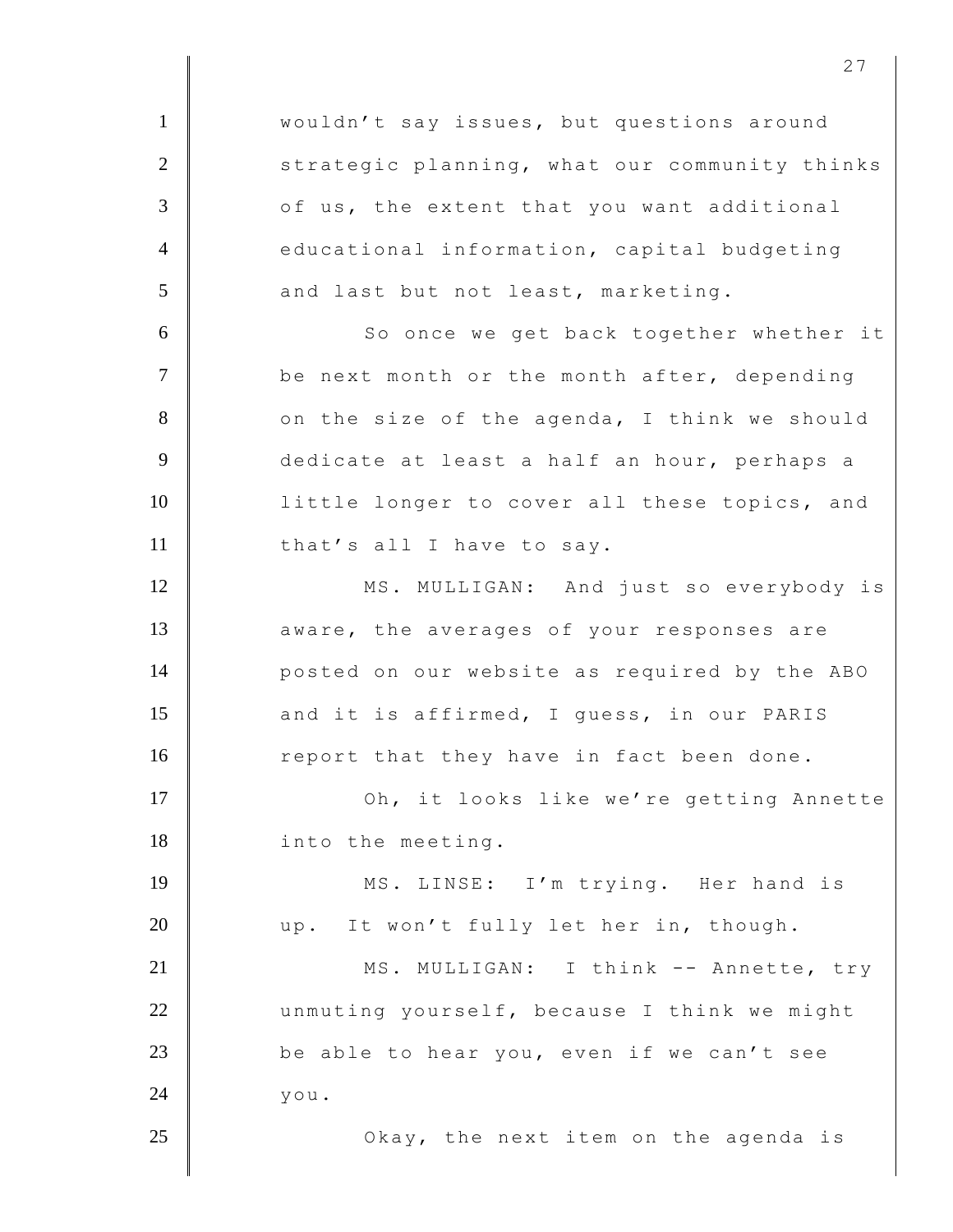1 | the harassment training. This is just a 2 reminder. You guys know who you are that 3 still need to do it. Please complete it as 4 soon as you can. If you have any questions, 5 let us know. 6 The last item in my report is the 7 **Parameter** job creation numbers and the fringe 8 benefits/salary numbers. 9 We present the job creation numbers to 10 -- actually, we present them to you in PARIS, 11 but we always do it in sort of a standalone, 12 separate focused analysis, and I realize that 13 we should be doing the fringe benefits/salary 14 information also. 15 | So we have -- we're putting together, 16 finalizing that -- those two spread sheets. 17 | In years past, you have -- it will be 18 **presented to you, but in years past you've** 19 charged me and Fred with sort of following up 20 With any companies that are missed in either 21 their job creation numbers or their salary  $22$   $\parallel$  and benefits information. 23 | So I just wanted to let you know that 24  $\parallel$  we will bring that to you at the next meeting 25 and Fred and I will review everything and see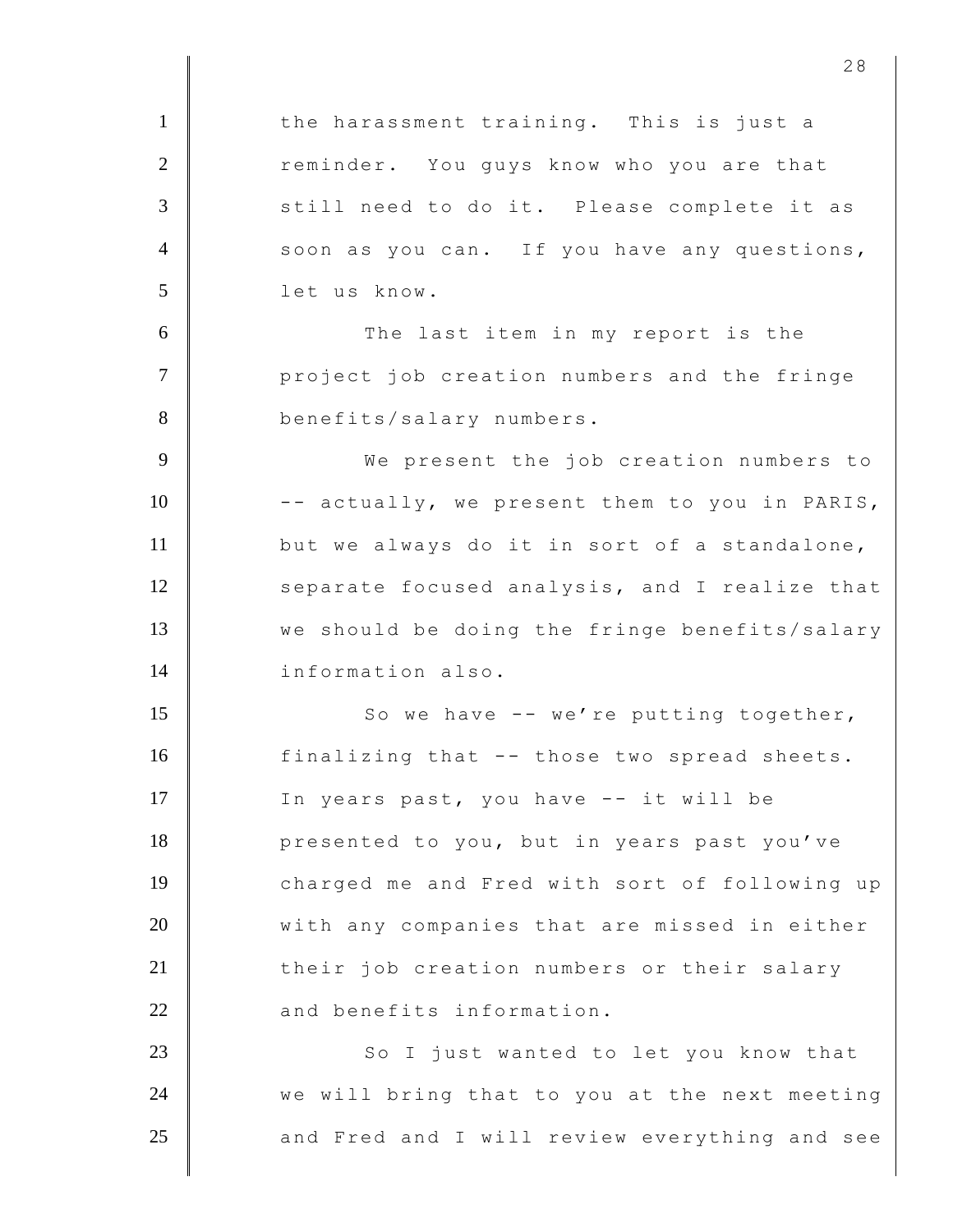1 if there's anybody that we feel needs further  $2$   $\parallel$  -- a little more information than what they 3 just give us in their annual report. 4 MR. TROTTA: Annette is unmuted. 5 MS. MULLIGAN: Yes, I hear Annette. 6 MR. BRAUN: The additional challenge 7 We'll have in reviewing the numbers from 2021 8 as it relates to Covid. I mean, some people  $9 \parallel$  they have  $-$ 10 | (Background interference) 11 | MR. BRAUN: -- their jobs may not be 12 | all in the office, but working from home. 13 **Others may have had to lay off people because** 14 of the reduced business as a result of Covid. 15 So the challenges of looking at all those 16 reports will be a little bit greater this 17 year than it has been in the past. 18 MS. MULLIGAN: But we'll get back in 19 touch with additional information. 20 I want to remind everybody, I sent 21  $\parallel$  around an email for the Tour of [inaudible], 22 which is on April 1st if anybody would like 23 to attend, please just let us know, and I  $24$   $\parallel$  also sent around an email about the IDA 25 Academy that's on April 12th. If anybody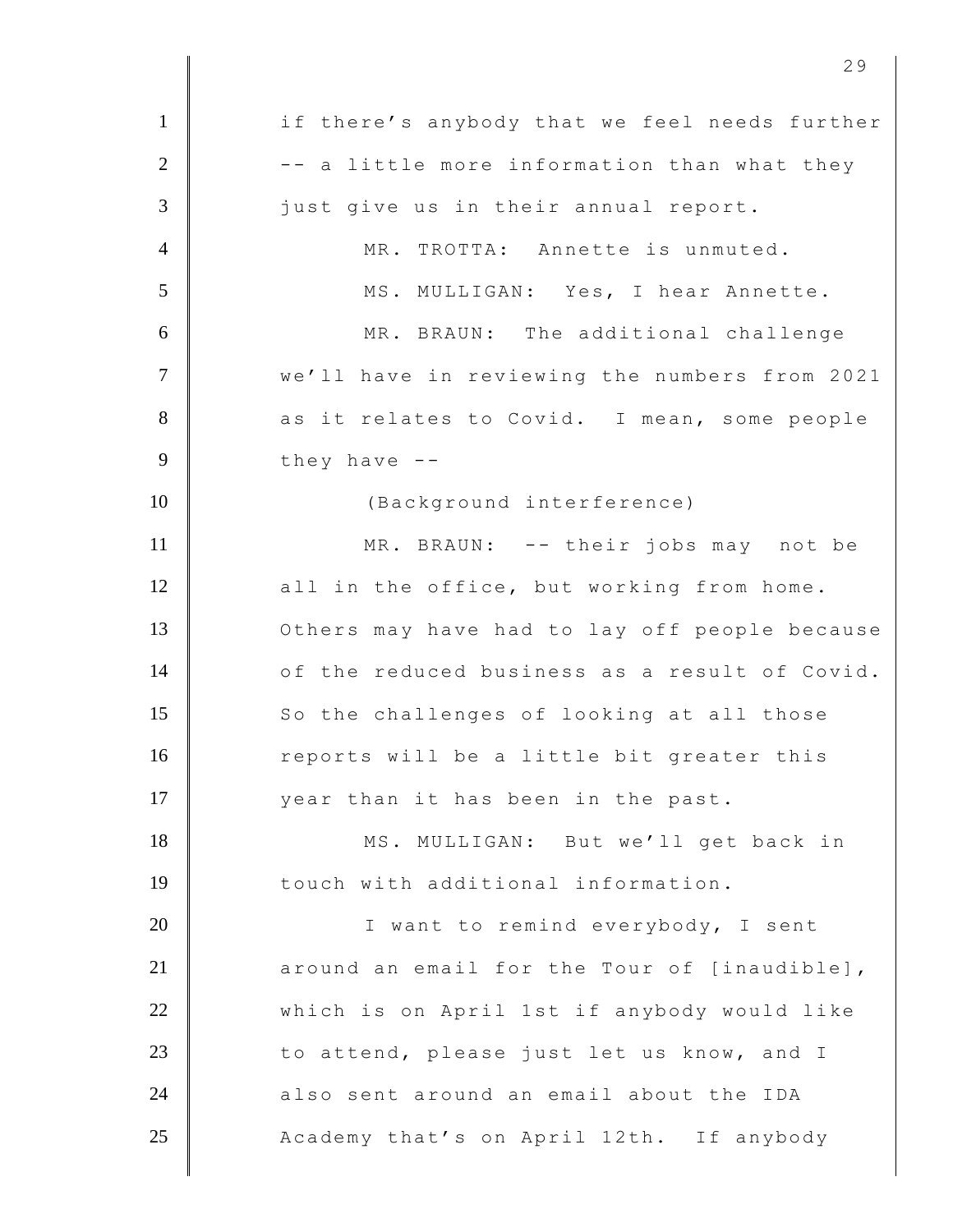1 wants to participate, please let us know. 2 MR. BRAUN: Just one final thing. I 3 was in Albany two weeks ago for the 4 Association's winter gathering and I would 5 say it's probably the best conference that 6 they have ever run. 7 | The addition, the governor being there 8 and Senator Gillibrand, the new head of ESD 9 Who comes out of Jamaica. Long Island, not 10 Jamaica the island was there and it was just 11 a very intense conference. Great breakout 12 sessions, one of which has to do with 13 cannabis and what the state is proposing to 14 do in that regard. 15 | Resit relates to legislation, I think 16 there are two main things that are being 17 **focused on.** One is prevailing wage and 18 there's really no update other than the 19 census that will probably be -- they will  $20$   $\parallel$  appoint the board that was supposed to be 21 **appointed in April of a year ago and work** 22 through 2022 in the definitions of costs 23 which has a great deal to do with how the 24 | overall legislation and how prevailing wage 25 | would work its way into a project.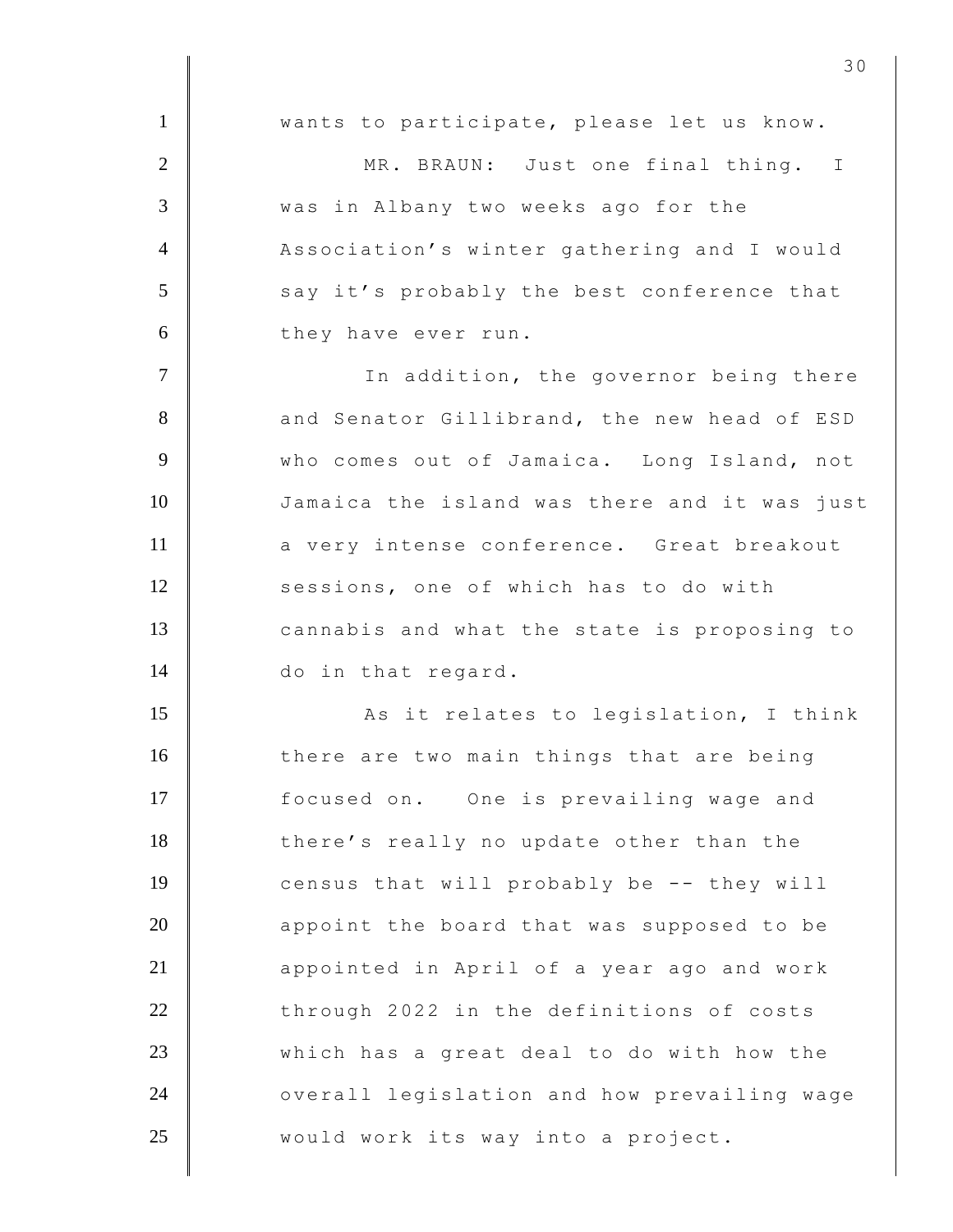1 **And the other thing is Senator Skoufis** 2 has been a thorn in the IDA side for the last 3 couple of years and it's been knocked down on 4 a couple of -- his pieces of legislation is 5 trying to get through now, something that 6 [inaudible] Governor Cuomo, the father, 7 | looked to do for many years and that is to 8 reduce the number of IDAs around the state, 9 Which it's still going to take 105, I think, 10 down to -- this is Skoufis' proposal, to 11 match the REDCs so you would only have 10 12 **axound the state, which I have yet to see or** 13 talk to anybody that thinks that is a good 14 idea. 15 | So hopefully cooler heads will prevail 16 and that piece of legislation will be knocked 17 down as well. 18 That's all I have, Lisa. 19 | MS. MULLIGAN: Does anybody else have 20 anything else? 21 **So the last item on our agenda is a** 22 **Quart** 22 **Quart Presentation by Brian Finnegan who is a** 23 Tepresentative from Todd Shapiro Associates. 24 I think Joce is going to bring -- attempt to 25 **bring Brian in.** We've been having a little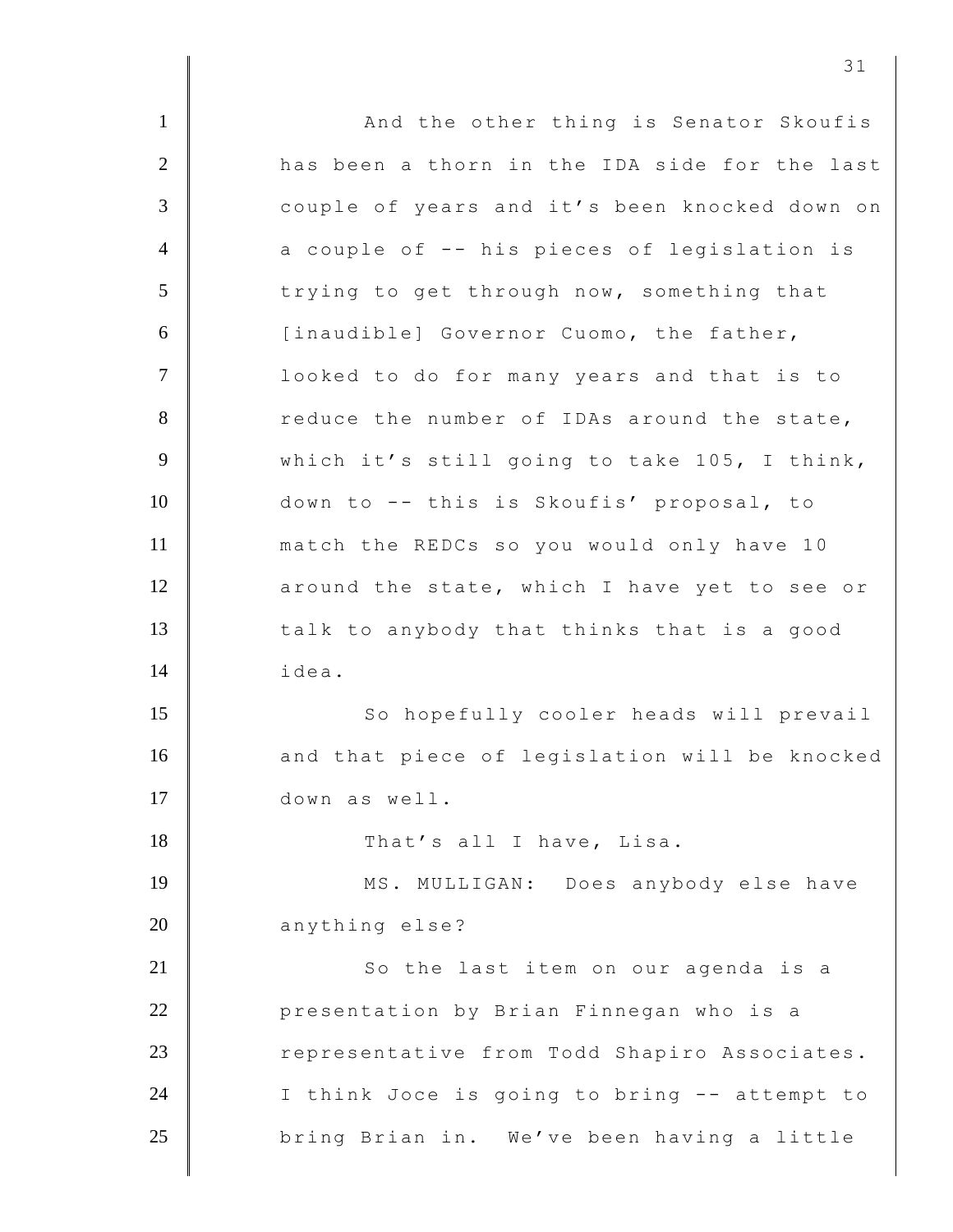$1 \parallel$  bit of  $-$ 2 MR. CALLAHAN: Issues. 3 MS. MULLIGAN: Oh, yeah, that works, 4 though. Yep, okay so Brian is joining us. 5 MR. FINNEGAN: Hey, good morning, 6 everyone. 7 | MS. MULLIGAN: Good morning, Brian. 8 MR. FINNEGAN: How's it going? 9 MR. POLLAKUSKY: Good. 10 | MR. FINNEGAN: All right, so running 11 through a couple of PR updates, if that's 12 okay? Is that all right? 13 | Okay, so I guess we'll talk about 14 traditional media first, so our team here has 15 about -- drafted three or four different 16 **press releases with regard to some upcoming** 17 **projects and also have about half a dozen in** 18 the hopper. 19 The Patch covered the Brookhaven IDA's 20 **package on the Farmingdale rental complex** 21 that our team helped facilitate on the 22 traditional side. 23 I know the chairman mentioned in our 24 **| last meeting, trying to get 411 pieces and** 25 **profile-style updates on about the IDA.**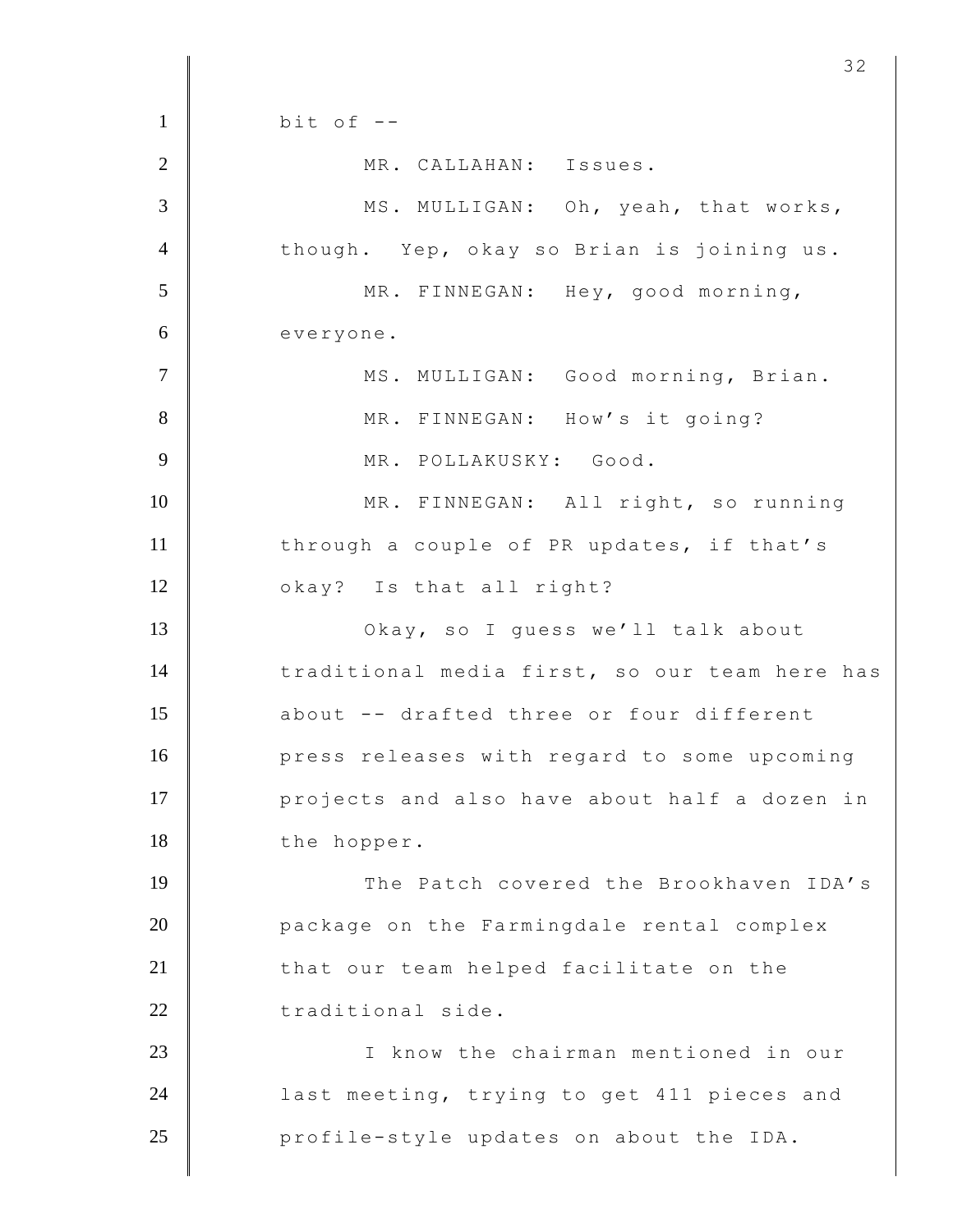| $\mathbf{1}$   | We've reached out to some various news         |
|----------------|------------------------------------------------|
| $\mathbf{2}$   | outlets, myself and my colleague Alan Lax      |
| 3              | (ph.) to identify the where and the when's on  |
| $\overline{4}$ | that and try to find -- secure the best        |
| 5              | profile pieces for you. You know,              |
| 6              | specifically with the Island-wide papers like  |
| $\overline{7}$ | the Long Island Business News and              |
| $8\,$          | additionally, the more regional papers in      |
| 9              | Brookhaven area. We will be continuing to do   |
| 10             | that and hopefully, I have -- I should have a  |
| 11             | more definitive update as of in the coming     |
| 12             | dates.                                         |
| 13             | Moving on to social. As discussed last         |
| 14             | time, we launched a social media advertising   |
| 15             | boost-campaign, you know what I mean, for the  |
| 16             | purposes of pages likes. So we started that    |
| 17             | at the first of the month at the cost of \$250 |
| 18             | a week. As discussed, we targeted the five     |
| 19             | boroughs, or \$250 a month, excuse me, on a    |
| 20             | page-like campaign, and we targeted the five   |
| 21             | boroughs and the business interests within     |
| 22             | the five boroughs.                             |
| 23             | It's performing. I don't think it's            |
| 24             | performing optimally, which is why I think     |
| 25             | that -- and I welcome feedback. We might       |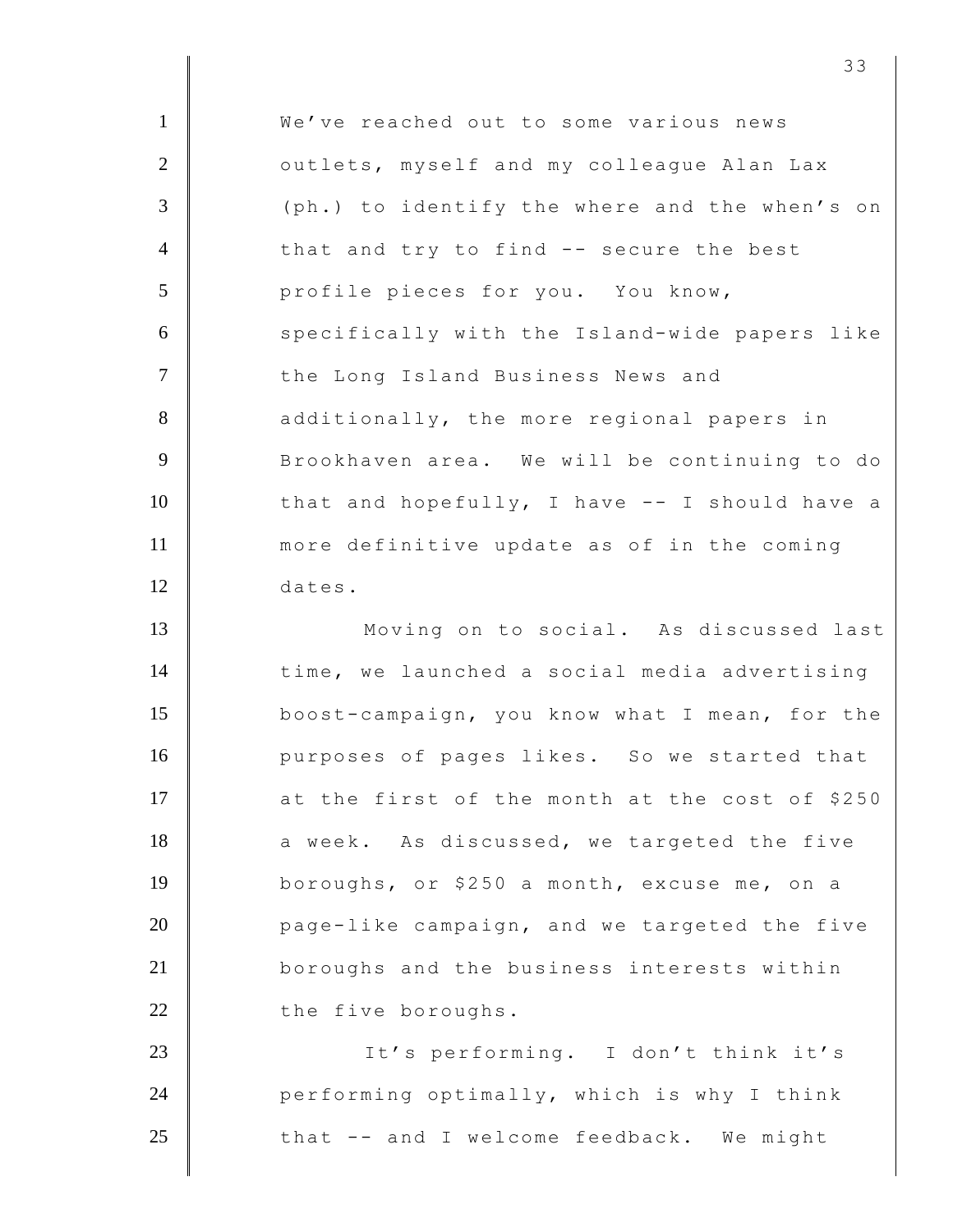**Want to broaden our universe to other metropolitan areas which are prime to move**  business to Brookhaven. 4 So I was thinking in the continental

5 northeast, Boston, Philadelphia, Newark and 6 you know, maybe even down so far as D.C. You 7 | know, Wilmington, Delaware. Other areas to 8 broaden our horizons so people know 9 Specifically about Brookhaven, about the 10 Brookhaven IDA and hopefully attract 11 following business and -- following and then 12 business through that, if that is okay with 13 the board here.

14 | Additionally, we're in the process 15 Still of working on testimonials. I thin 16 firsthand accounts are very compelling, and I 17 think that once we get those testimonials, it 18 could be -- well multi-faceted, right? One 19 for organic use, so posting on social just  $20$   $\parallel$  for the purposes of sharing that information, 21 but also trimming it down to a five second- $22$   $\parallel$  clip and then marketing that to the audience 23 that we're targeting and advertising to. 24 | So -- or you know, promoting our posts

 $25$  to.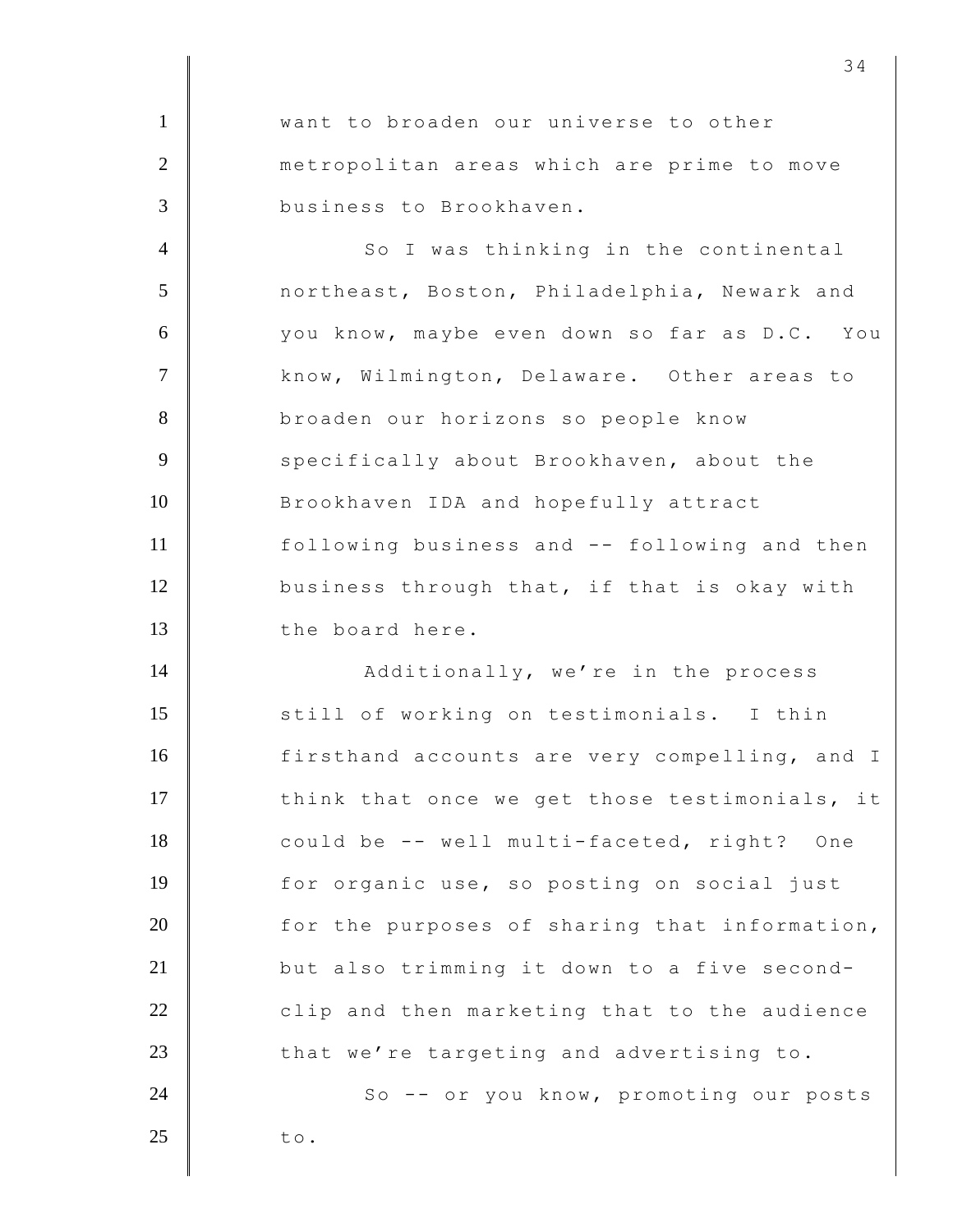| $\mathbf{1}$   | So the is a work in progress, and we          |
|----------------|-----------------------------------------------|
| $\overline{2}$ | will kind of be continuing to tinker with the |
| 3              | strategy to find the most optimal. Because    |
| $\overline{4}$ | the way that this works with social media     |
| 5              | advertising in the long and the short of it   |
| 6              | is, is every post is a little mini auction.   |
| $\overline{7}$ | So in -- with our budget that we've           |
| 8              | designated, we've brought in some page likes  |
| 9              | to the page, but they have not been           |
| 10             | performing at an optimal way. Meaning, we're  |
| 11             | paying a larger amount of money for views and |
| 12             | ultimately a larger amount of money for page  |
| 13             | likes.                                        |
| 14             | So it's not a financial issue as much         |
| 15             | as it's a productivity issue that I want to   |
| 16             | revisit there and make it more effective.     |
| 17             | I'm just not satisfied with the production    |
| 18             | there.                                        |
| 19             | Additionally, as we kind of go about          |
| 20             | the testimonial side, I think one of the ways |
| 21             | that we can parlay that into something        |
| 22             | outside of media is also through -- I'd be    |
| 23             | happy to and our team over here would be      |
| 24             | happy to dictate those messages, those ones   |
| 25             | on one with the first-hand accounts, and then |
|                |                                               |

<u>35</u>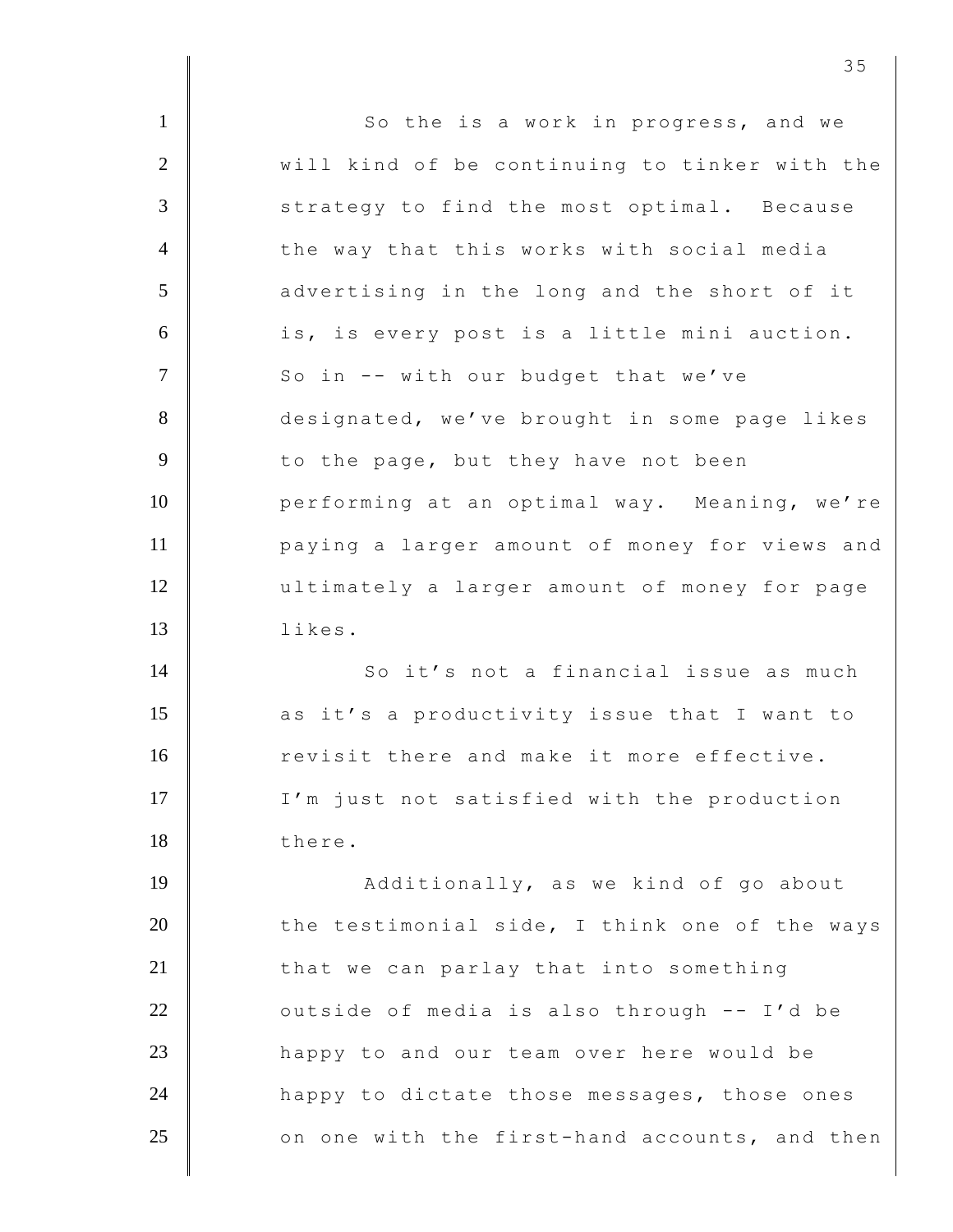1 **Vou can utilize those testimonials in** 2 | literature, on your website, because I know 3 that there's a testimonial section there and 4 that is in the process. Myself, my 5 colleague Alan and our team over here is 6 working on that. 7 | And some other updates. Another update 8 that I have is just to talk a little bit 9 | about an upcoming business breakfast. As we 10 mentioned yesterday, Lisa, Amy, myself and my 11 **colleague Alan, got on a call and we** 12 identified some dates. We identified a 13 possible location and we also talked about 14 the audiences of who we would market that 15 event to via email marketing. That included 16 people that are not necessarily solely in 17 Brookhaven, but also the people external to 18 Brookhaven. You know, people that do 19 business on Long Island and in Nassau and 20 Suffolk counties to bring them in and bring 21 **in a networking opportunity for the IDA to be** 22 **introduced to people that might not** 23 **necessarily know every member of the IDA** 24 board or frankly, maybe haven't yet 25 considered moving their business to

<u>36</u>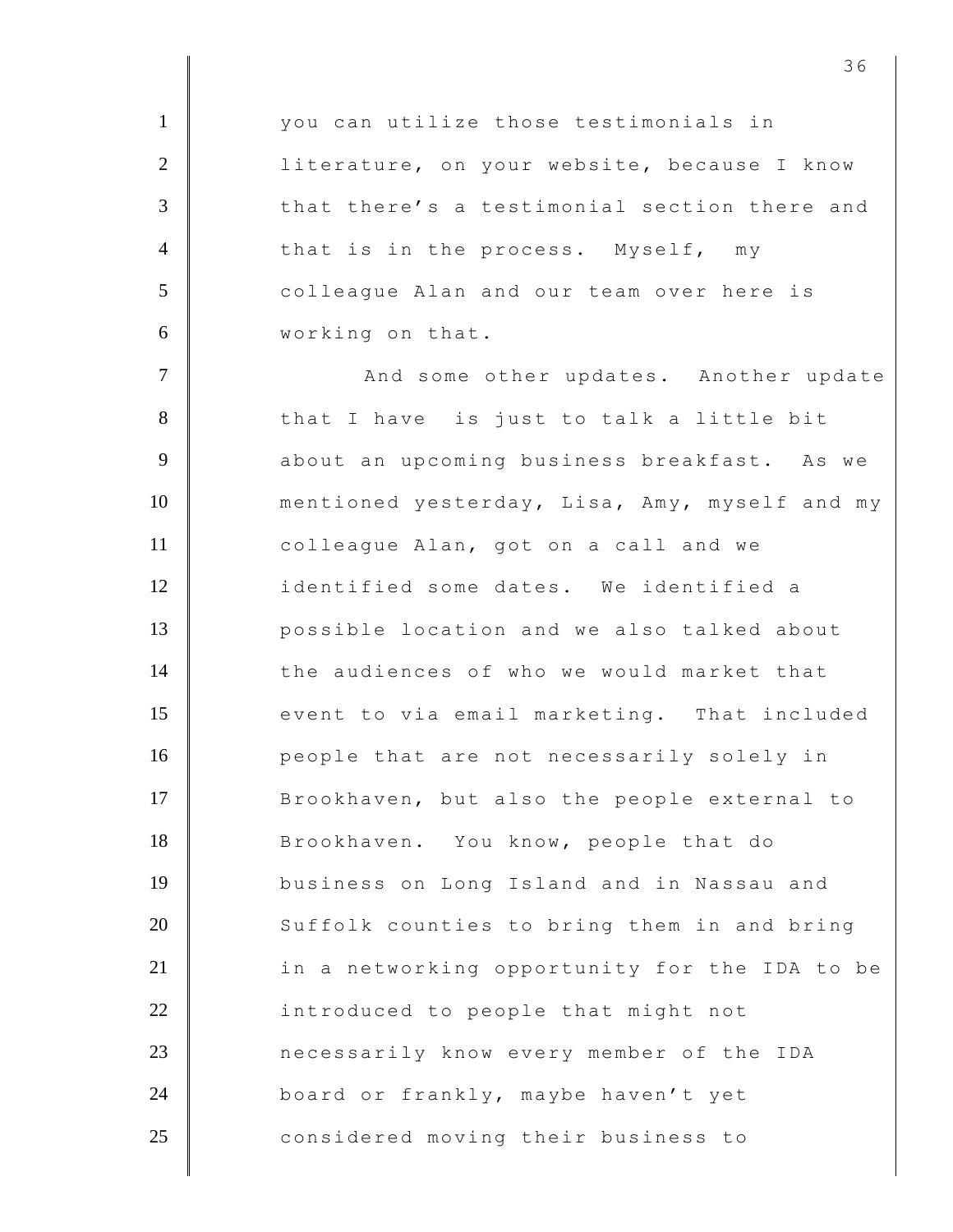1 Brookhaven. 2 | So we're cooking with gas on that end. 3 More details should be available at --4 | MS. MULLIGAN: Brian, do you want to 5 throw out some dates just to see if we get a, 6 yeah, that's not gonna work? 7 | MR. FINNEGAN: Happily. Yeah, 8 absolutely. So let me pull up my calendar 9 here. 10 In our discussions, we were talking 11 about the first week in May. I found in 12 doing morning business breakfast events, 13 later in the week is better. So the first 14 **Week in May would be the week of the 4th and** 15 we were taking a look -- oh, excuse me. Hold 16 on. I'm looking at April. Got to fast 17 forward here. 18 It would be the week of -- Monday is 19 the 2nd, so it would either be hopefully the 20 4th, the 5th or the 6th. And it would 21 **probably be around 8, 8:30 and the reason why** 22  $\parallel$  I identify that time is because you know, 23 **people,** I found it effective in planning 24 these morning events, people want to come, 25 **n** network, you know, have a cup of coffee and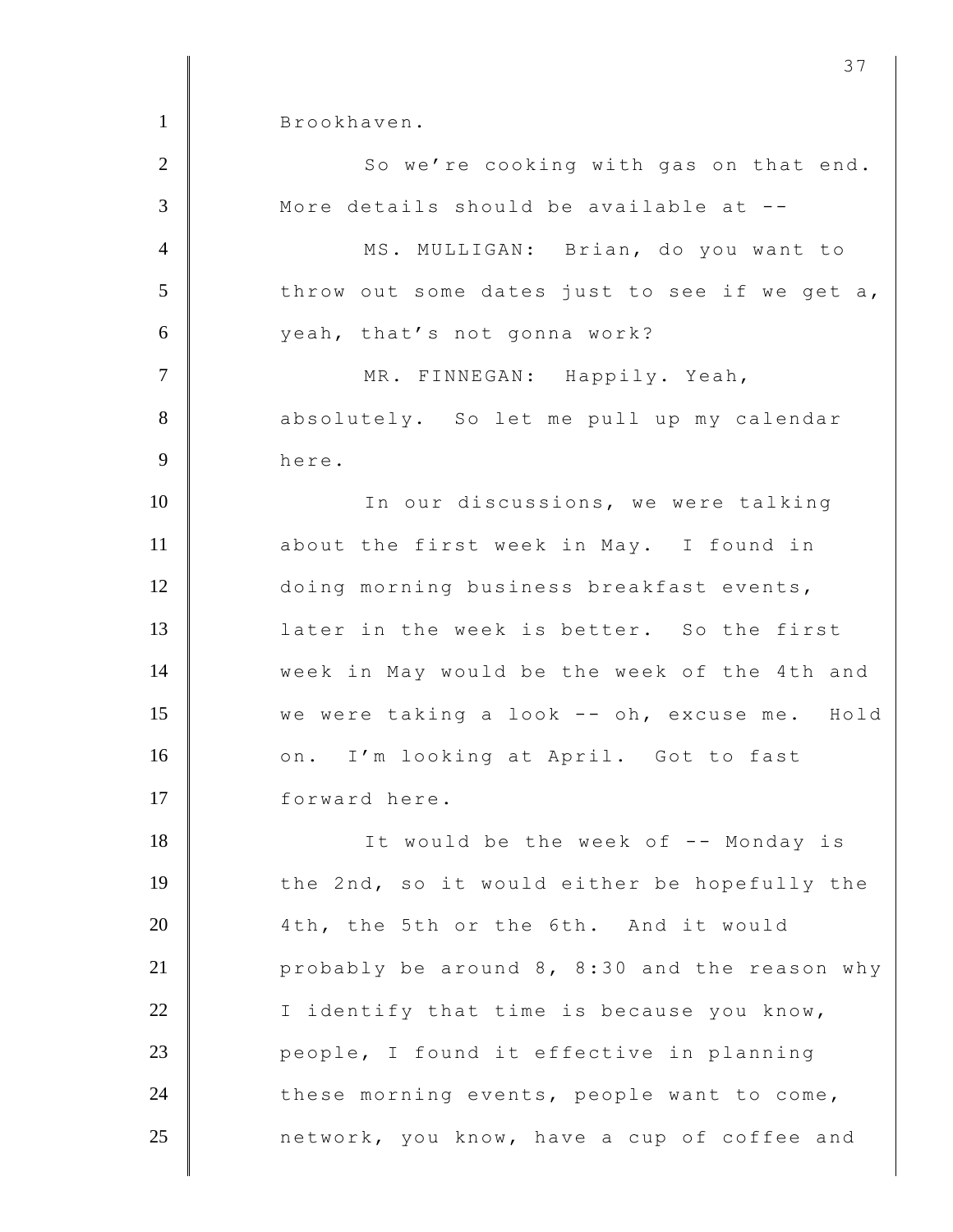1 | vou know, some fruit salad and network and 2 then move on. 3 So that is kind of where we are at 4 insofar as that's coming up. So if anybody  $5$   $\parallel$  on the board has an issue with those dates, 6 I'm not married to them and neither is the 7 venue, just yet. So if there's anybody out 8 there that has a problem with those dates, 9 let me know. 10 MR. TROTTA: I have a conflict on the 11 | 2nd and I'm planning an event on the 3rd or 12 | 4th, which is not firmed up yet. 13 MR. FINNEGAN: Okay, in the morning  $14 \parallel$  time? 15 MR. TROTTA: Yes. 16 MR. FINNEGAN: Okay. Okay, so we will 17 avoid that date. We will avoid the 3rd and - $18$   $-$  so we will avoid the 2nd, the 3rd, and the  $19 \parallel$   $4 \text{th}$ . 20 | So I will speak with and try to hammer 21 down the 5th or the 6th, if that's okay. 22 | MR. BRAUN: You could have a special 23 drink on the 5th. 24 | MR. FINNEGAN: I know, Cinco de Mayo. 25 | MS. EADERESTO: Mexican coffee?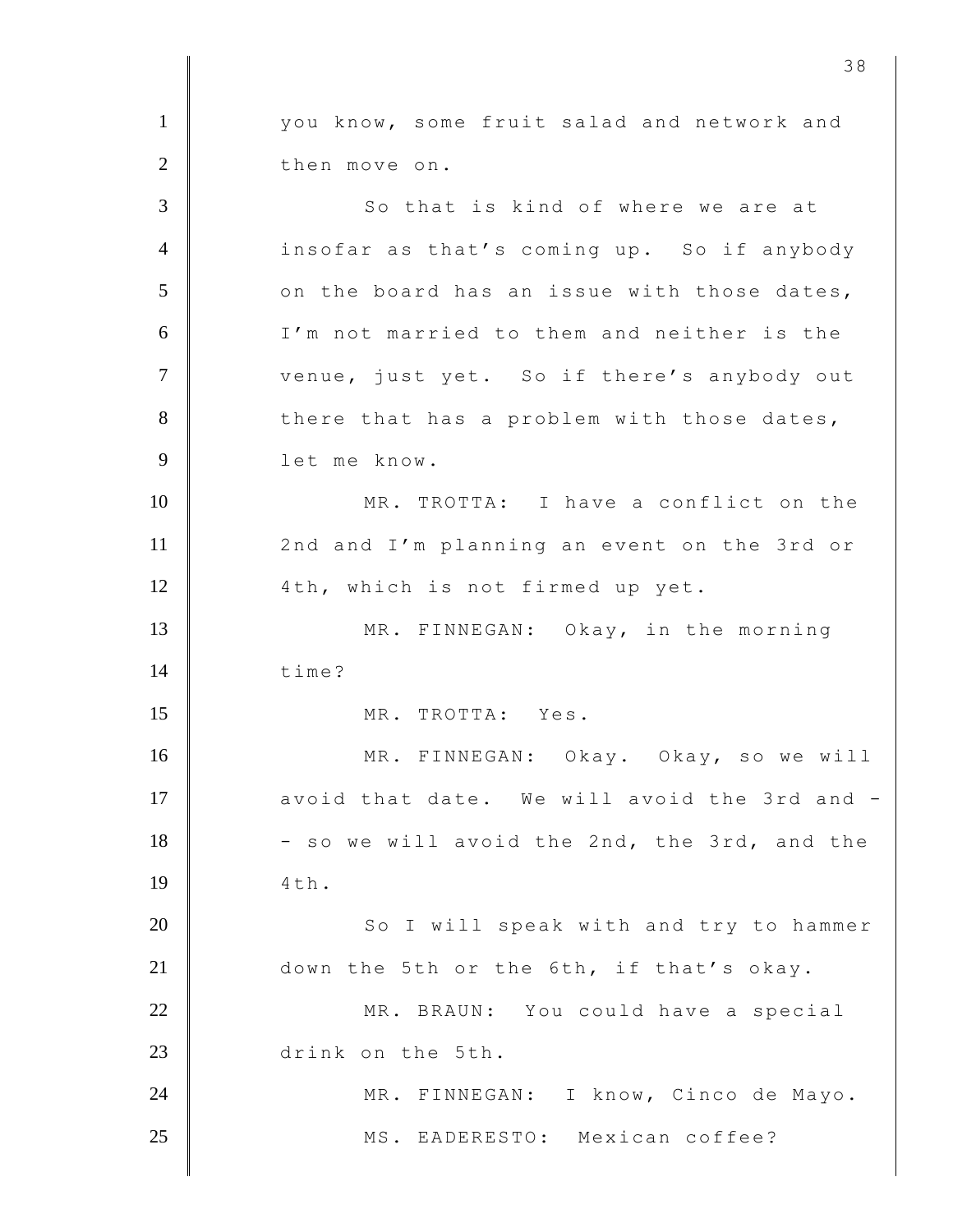1 MS. MULLIGAN: I don't know what that  $2 \parallel$  is. 3 MR. FINNEGAN: I think that's tequila. 4 MS. MULLIGAN: No, the Mexican hot 5 chocolate is really lovely. 6 MS. SCHEIDT: Oh, yeah. I vote for  $7 \parallel$  that. 8 | MR. FINNEGAN: So I will identify those 9 dates with the venue and then report back as 10 needed or as updates become available to me, 11 which hopefully should be -- I've reached out 12 to an individual at the organization, you 13 know, who does the event planning stuff, but 14 also given that I would imagine that we also 15 **invite the local elected officials in various** 16 **levels** of government to come and be involved. 17 I ve also reached out to the -- an 18 individual who does government relations 19 there to try to facilitate the process and I 20 see no reason why this shouldn't be an 21 **Julie 21 Study 21 Study 21 Study 21 Study 20 Study 20 Study 20 Study 20 Study 20 Study 20 Study 20 Study 20 Study 20 Study 20 Study 20 Study 20 Study 20 Study 20 Study 20 Study 20 Study 20 Study 20 Study 20 Study 20 St** 22 MR. BRAUN: Thank you, Brian. 23 MR. FINNEGAN: All right, anybody have 24 anything PR-wise? Gary, if I could talk to 25 you offline just a little bit about --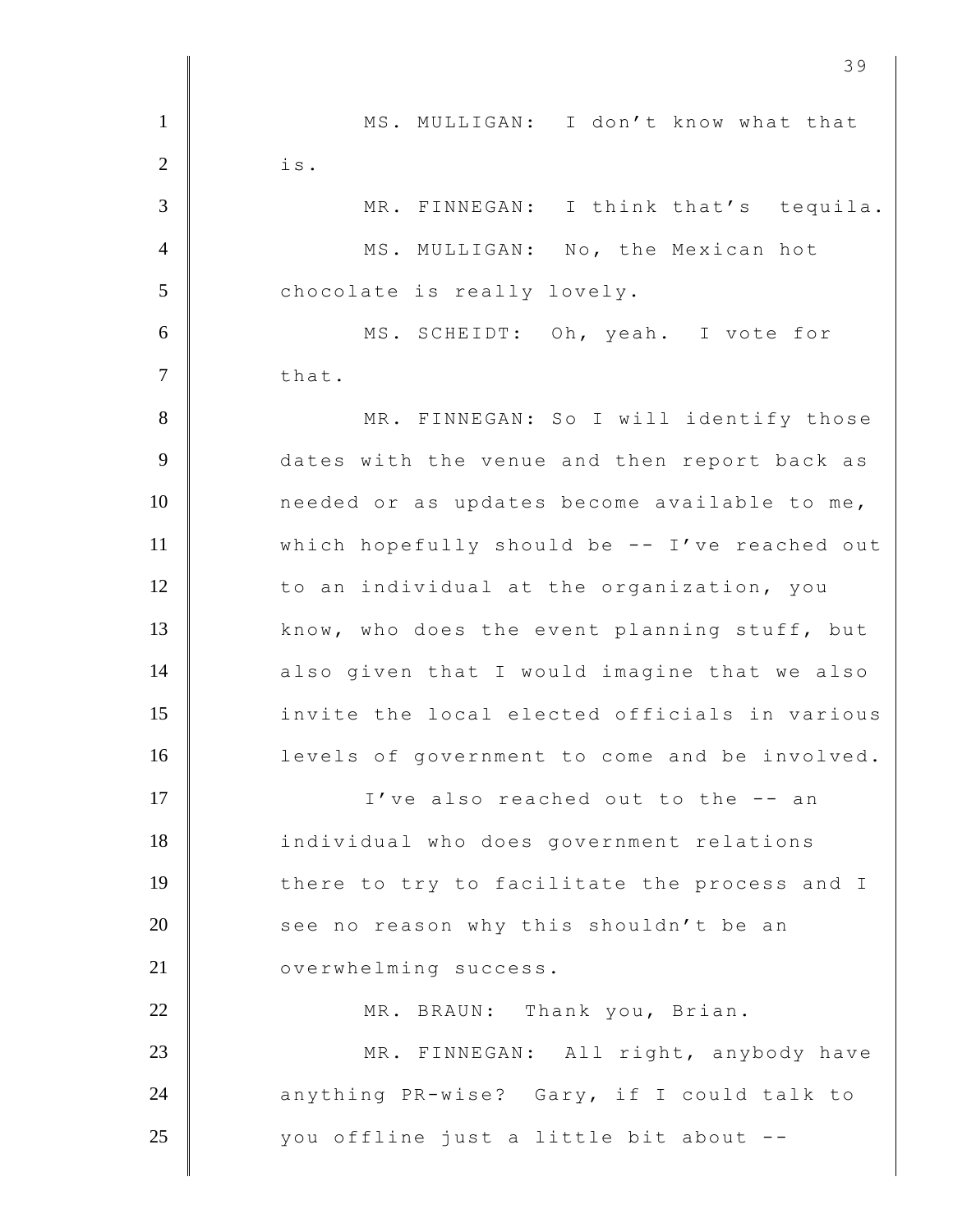1 | without getting bogged down in minutia here  $2$   $\parallel$  in this board meeting, I just want to talk to 3 you a little bit more about the specifics on 4 What I was thinking about the Facebook ads 5 just to make them a little bit more optimal,  $6$  and I'd like your insight, if that's okay. 7 | MR. POLLAKUSKY: All right, give me a 8 call. No problem. 9 MR. FINNEGAN: Okay, excellent. 10 MR. BRAUN: Any other questions? 11 MR. TROTTA: Brian, when you were 12 mentioning expanding into other states, did 13 you mention Connecticut? Or we already --14 MR. FINNEGAN: I said the continental 15 northeast, and I was speaking specifically to 16 Metropolitan areas, because as -- like I'm 17 trying to take the mold of what we're doing 18 here in New York and then bring it to other 19 metropolitan areas, right? So people who are 20 Tapidly expanding and maybe outgrowing their 21 Space. I know warehouse space is a very big 22 asset that Brookhaven has so targeting to 23 those individuals and also you know but 24  $\parallel$  additionally, like for example, the opposite  $25$  side of the sound. If we cast a 25-mile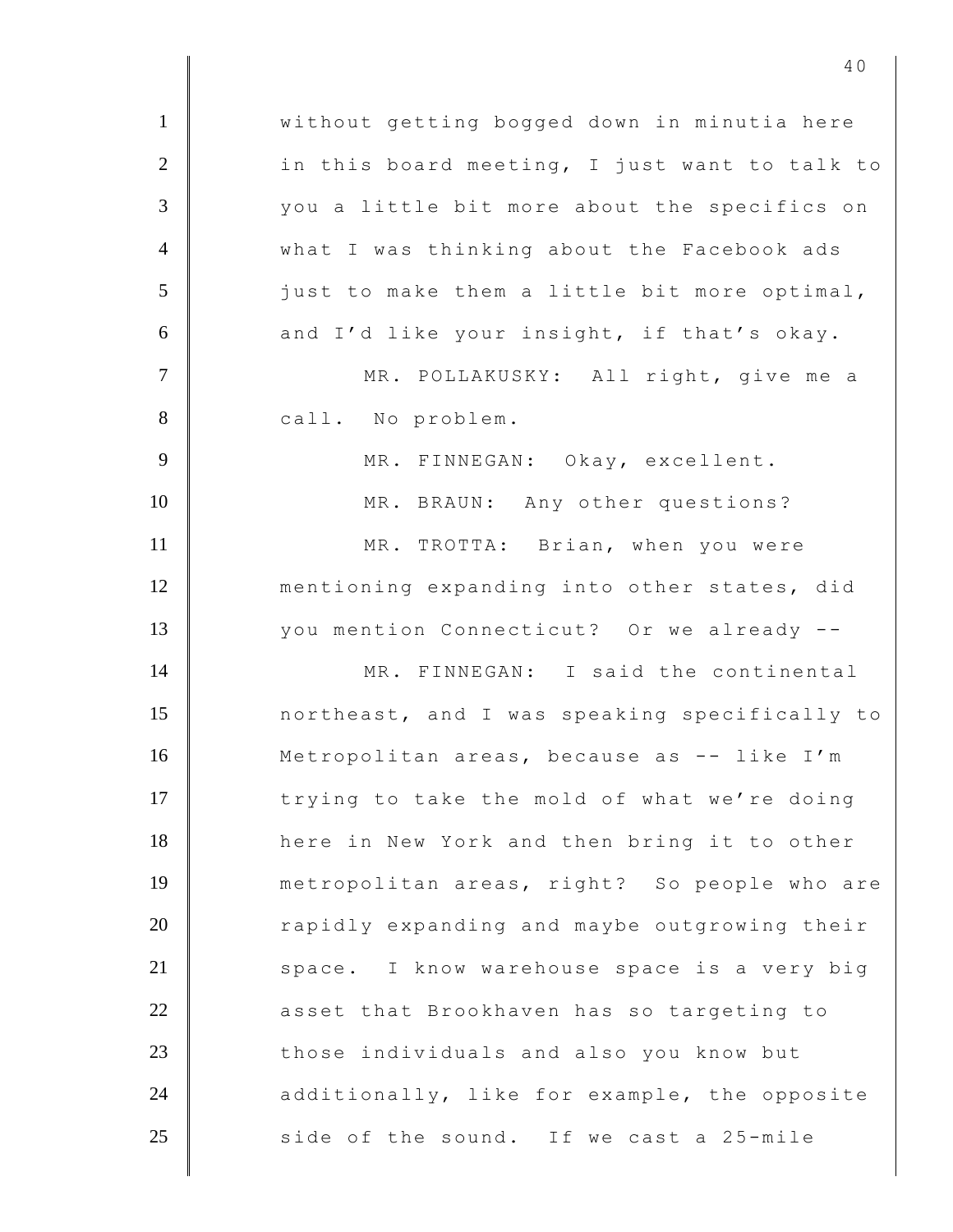| $\mathbf{1}$   | radius from certain parts of Brookhaven, they |
|----------------|-----------------------------------------------|
| $\overline{2}$ | will get targeted with that, so if --         |
| 3              | MR. TROTTA: I'm thinking Bridgeport           |
| $\overline{4}$ | and that area there being so close to us.     |
| 5              | MR. FINNEGAN: Absolutely. That will           |
| 6              | be one that I include. Any other              |
| $\overline{7}$ | metropolitan areas that you think are         |
| 8              | appropriate?                                  |
| 9              | MR. TROTTA: No, I mean that just seems        |
| 10             | close enough that there's a possibility that  |
| 11             | somebody might consider.                      |
| 12             | MR. FINNEGAN: Perfect. Okay.                  |
| 13             | MS. SCHEIDT: Brian, I don't know if           |
| 14             | you're thinking about trade publications, but |
| 15             | given our location on Long Island, the        |
| 16             | advantages that we have relatively a lot of   |
| 17             | vacant space. But other advantages are that   |
| 18             | we have a highly educated population. We're   |
| 19             | a good place for R&D and a number of import - |
| 20             | - sort of leadership technology industries.   |
| 21             | We're not a great location if what you        |
| 22             | produce is heavyweight stuff that you want to |
| 23             | distribute in a large part of the northeast.  |
| 24             | Transportation for that kind of stuff is not  |
| 25             | necessarily cheap from here. But if it's      |
|                |                                               |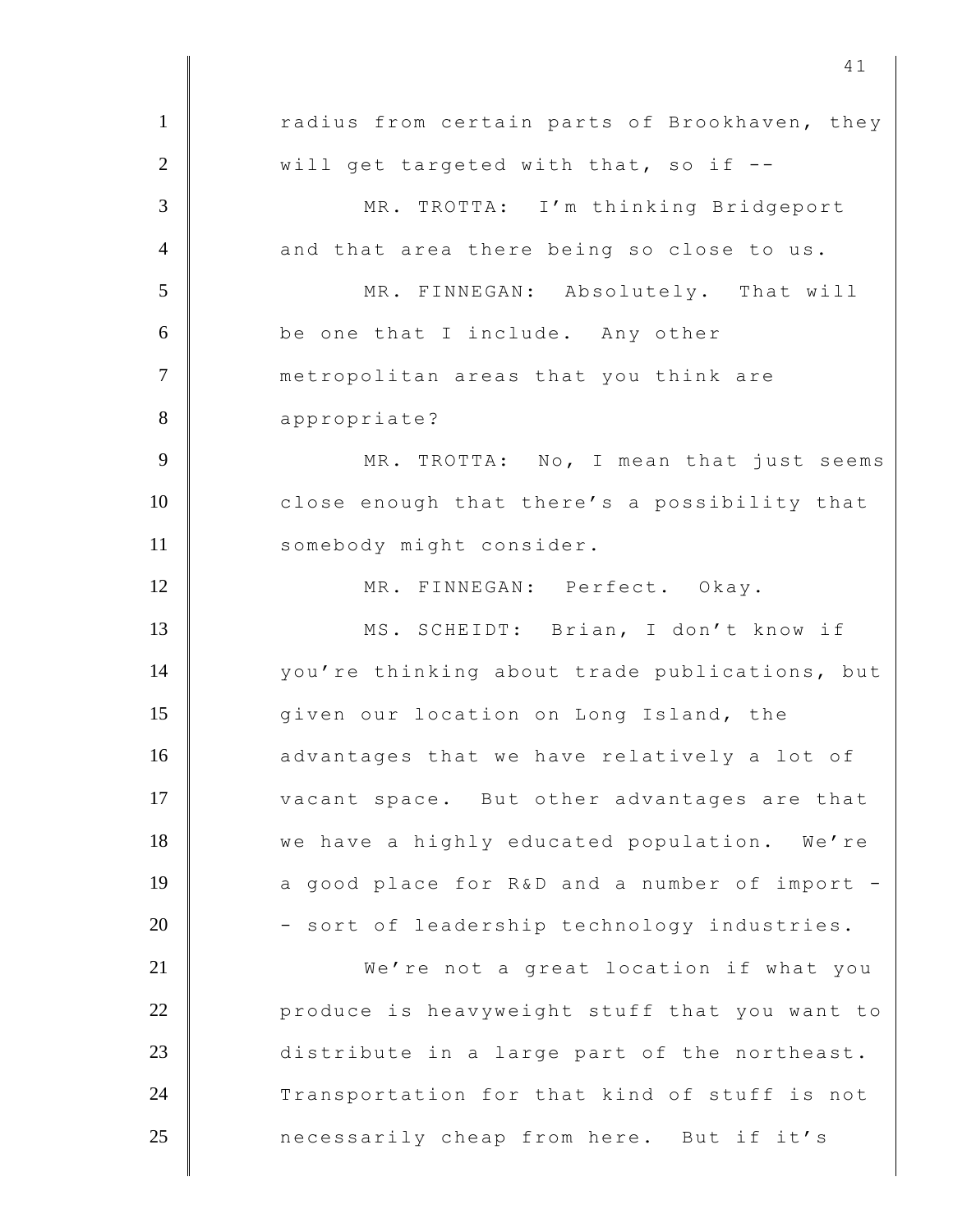1 **l** low-weight, high value, then we are a good 2 **l** location. 3 MS. MULLIGAN: Ann-Marie, I feel like 4 we've come full circle to our conversation 5 when the -- it may have even been before the 6 meeting started about the CAT system. 7 || MS. SCHEIDT: Mm-hmm. Yep, sure. 8 Yeah, it seems to me that maybe what I can do 9 is give everybody like two, three low-10 content, high information slides on what 11 those programs provide and some of the 12 clients they already have, just as 13 background. 14 **And then we can have folks run those** 15 **programs, come and answer questions, rather** 16 than give basic information in an easily 17 digestible form and then it really you get 18 more out of being able to ask the questions, 19 which may be prompted by the information that  $20$   $\parallel$  you've got, and then we can go from there. 21 | MR. FINNEGAN: Absolutely. It's an -- I 22 mean, the more information I have, the better 23 I can pitch these stories. 24 MS. SCHEIDT: Okay, yes. Okay. So  $25$  | intro slides and tons of what are they,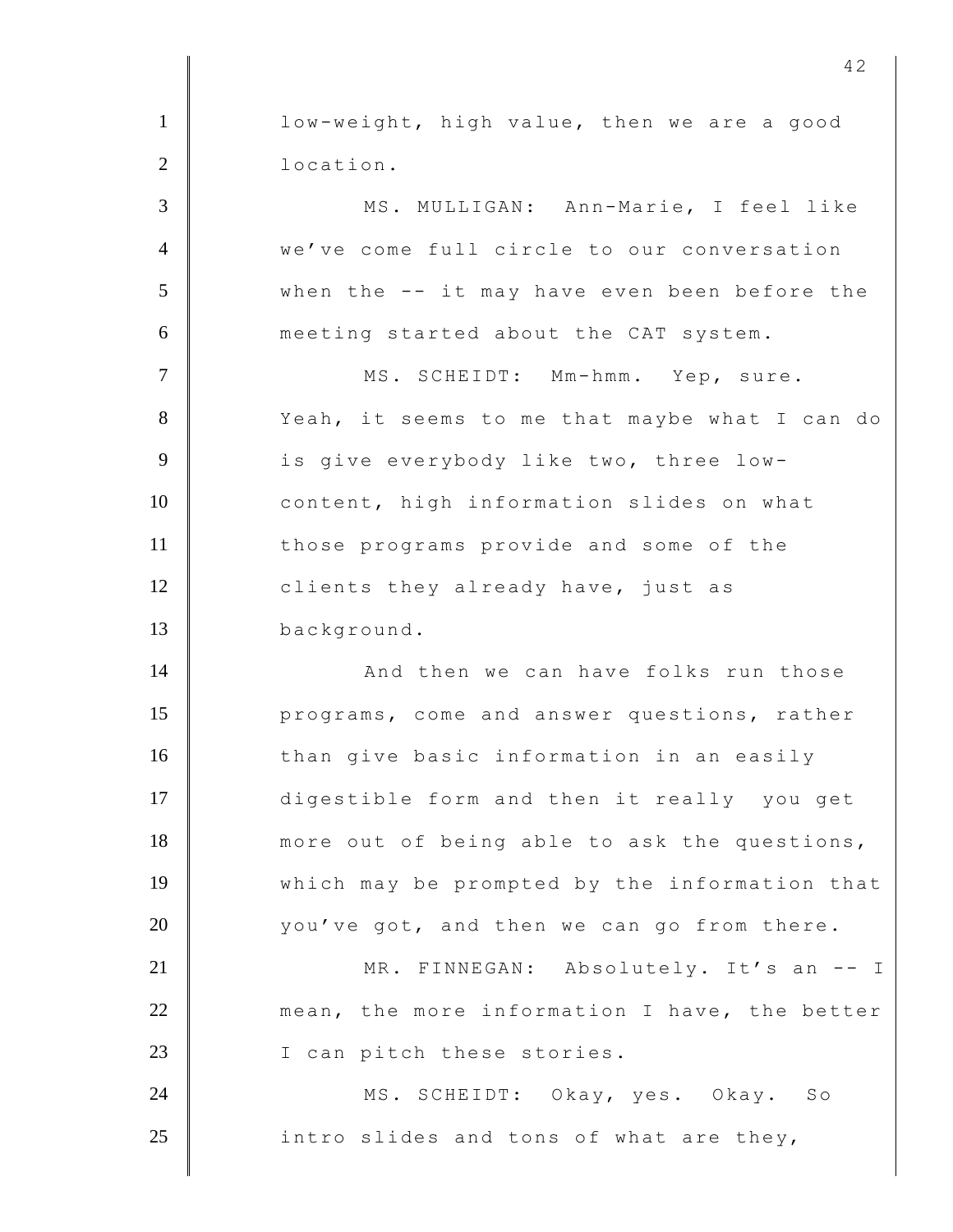1 additional slide information. You can go as 2 deep into the weeds as you want. 3 MR. FINNEGAN: Awesome. Well, yeah, 4 absolutely. I'd like to hear more about what 5 your thoughts are for that. 6 | So and the trade publications are 7 | absolutely in our wheelhouse what we're  $8 \parallel$  trying to do, and  $-$ 9 | MS. SCHEIDT: We could -- Brian, it 10 | occurs -- I don't know if this is useful, but 11 it occurs to me that we could talk to some of 12 | our incubator graduates and incubator tenants 13 about why they choose the trade publications 14 and the trade conferences and other kinds of 15 events that they choose to go to because that 16 enables them to reach the potential customer 17 audiences and so forth that they want to 18 reach. Glad to make this so much more 19 interactive kind of process so you can get 20 what you need. 21 | MR. FINNEGAN: Okay, absolutely. 22 MR. GRUCCI: Brian, also, I wouldn't 23 **O** overlook the quality of life that Brookhaven 24 has to offer. Especially, Long Island, 25 Brookhaven. You're talking about beaches.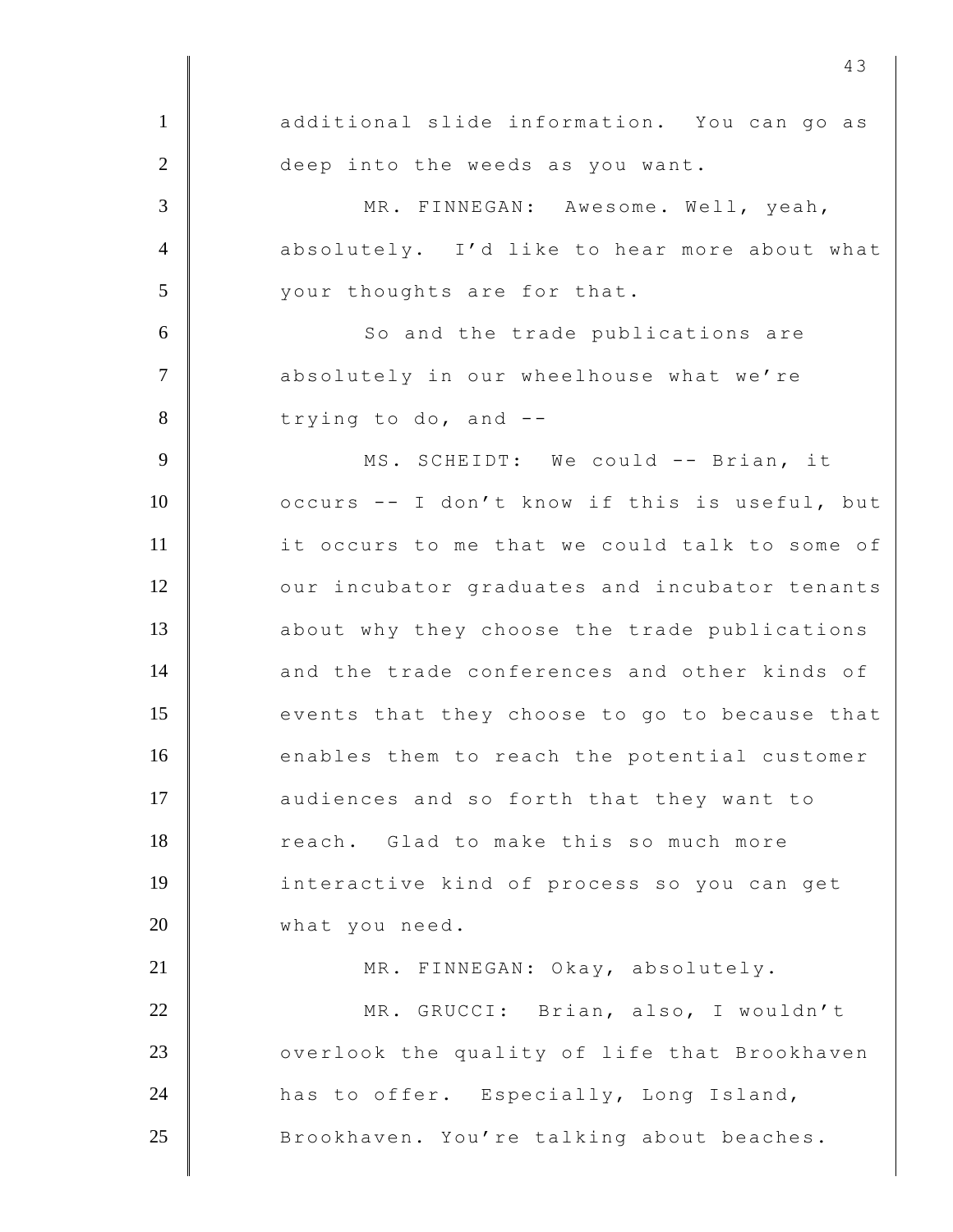1 | You're talking about restaurants. You're 2 talking about parks, arenas. You know, 3 there's golf courses. There's a great --4 there should be a great law for the CEOs to 5 want to relocate here to the Brookhaven area. 6 | MS. SCHEIDT: Absolutely, Felix. 7 You're absolutely right. 8 MR. FINNEGAN: And I think that hits on  $9 \parallel$  an important note that I'm going to be trying 10 to emphasize with the testimonial angle, 11 Tight? Because a first-hand account of 12 **people that work here and live here I think** 13 | is a very compelling way to attract others to 14 do the same. 15 | And obviously the idea is the means by 16 which it happens insofar as the Facebook is 17 concerned and the social marketing is 18 concerned. 19 **But I** think that emphasizing why people 20 belong in Brookhaven is -- and the people  $21$  | that have already made the, you know, be it 22 the move from the boroughs out to Long Island 23 and out to Brookhaven or moved -- relocated 24 their business from Location X, Y, Z to 25 Brookhaven and the quality of life that comes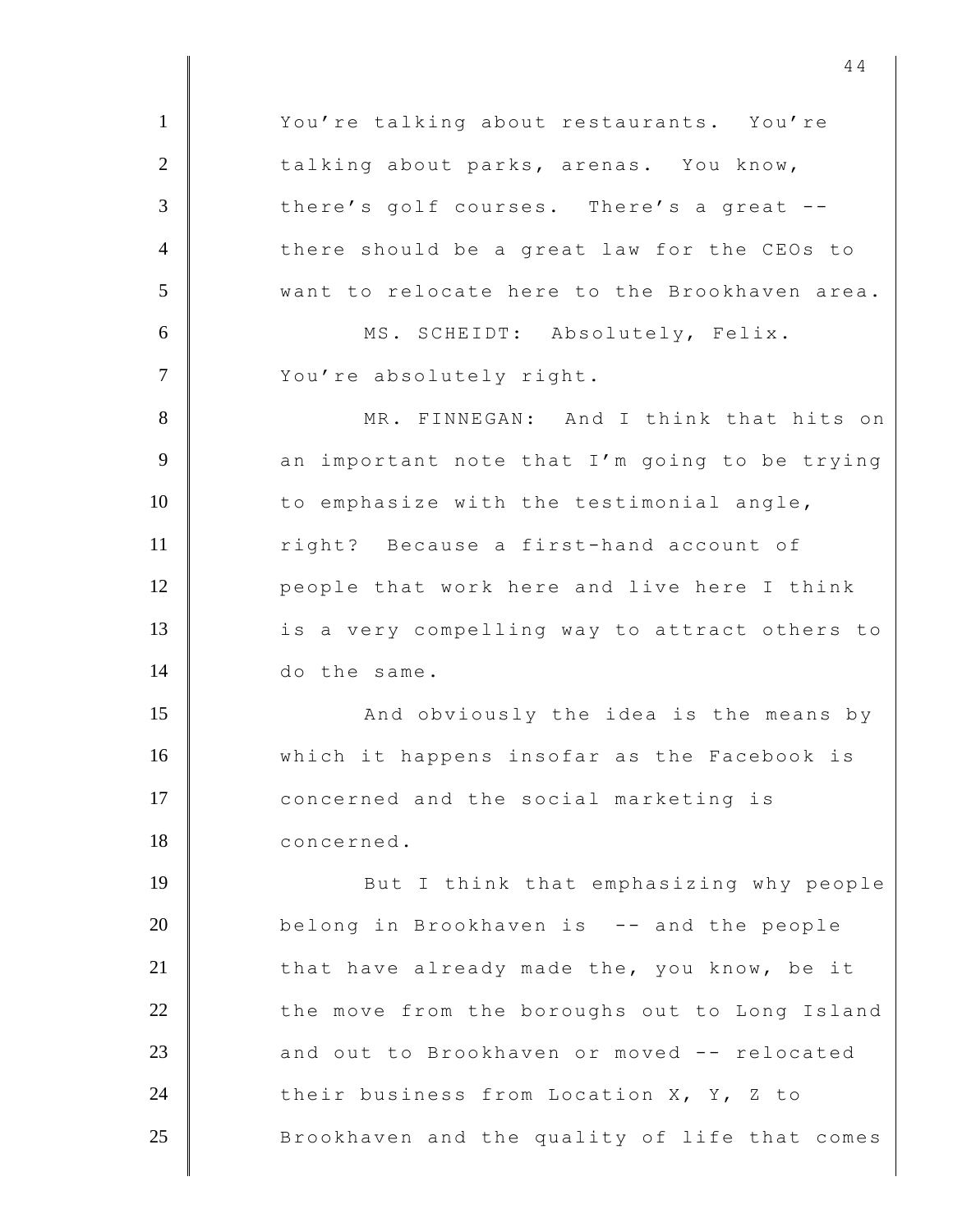1 along with that, Mr. Grucci, I think that 2 that is a very compelling use of our 3 **The Subset Seaps** resources for the testimonial component of  $4 \parallel$  it. 5 MR. GRUCCI: Brian, if you wanted to 6 cach just the CEO's, the major decision 7 | makers of a corporation, what vehicle would 8 vou use to do that? 9 | MR. FINNEGAN: Meaning -- are you 10 | speaking more broadly? Or like for -- or are 11 you speaking like, where would I place the 12 Brookhaven IDA in the media to reach that? 13 MR. GRUCCI: Yes, where would you place 14 us so that the eyes of the CEO would see it? 15 And with that comes what we were just talking 16 about, where the high quality of life, the 17 educated work force, etcetera. Rather than 18 just putting in to like a Facebook where they 19 may or may not see that there. Are there 20 specific publications? Specific platforms? 21 Specific vehicles that reach the major 22 decision-makers? 23 | MR. FINNEGAN: Yes. 24 MS. MULLIGAN: We've done marketing in 25 Site Selector, which I'm not sure if the CEOs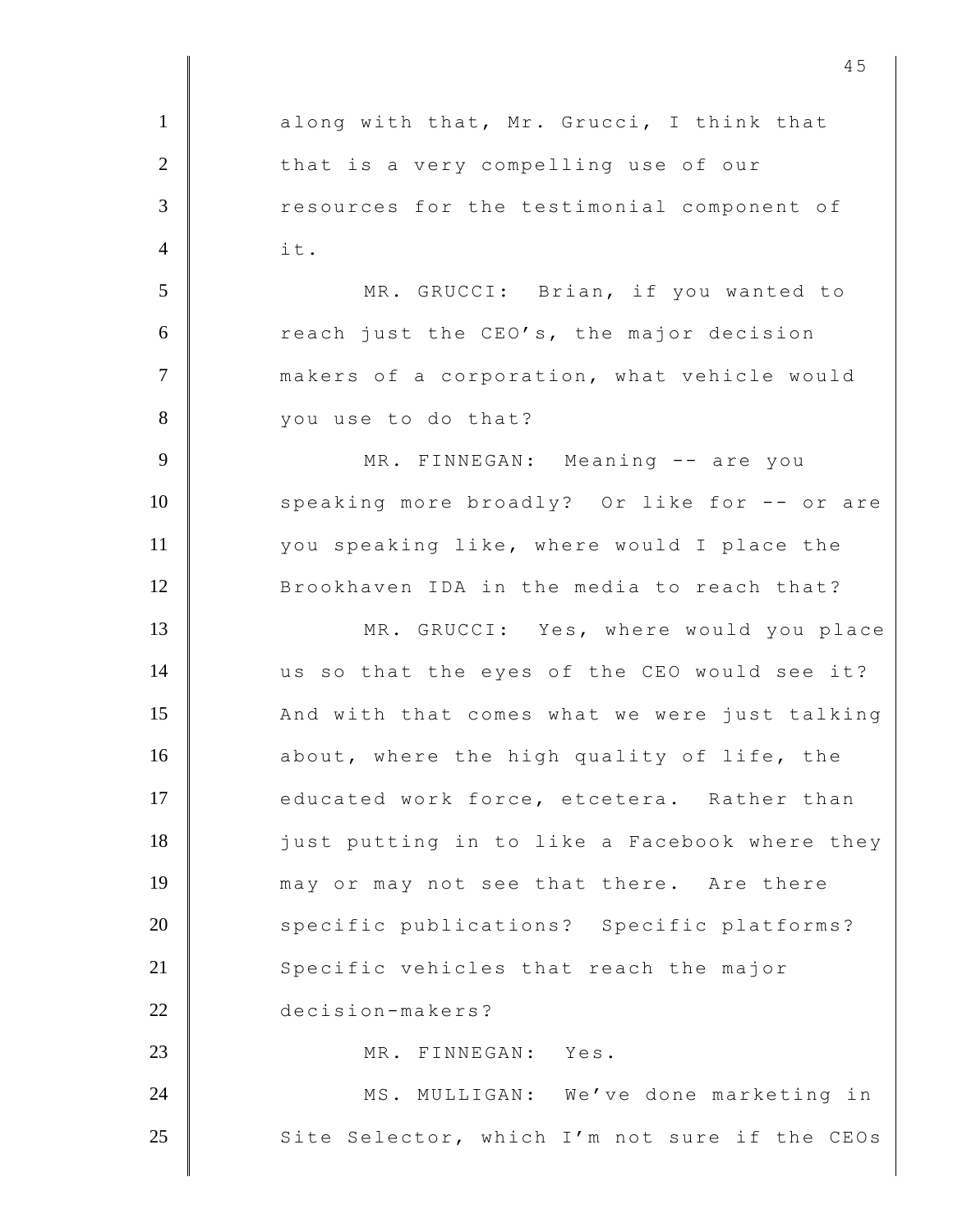$1$  exactly read it, but the people who they 2 charge with finding sites read it, so that's  $3$  |  $\Box$  one thing that we have done in the past. 4 Sorry, Brian. 5 MR. FINNEGAN: No, of course. I think  $6$  | that that might be either a two- or three-7 prong answer, right? 8 So in order to understand that insofar 9 as traditional media is concerned, we need to 10 understand the viewer or the readership or 11 the listener, frankly, of what each 12 publication. I think it would be 13 irresponsible to just say business 14 publications and not delve into that a little  $15$  bit. 16 Cranes, the Real Deal, they have major 17 | metropolitan readership. 18 MS. MULLIGAN: We've advertised in both 19 of those over the years. 20 MR. FINNEGAN: Among that demographic 21  $\parallel$  that you were referencing. The  $-$ -22 MR. POLLAKUSKY: I'm sorry. I think 23 also, Brian, I think what Felix is getting at 24  $\parallel$  is how about like a LinkedIn, digitally. Like 25 **how we put not just the content that you're**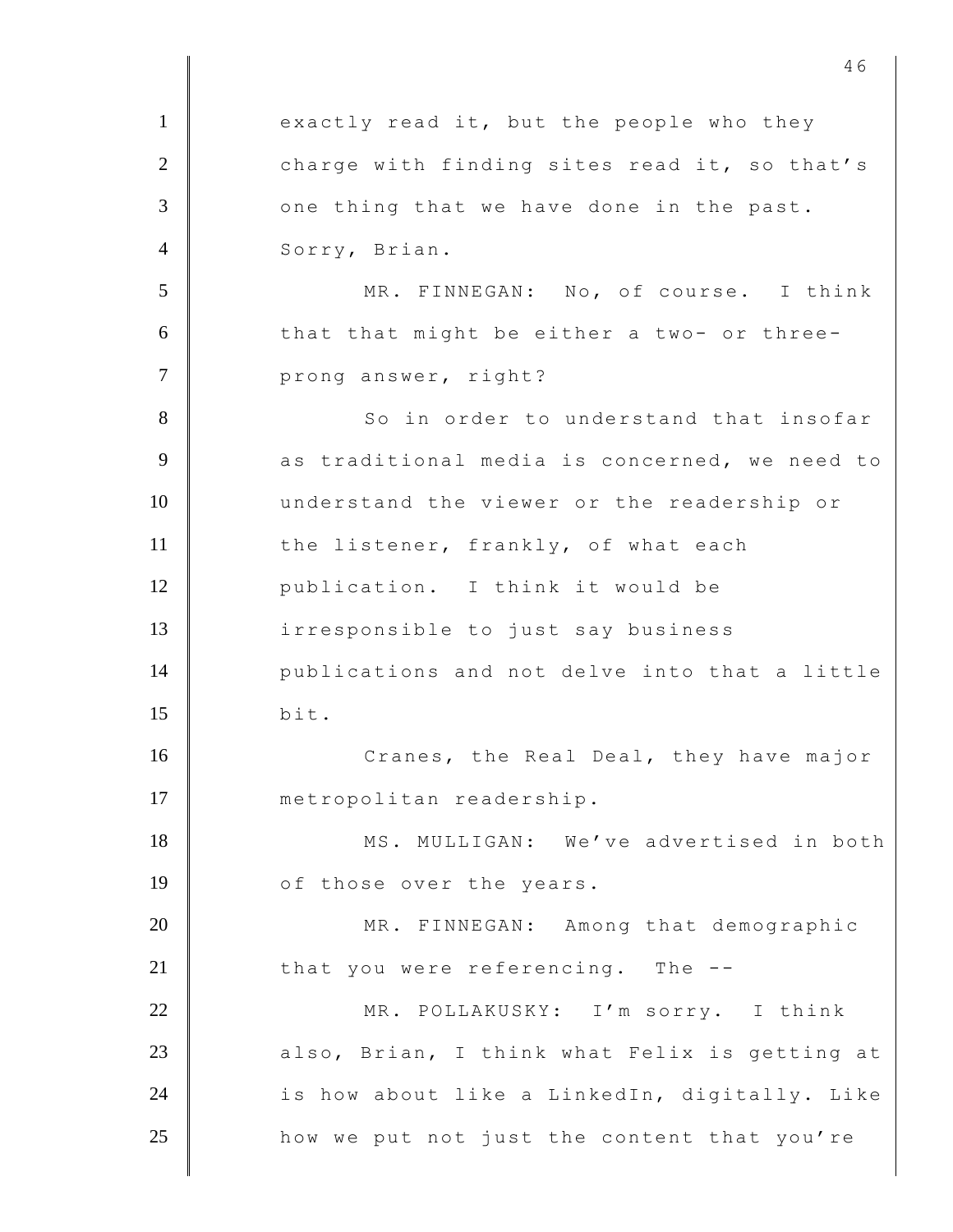1 already pushing or the press that we're 2 already pushing through the various, 3 traditional social channels onto our 4 different platforms, but how do we influence 5 those CEOs, those companies in a way that's 6 more impactful, and I think a way that we 7 | could be leveraging a little bit more is 8 creating, not so much as a -- the current 9 term or influencer out of Lisa or Fred or our 10 | operation, but perhaps doing something on our 11 LinkedIn profile and expanding its reach with 12 advertisements, expanding its reach with some 13 copy that comes from Lisa, comes from Fred, 14 comes from our team. I think that might be 15 helpful, because then you can target it to 16 the industries that are most apropos for our  $17$  area. 18 MR. FINNEGAN: Absolutely. I mean, 19 | LinkedIn is the professional, social network, 20 Tight? It's the preeminent professional 21 social network. 22 But along with that, I think -- so  $23$   $\parallel$  taking a step back to talk about the ad spend 24  $\parallel$  and then we'll delve into the organic 25 component of it is, that LinkedIn is very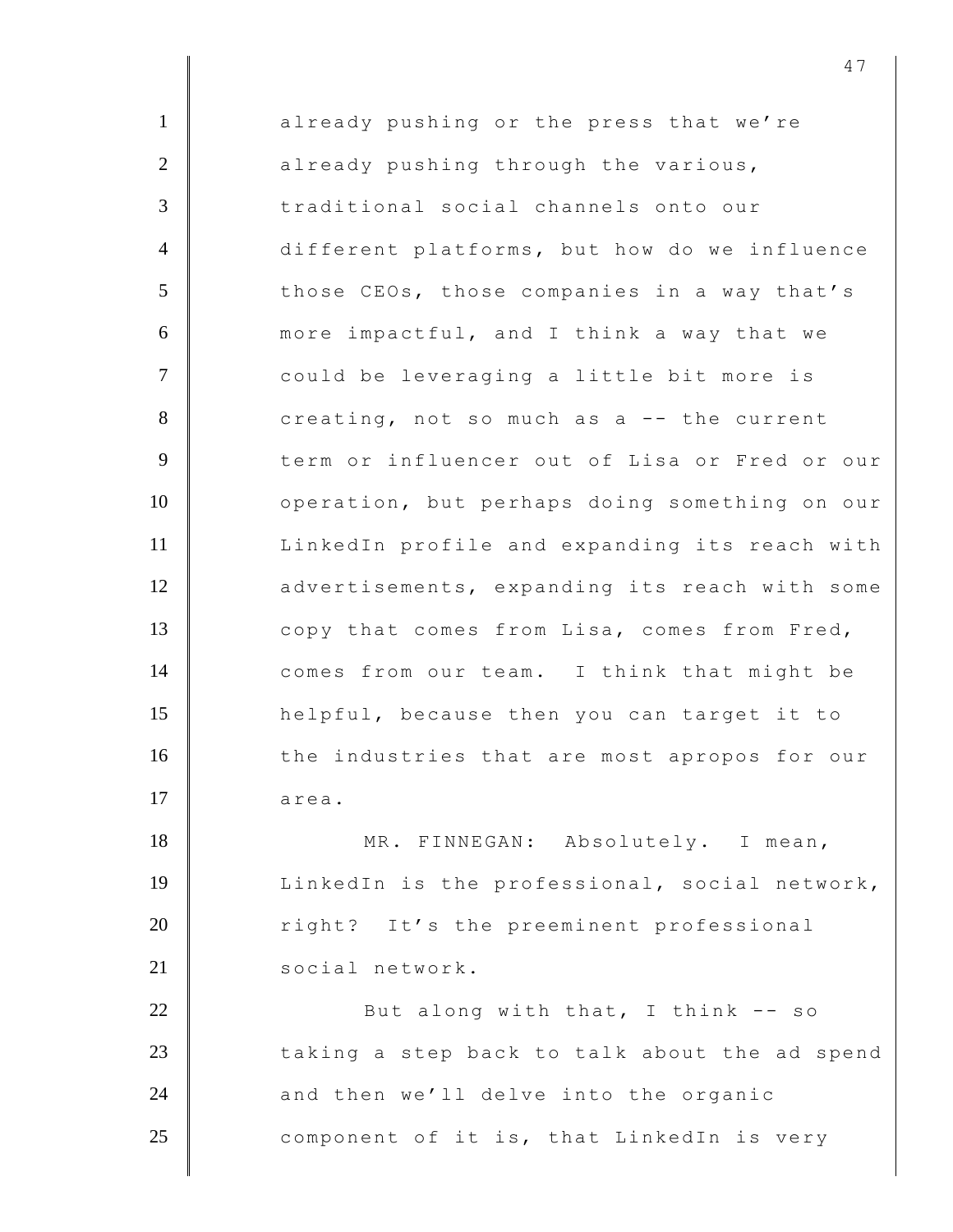1 expensive to advertise on, as I'm sure you 2 know, Gary. It's significantly more 3 expensive to advertise on LinkedIn than it is 4 to advertise on Facebook, because the viewer 5 | or the user is just a completely different 6 dynamic. The user interface and platform is 7 | just a different platform. 8 You cast a far broader net as you know, 9 **but for everyone here, when you advertise** 10 With Facebook or frankly when you advertise 11 | with Meta, because they are the owner of two 12 Separate platforms that simultaneously 13 **project** the messaging to the user that you 14 identify as the most appropriate. 15 | But organically speaking I think that 16 there are steps and ways that we could take 17 to make our LinkedIn more -- you know, gain

18 more influence, right? And I would have to 19 speak with the real expert on our side that 20 We work with for that platform.

21 **But I** think that one of the ways that 22 we can do is through engagement and 23 engagement-style posts and also engaging with 24 **June 24** others. So you can, you know, myself, Brian 25 | Finnegan, could -- acting as the Brookhaven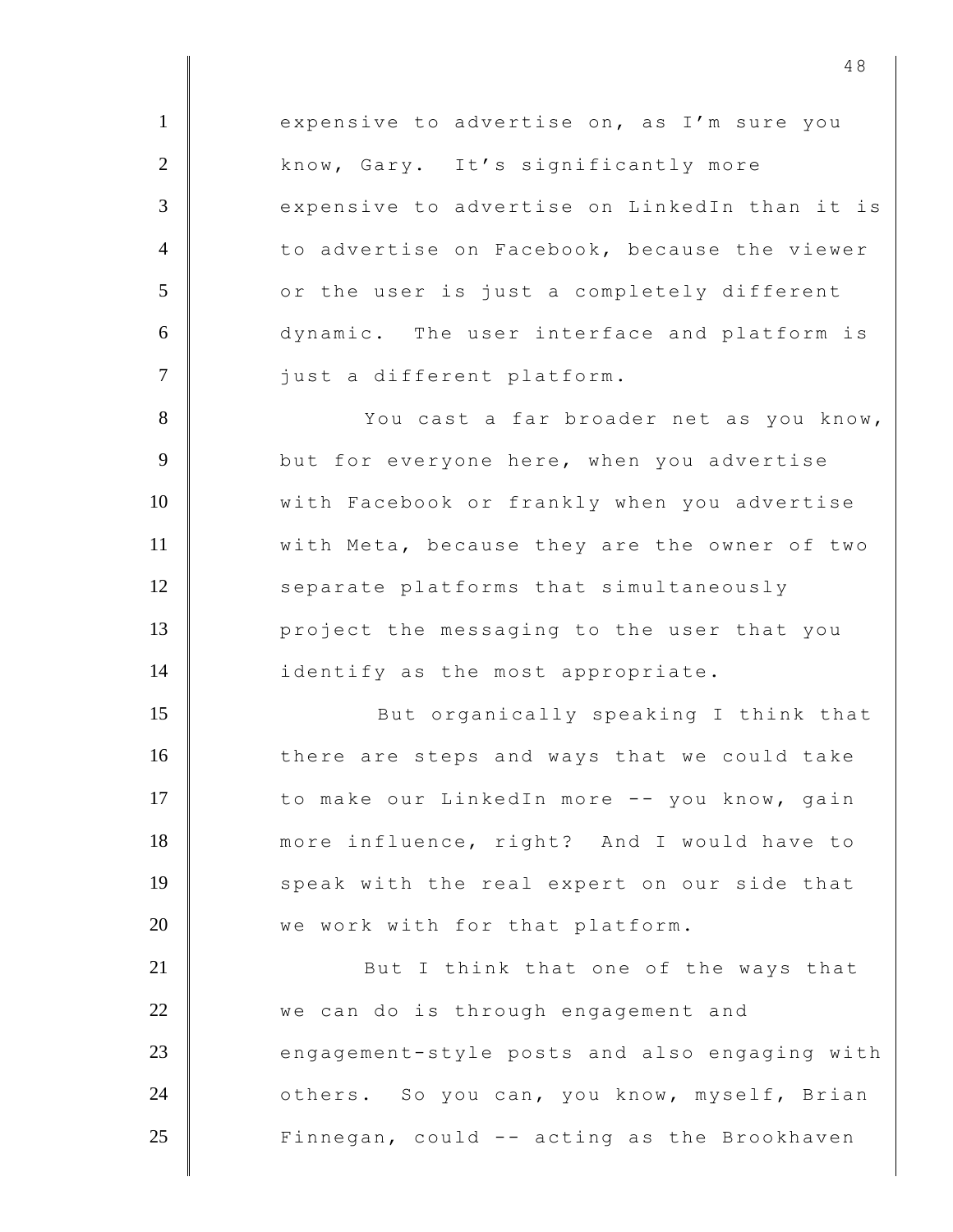1 | IDA on LinkedIn could comment on posts, find 2 **posts that are currently, highly visible and** 3 on a topic that might be something relevant 4 to Brookhaven and the Brookhaven IDA's 5 T resources and services that they provide and 6 engage on that post. 7 | Because the way that you drive traffic 8 on LinkedIn is it's not like a -- it's not 9 | like -- it's not a viral platform in the 10 Sense of what goes viral on Tik Tok or 11 Instagram or Twitter or that type of thing. 12 It's much more -- I don't think labor 13 intensive is the right word, but it requires 14 more personal activity, and if I'm stating it 15 correctly, Gary. 16 MR. POLLAKUSKY: Right, yes, but what 17 | I'm suggesting is the free way to kind of 18 build certain engagement and this may be just 19 Tepurposing stuff that you guys are already 20 doing at your company, Brian. 21 **But stuff that can be considered** 22 influencing content that could come from 23 | Lisa, go through Lisa's profile, go through 24 Lisa's profile with the IDA. The IDA has its 25 | Own company page. Something that can keep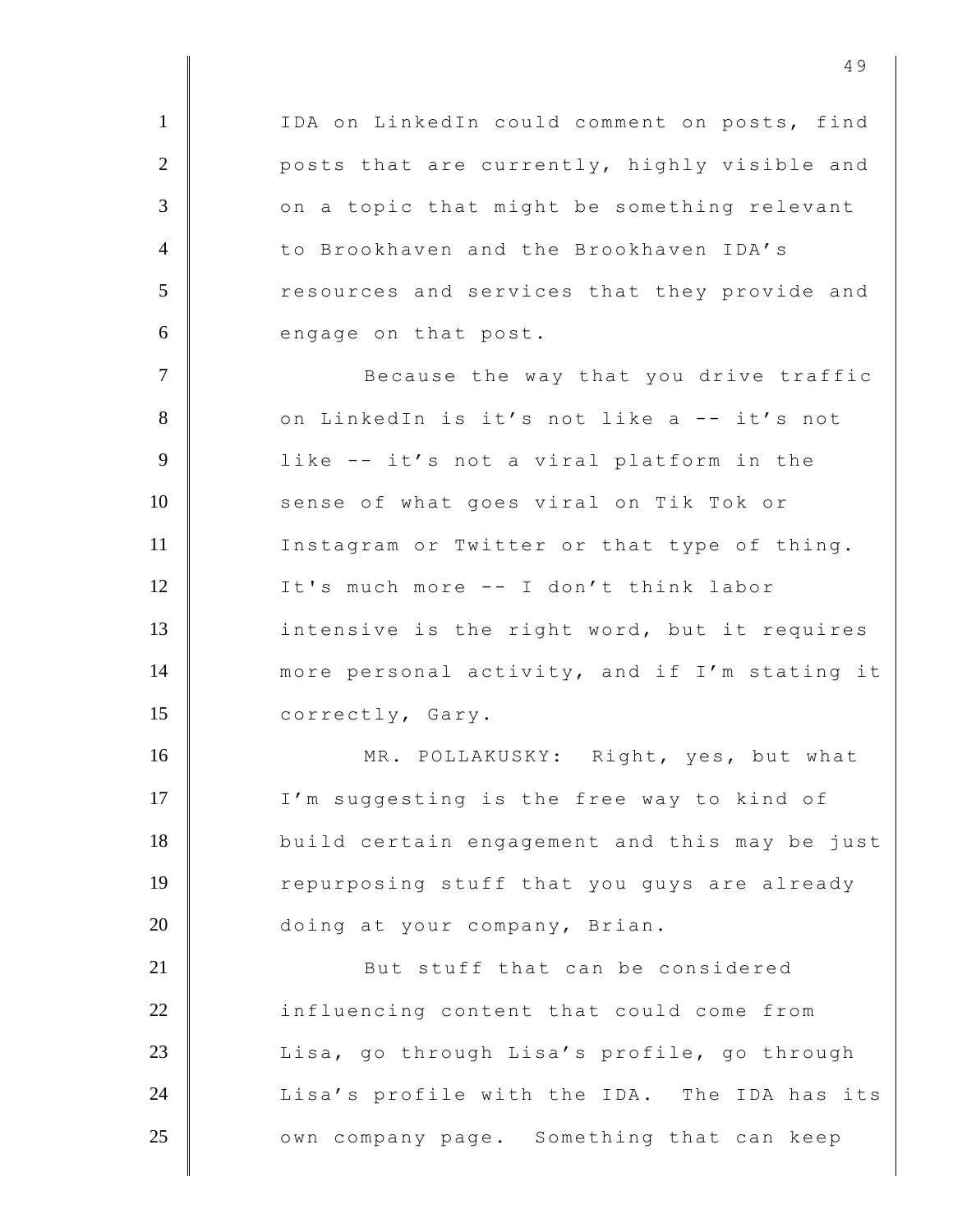1 **pushing so that the networks that are**  $2$  | following us, and if we're also -- I mean, 3 collectively, we can have an initiative 4 amongst the board and the team in the Town of 5 Brookhaven to send out invites to like our 6 page, our company page. 7 | Because the more that we have people 8 **| Cooking at this stuff, the content that's** 9 **9** coming out of the company page as well as the 10 influencers of that page, the more eyes from 11 CEOs and from respective industries they'll 12 have on our area. 13 MR. FINNEGAN: I think that would be 14 tremendously beneficial, and I don't think 15 it's overly onerous to the members of the 16 board here to share that, and the way that I 17 | could start doing that is for example, you 18 know, start creating a little bit more 19 branded content, content that is, you know,  $20$  specific to the IDA sharing an image with the 21 **I** logo and the contact information and the 22 website and that type of thing. 23 | Similarly in some ways, Lisa, to what 24 we've done with the sig bar. 25 | MS. MULLIGAN: That's what I was just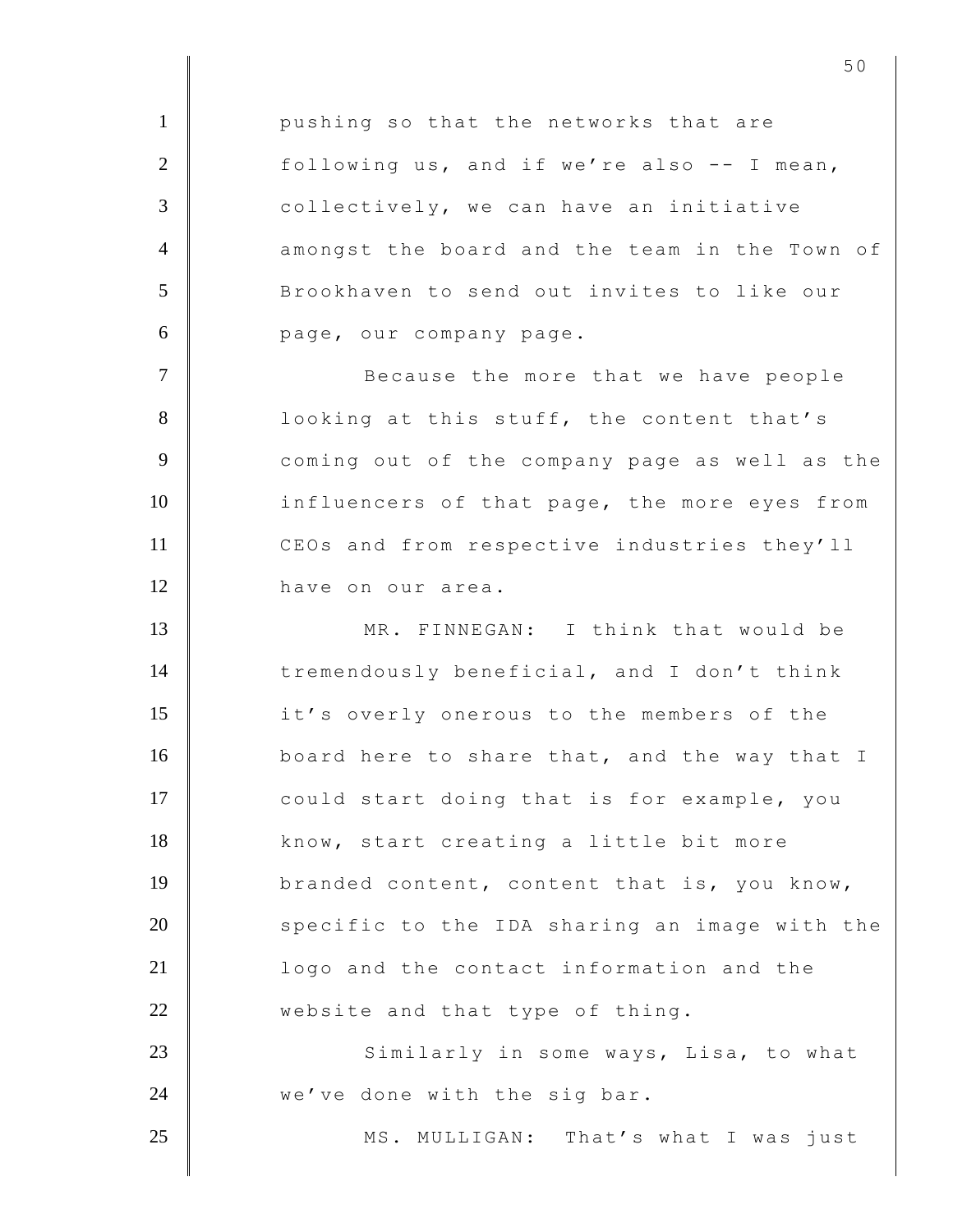1 | qoing to say. Brian put together a signature  $2$  |  $-$  -- I guess a signature bar for all of the 3 staff that when you click on it, it brings 4 you to a site and you have the choice to 5 click on our Facebook, LinkedIn, LDC website, 6 IDA website and our Twitter account. 7 | So I don't think we -- we don't have an 8 Instagram account. 9 | MR. FINNEGAN: I don't know if we have 10 an Instagram. 11 MS. MULLIGAN: I think it's on our 12 signature, but I don't think that we have  $13$   $\blacksquare$  one, which  $-$ 14 ME. FINNEGAN: Well, I mean, we can 15 make one, too. That also, by the way, 16 doesn't mean that we don't advertise on that 17 **platform.** They cast it to both, but --18 MS. EADERESTO: We do have that. 19 MR. FINNEGAN: Yeah, so it's called a 20 Link Tree. 21 MS. MULLIGAN: Yes. 22 MR. FINNEGAN: It's a landing page. 23 MS. MULLIGAN: If anybody wants to add 24 **OURTA** OURTHE TREE box to your signature in your  $25$   $\parallel$  email, let me know, and I will email it -- or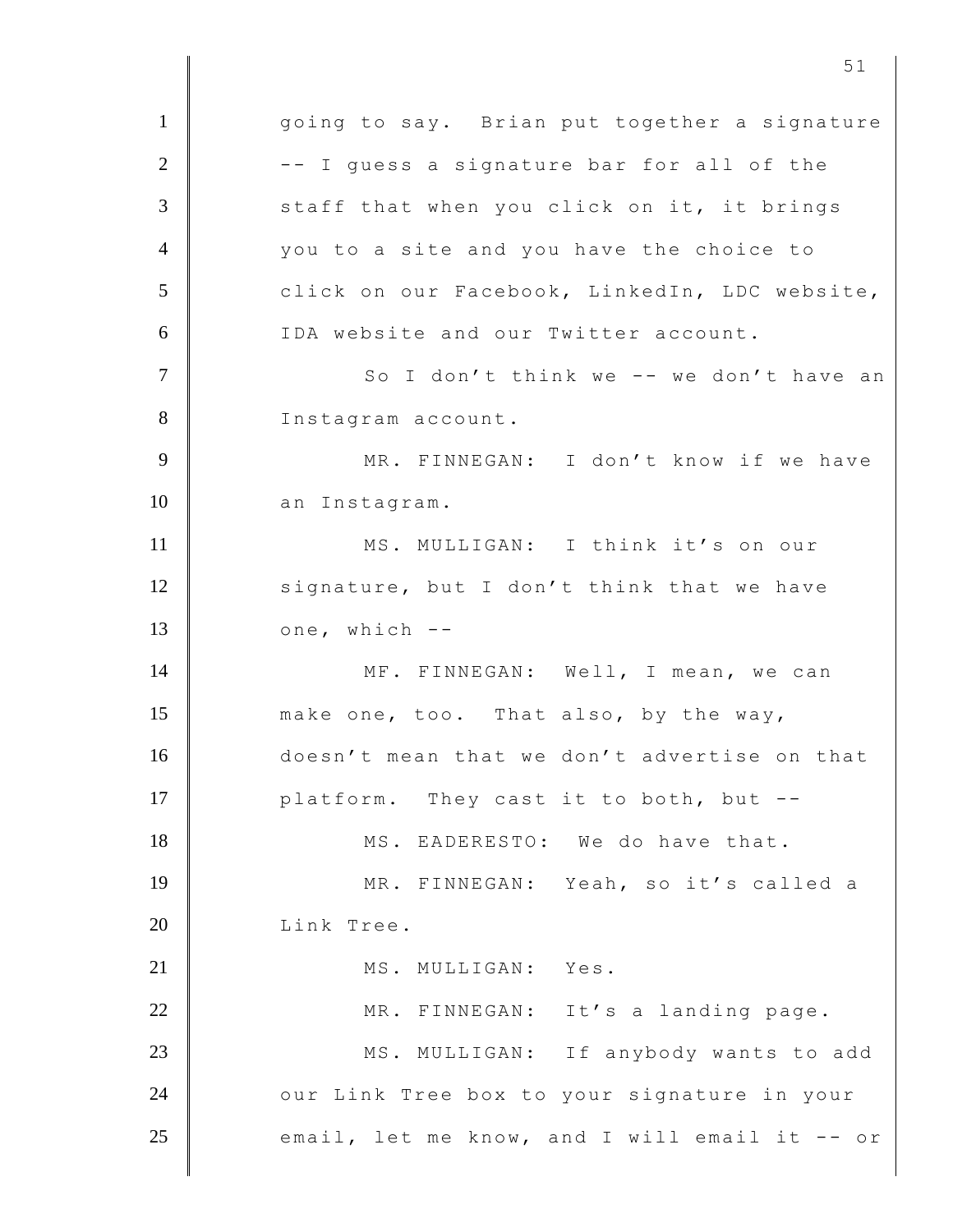1 | Amy will email it to you and she will tell 2 you how to get it on your signature, because 3 | I had to just raise my hand to have somebody 4 do it for me. Go ahead, Gary. 5 MR. POLLAKUSKY: I'm looking at -- I'm 6 looking at the Brookhaven IDA page on 7 Union LinkedIn. We have a total of 91 followers. 8 | Okay? 9 | It's a Town of Brookhaven page. That's 10 the affiliated page, and the last post that 11 **We have is from four months ago.** 12 So in terms of the ability for us to 13 influence back to Felix's question, the 14 industries that may be interested in us, we 15 all understand how LinkedIn connects with us 16 in our personal industries and how that 17 connects us to these folks. Even if it's 18 friends and executive colleagues that we 19 have. They're all connected with us in some  $20$  way. 21 | So if we all like this IDA page, and we 22 **post once to our networks, hey, give us that** 23 **post, Brian and that's the feed from --**24 MR. FINNEGAN: Absolutely. Absolutely, 25  $\parallel$  and that's -- and forgive me, because that's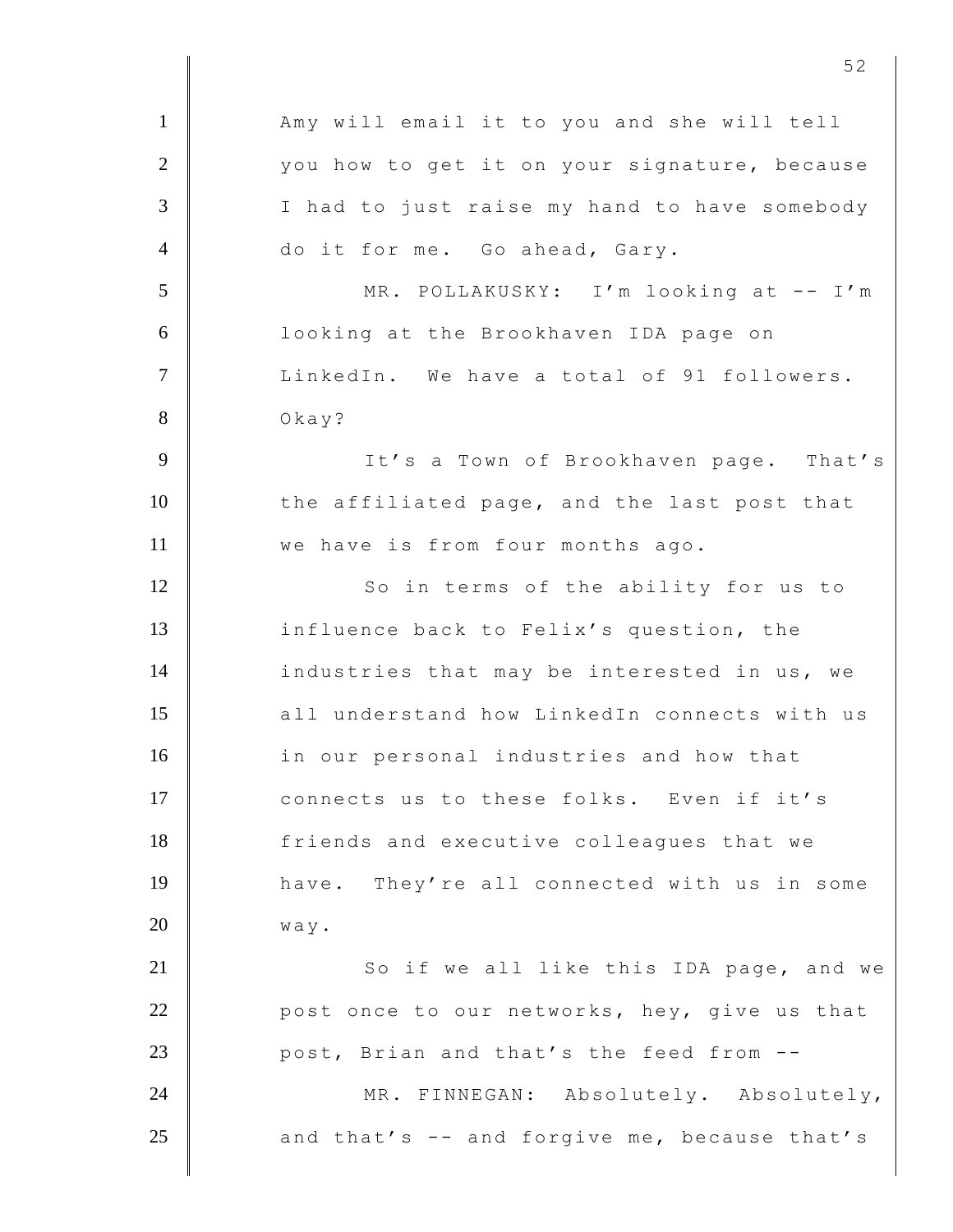1 a -- we've obviously been focusing on 2 **Facebook stuff, but there should have never** 3 been a four-month hiatus on posting on that. 4 I will have a conversation with our social  $5$   $\parallel$  team on that and make sure that everything 6 that goes up on Facebook also goes up on 7 LinkedIn. 8 But again, in addition to that, I think 9 metaphorically speaking, like everybody knows 10 that a Tweet is 140 characters, right? Like 11 everybody knows that. You know, whether it's 12 the former President or the current 13 **President, when they put out a message, it** 14 can only be about 140 characters on Twitter, 15 Tight? Which is vastly different than on 16 Facebook. 17 The same difference is about effective 18 content exists between Facebook and LinkedIn. 19 So I could design LinkedIn-specific content  $20$   $\parallel$  that might perform better on that page. A 21 | lot of time, testimonials perform better on 22 that page. 23 MR. POLLAKUSKY: Right. 24 MR. FINNEGAN: A lot of times --25 MR. POLLAKUSKY: There's an image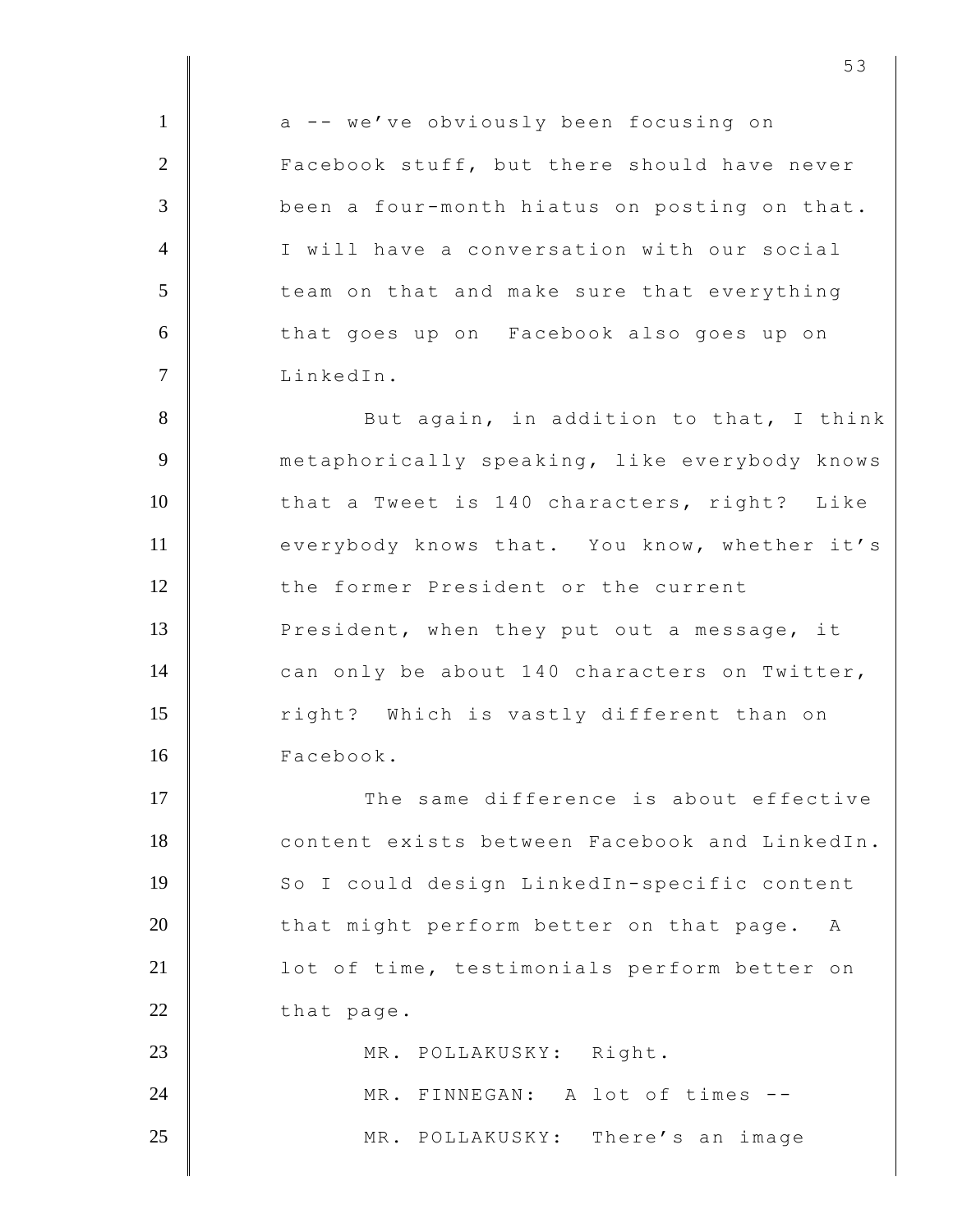1 **Section.** There's an article section, and 2 again if articles emanate from say, Lisa, or 3 from -- and that's created by you quys, it's 4 just a post. What I did and in my own 5 practice in being a social media war room for 6 that, in that respect for some fortune 7 companies, is I would create brand 8 ambassadors out of a couple of people, key 9 **Parame Exercise 1** people, in the organization. We create based 10 on topics that they chose a specific post. 11 | And that post would be a couple of 12 paragraphs. We're talking about an article. 13 | And it would emanate from that person 14 onto the different social platforms. And so 15 **we** would have that article already embedded 16 in let's say the LinkedIn company page and 17  $\parallel$  they would be sharing that, all of the board, 18 or all of the department would be sharing 19 that particular post through their social 20 channels. But it was made easy by my 21 | organization because I would give that to 22 them. I'd hand feed it. All you have to do 23 **is post it.** We didn't have to copy and 24 paste. 25 | MR. FINNEGAN: Right. It works like a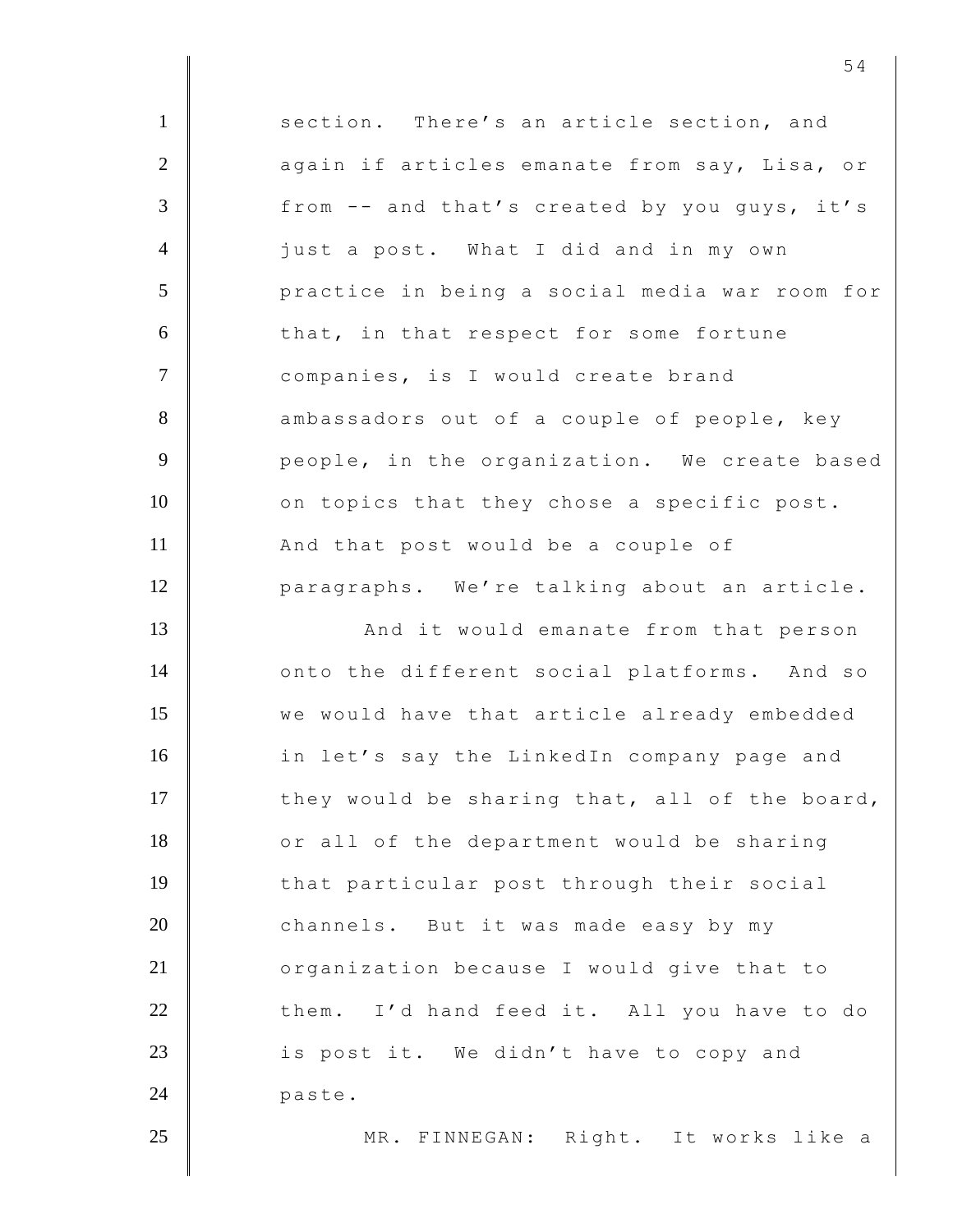1 cone. It drives to that page. 2 MS. MULLIGAN: So guys let me just 3 interject real quick. Sorry, Fred. 4 | I just wanted to let you know, I just 5 went to our LinkedIn page and we actually 6 **just posted something about that article that** 7 The LIBN did about the 73-acre land deal in 8 Medford, the proposed new industrial park on 9 Horseblock, so that was only a couple of 10 | weeks ago. 11 MR. POLLAKUSKY: No, so let me explain. 12 Something had happened, and I had pointed 13 this out a while ago. The individual that 14 **was posting I think it's from your group,** 15 Brian, created a profile not a company page. 16 The company page is there. It's got 91 17 followers. And profile is not -- a profile 18 is a person. So Brookhaven shouldn't be a 19 person. It is a company. So that just --20 vou know, there's some housekeeping that 21 **needs** to be done on that end. 22 | MS. MULLIGAN: Guys, can I interject? 23 Can you guys have this conversation outside 24 of the board meeting? 25 MR. POLLAKUSKY: Yes, yes.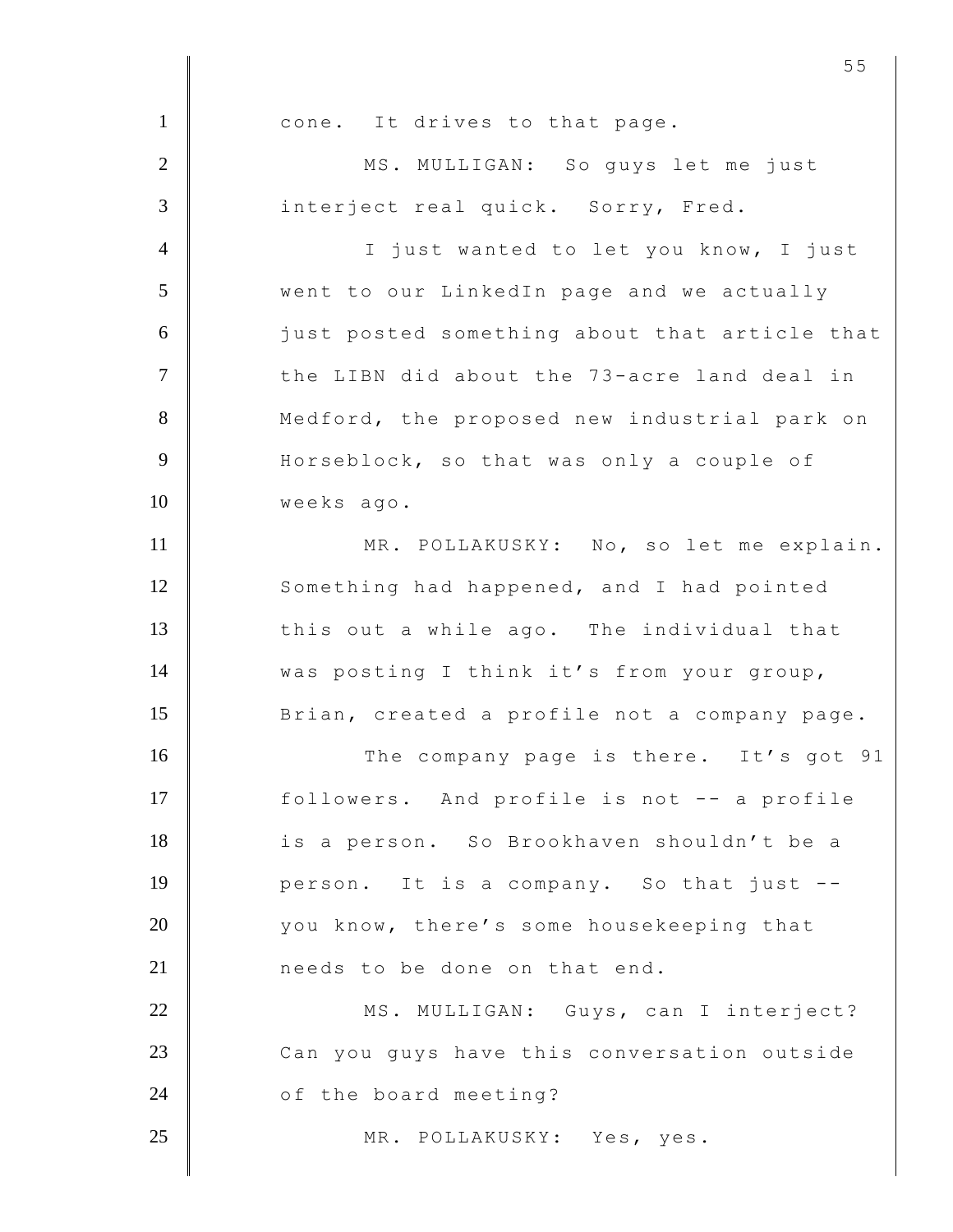1 MS. MULLIGAN: I don't understand what 2 | we're talking about. 3 MR. FINNEGAN: Yes, we'll have a 4 Conversation offline, Gary and we'll sort 5 this out. 6 | MS. MULLIGAN: And, Brian, if we have 7 | to change our tree so our tree points to a 8 different site, just --9 MR. FINNEGAN: Yes, no, and that's --10 that can be instantaneous. 11 MS. MULLIGAN: Okay, awesome. 12 MR. FINNEGAN: Absolutely. 13 | MS. MULLIGAN: I'm sorry, guys. I just 14 | -- I feel like it would probably -- you'd 15 **have a more robust conversation if you** 16 weren't backing up and explaining to me what 17 this means. 18 MR. FINNEGAN: But to answer --19 MR. BRAUN: Some of this will play into 20 what we're going to do at the next meeting or  $21$   $\parallel$  the one after that as it relates to generally 22 on -- the umbrella of marketing. 23 MS. MULLIGAN: Yes, and our board 24 assessments. 25 MR. BRAUN: Correct.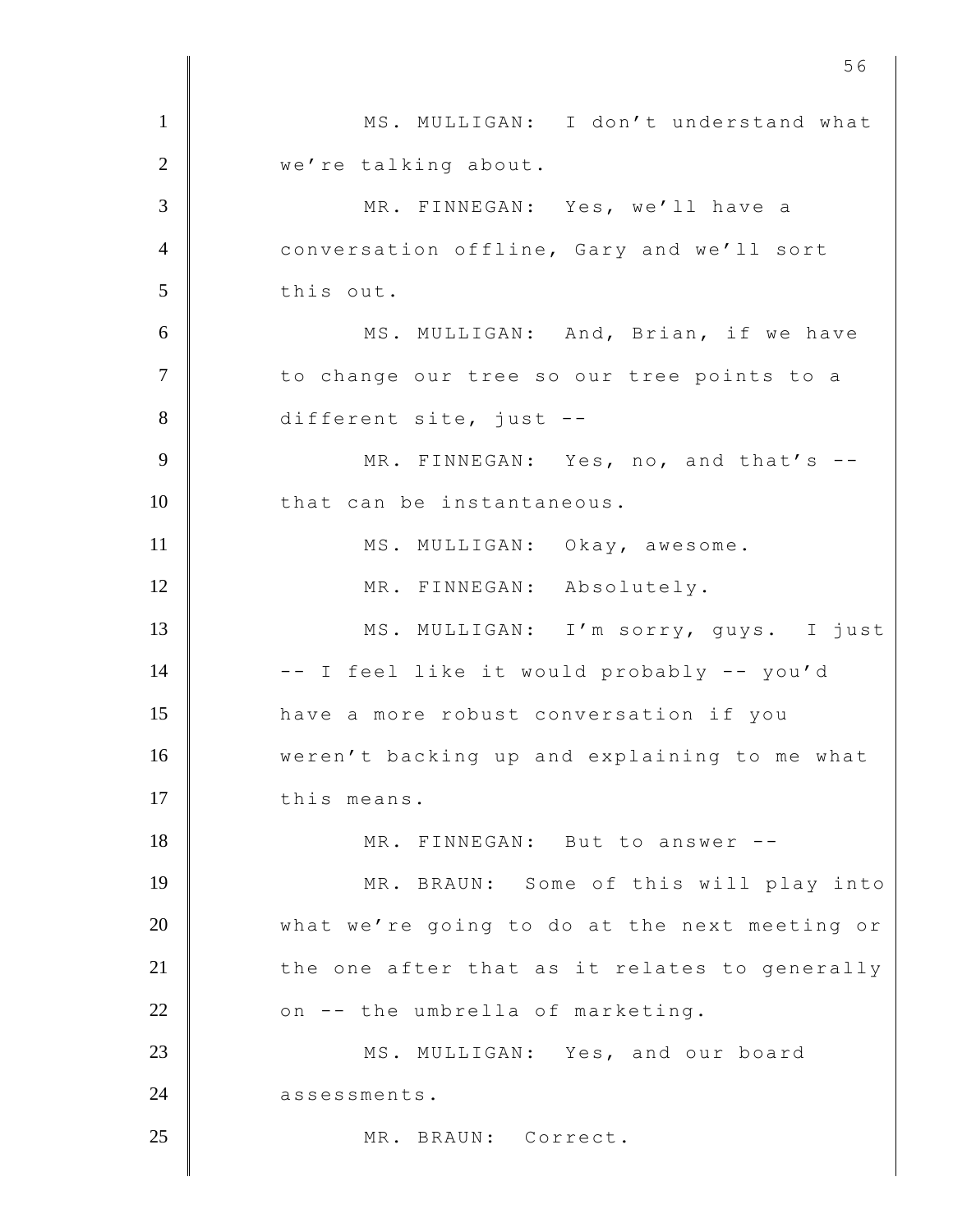| $\mathbf{1}$   | MR. FINNEGAN: Okay.                           |
|----------------|-----------------------------------------------|
| $\overline{2}$ | MR. BRAUN: Thank you very much, Brian.        |
| 3              | MR. FINNEGAN: I can create a more             |
| $\overline{4}$ | comprehensive strategy, a straightforward     |
| 5              | strategy without taking up the airwaves and   |
| 6              | relay that to Mr. Grucci if that's            |
| $\overline{7}$ | appropriate.                                  |
| 8              | MR. BRAUN: Thank you.                         |
| 9              | MS. MULLIGAN: Sure.                           |
| 10             | MR. BRAUN: All right, I don't think,          |
| 11             | unless somebody has a compelling reason to do |
| 12             | it, that we need to into executive session,   |
| 13             | so if there's nothing further to discuss, I   |
| 14             | will entertain a motion to adjourn.           |
| 15             | MR. GRUCCI: So moved. Felix Grucci.           |
| 16             | MR. POLLAKUSKY: Second.                       |
| 17             | MS. MULLIGAN: Thanks, Brian.                  |
| 18             | MR. BRAUN: Mr. Callahan? Mr.                  |
| 19             | Callahan, you still with us?                  |
| 20             | MS. MULLIGAN: Marty, you're on mute.          |
| 21             | MR. GRUCCI: You're muted, Marty.              |
| 22             | MR. CALLAHAN: Yes, yes, sorry. Yes.           |
| 23             | MR. BRAUN: Mr. Grucci?                        |
| 24             | MR. GRUCCI: Yes.                              |
| 25             | MR. BRAUN: Mr. Pollakusky?                    |
|                |                                               |

<u>57</u>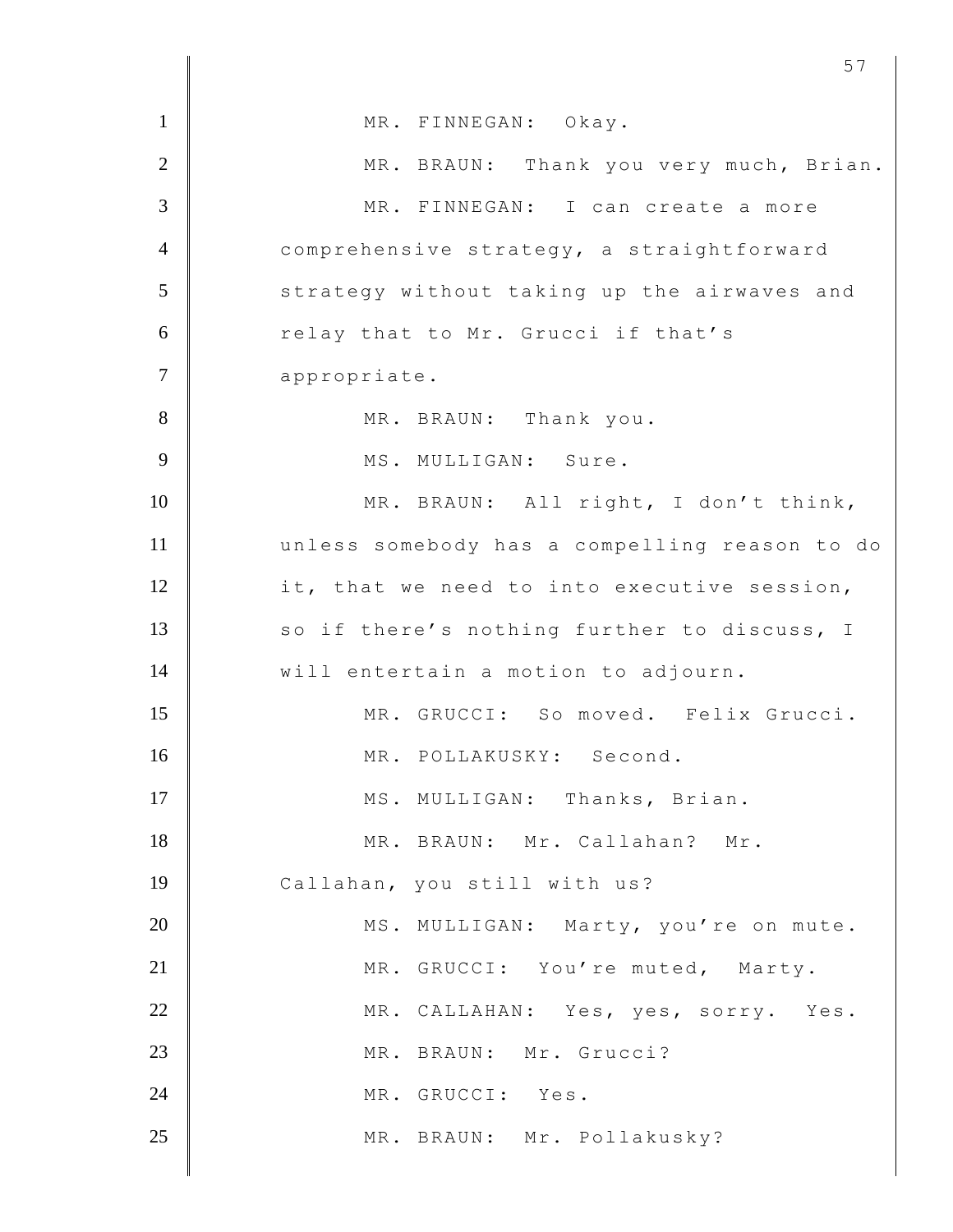| $\mathbf{1}$    | MR. POLLAKUSKY: Yes.                   |
|-----------------|----------------------------------------|
| $\overline{2}$  | MR. BRAUN: Ms. Scheidt?                |
| $\overline{3}$  | MS. SCHEIDT: Yes.                      |
| $\overline{4}$  | MR. BRAUN: Mr. Trotta?                 |
| $5\overline{)}$ | MR. GRUCCI: Frank, you're muted.       |
| 6               | MS. MULLIGAN: Frank, you're muted.     |
| $\overline{7}$  | MR. BRAUN: He raised his hand.         |
| 8               | MS. MULLIGAN: Thumbs up.               |
| 9               | MR. BRAUN: Mr. Braun votes yes. We     |
| 10              | are adjourned and it is 10:28.         |
| 11              | MS. MULLIGAN: Thank you, everyone.     |
| 12              | MR. BRAUN: Thank you, all.             |
| 13              | MS. MULLIGAN: Have a nice day.         |
| 14              | MR. GRUCCI: Have a pleasant day, guys. |
| 15              | MS. SCHEIDT: Thank you.                |
| 16              | MS. ILLARDO: Happy St. Patrick's Day.  |
| 17              |                                        |
| 18              | (Meeting adjourned: 10:28 a.m.)        |
| 19              |                                        |
| 20              |                                        |
| 21              |                                        |
| 22              |                                        |
| 23              |                                        |
| 24              |                                        |
| 25              |                                        |
|                 |                                        |

<u>58</u>